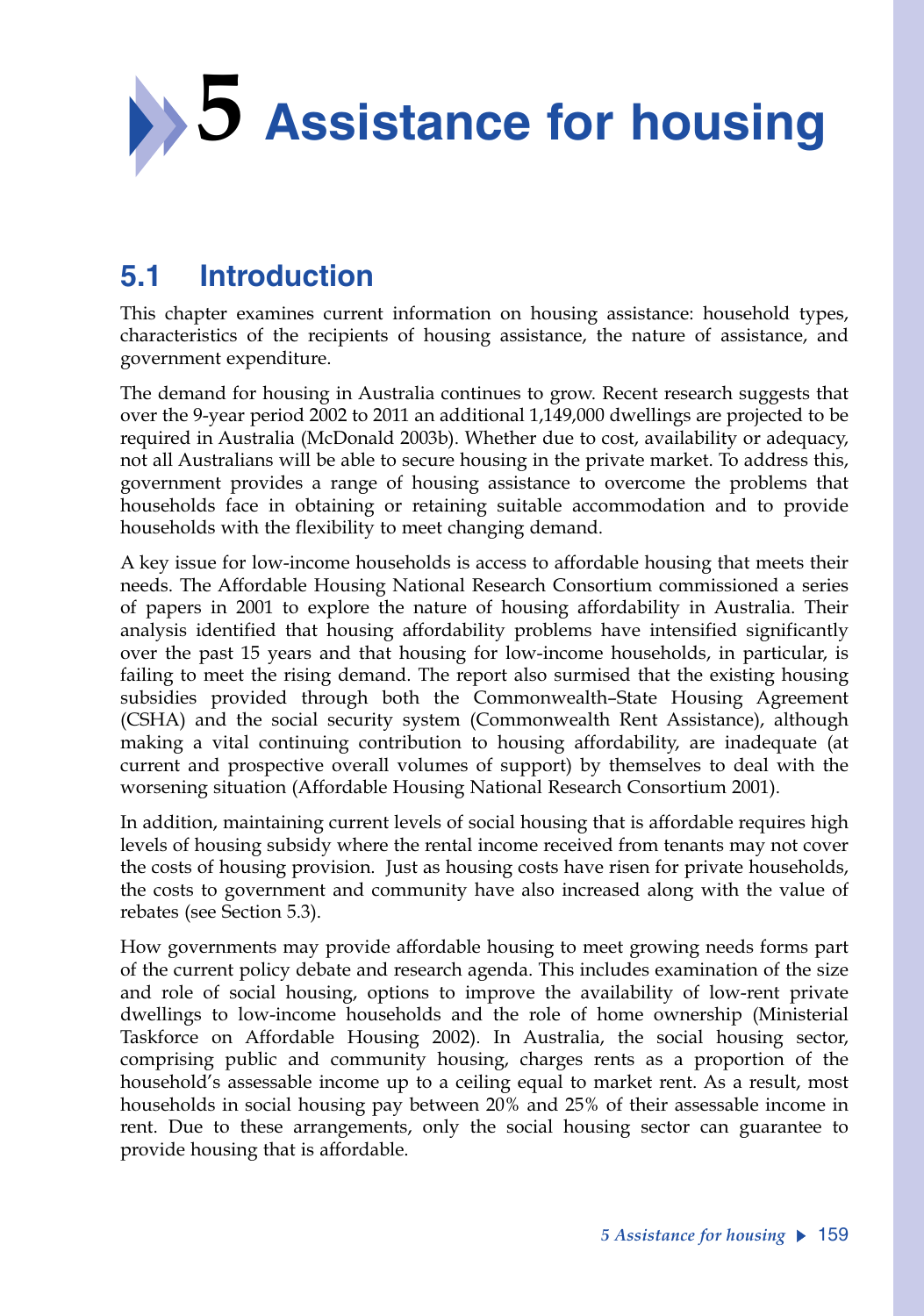In 1999, 31% of private renters, 18% of those with a mortgage and 4% of those who own their homes outright were paying more than 30% of their income on housing costs (AIHW 2001a). While for some households these high costs may be influenced by lifestyle choices, a significant proportion may be experiencing housing stress.<sup>1</sup> Impacts can include financial hardship, overcrowding and homelessness, family instability, social isolation, reduced access to the labour market and lower levels of educational attainment (Affordable Housing National Research Consortium 2001; Ministerial Taskforce on Affordable Housing 2002). Household affordability has also been found to be a key factor in relation to health, with rising housing costs associated with reduced health status (Affordable Housing National Research Consortium 2001; Phibbs 1999).

Successive governments have reinforced the goal of home ownership, with the Australian social security system traditionally being underpinned by high rates of owner occupation (McDonald 2003a). Assistance to home owners is provided through a range of programs and policies, including subsidies such as the first home owners grants, exemption from capital gains tax and exemption from social security assets testing (see Section 5.4).

Related to housing affordability is the sustainability of specific housing markets and forms of housing assistance. For example, home purchase may be attempted but not maintained for some households where economic and social environments change. In addition, access to private rental is difficult for some household types as private rental markets often cater to specific household types where there are good returns on investments and long-term growth potential. This may result in growth in high rental value stock, with low rent stock not increasing in line with demand.

# **The 2003 Commonwealth–State Housing Agreement**

The Commonwealth and the states and territories have negotiated the 2003 Commonwealth–State Housing Agreement (CSHA), which is designed to provide strategic directions and funding certainty for the provision of housing assistance across Australia in the 5 years from 1 July 2003. It includes provision for bilateral housing agreements between the Commonwealth and each state and territory, allowing each jurisdiction more flexibility in delivering housing assistance according to its priorities and circumstances (Box 5.1).

Under the 2003 CSHA, Commonwealth, state and territory governments have continued to fund the Australian Housing and Urban Research Institute (AHURI) to generate policy relevant research in the related fields of housing and urban development. AHURI is a joint venture between governments and universities. Each year, research themes and key topics are reviewed by government, academic and university representatives, and key research areas identified. Up to \$2.6 million per annum is available for research to be undertaken by AHURI research centres, which are located in all states and territories. There are nine broad research themes for 2003:

<sup>1</sup> Housing stress is defined by the National Housing Strategy (1991) as 'Income units are said to be in financial housing stress if they pay more than 30% of income on housing and are in the lowest 40% of the income distribution range'.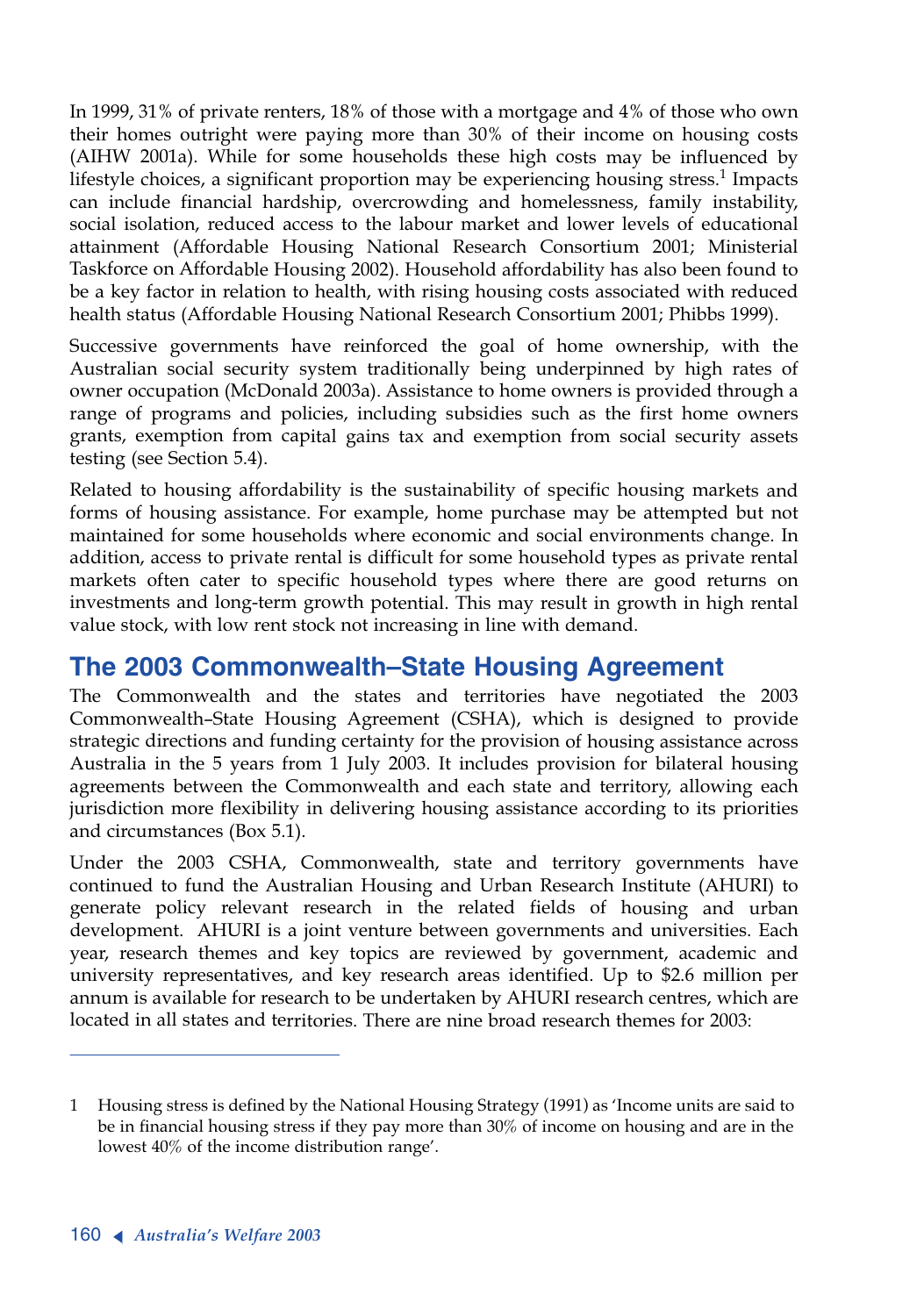### **Box 5.1: The 2003 Commonwealth-State Housing Agreement (CSHA)**

*The 2003 Commonwealth–State Housing Agreement will provide an estimated \$4.75 billion, primarily for public, community, Indigenous and crisis housing.* 

*The new CSHA consists of a multilateral agreement accompanied by bilateral agreements between the Commonwealth and each state and territory. The CSHA specifies the guiding principles, funding arrangements and operating procedures. It also specifies an outcomes measurement framework based on bilateral information and a core set of nationally consistent indicators and data for benchmarking purposes. This includes the National Housing Data Agreement (NHDA) as a subsidiary agreement to the CSHA. Under the NHDA, the Commonwealth and the states and territories will provide such data as are required under the Data Agreement, according to specified standards, and will provide specific funding for data management and other purposes.*

*The bilateral housing agreements allow for flexibility in the delivery of housing assistance according to each jurisdiction's needs and priorities.* 

*The major guiding principles underlying the Commonwealth–State Housing Agreement include:*

- *to maintain a core Social Housing sector to assist people unable to access alternative suitable housing options;*
- *to develop and deliver affordable, appropriate, flexible and diverse housing assistance responses that provide people with choice and are tailored to their needs, local conditions and opportunities;*
- *to provide assistance in a manner that is non-discriminatory and has regard to consumer rights and responsibilities, including consumer participation;*
- *to commit to improving housing outcomes for Indigenous people in urban, rural and remote areas, through specific initiatives that strengthen the Indigenous housing sector and the responsiveness and appropriateness of the full range of mainstream housing options;*
- *to promote innovative approaches to leverage additional resources into Social Housing, through community, private sector and other partnerships; and*
- *to ensure that housing assistance supports access to employment and promotes social and economic participation.*

*The Commonwealth and the states and territories agree that the bilateral agreements will be the main instruments for approving housing assistance outcomes and objectives. The agreements contain an integrated outcomes-measurement framework that identifies objectives and outcomes to be achieved during the life of the agreement and details how performance in achieving those objectives and outcomes is to be measured.* 

*Source:* Commonwealth of Australia.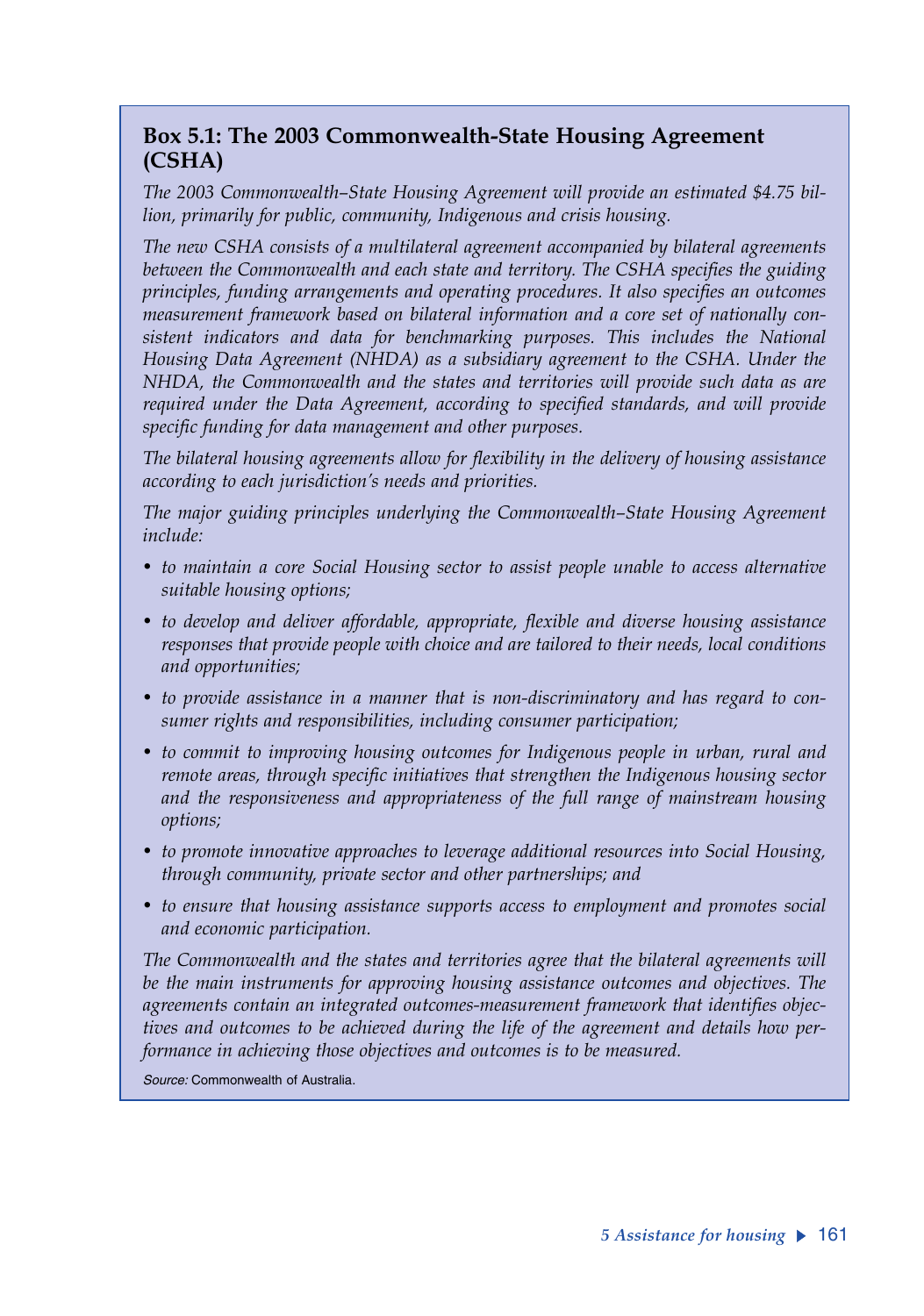- 1. Housing assistance programs;
- 2. Housing futures;
- 3. Program integration and housing assistance;
- 4. Urban management and infrastructure;
- 5. Transforming communities;
- 6. Indigenous housing;
- 7. Homelessness and marginal housing;
- 8. The housing system; and
- 9. The policy horizon.

# **5.2 The economic and social background**

This section presents current data around some of the policy issues raised in the previous section relating to the importance of housing assistance for health and welfare, changes in the demographic profile, housing affordability, tenure changes and security, and the distribution of government assistance.

In Australia, housing assistance is an important element of Commonwealth, state and territory governments' social policy and welfare frameworks. The Commonwealth and the states and territories have developed and implemented strategies aimed at providing housing assistance to people on low incomes or with special needs, and at preventing and reducing homelessness. These include the Commonwealth–State Housing Agreement (see Box 5.1), the Stronger Families and Communities Strategy, the National Homelessness Strategy, and the Building a Better Future: Indigenous Housing to 2010 statement.

Housing assistance by its nature differs from most of the community services programs discussed in other chapters of this report, as it provides shelter which is basic to general health and wellbeing (AIHW 2001a). A lack of housing assistance can also be a trigger that contributes to the need for broader types of welfare assistance. For example, an eviction in some circumstances can lead to children being placed in 'foster' care, changing education and job opportunities and a life event that may impact on a person's physical and mental wellbeing.

## **Health and housing**

Extensive research has shown a strong link between housing and health. Overcrowding, dwelling condition and tenure type have all been identified as housingrelated factors that can impact on health (see, for example, Dunn 2000; Howden-Chapman & Wilson 2000; Waters 2001).

In May 2001, Australian Housing Ministers adopted a new policy of 'safe, healthy and sustainable housing for Indigenous Australians'. Implementation of this policy is designed to provide better housing and housing-related infrastructure, which it is hoped will lead to improved environmental health outcomes for Indigenous people. Box 5.2 describes the nine healthy living practices contained in this strategy.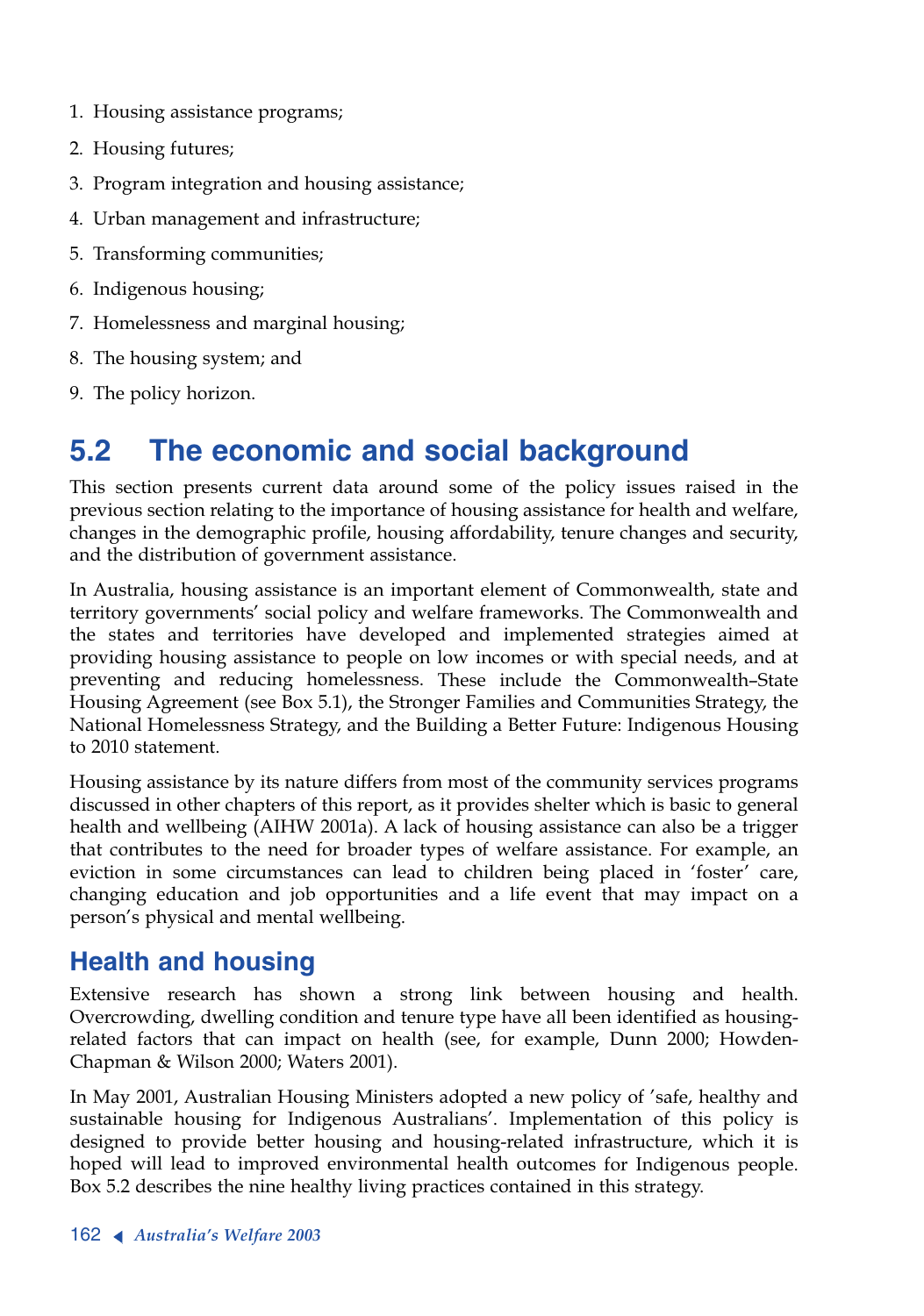## **Box 5.2: Approaches to healthy housing**

*Under the National Framework for the Design, Construction and Maintenance of Indigenous Housing. Nine healthy living practices have been identified as part of the strategy:*

- *washing people, particularly children under 5 years of age*
- *washing clothes and bedding*
- *removing waste safely from the living area*
- *improving nutrition—the ability to store, prepare and cook food*
- *reducing crowding and the potential for the spread of infectious disease*
- *reducing negative contact between people and animals, vermin or insects*
- *reducing the negative impact of dust*
- *controlling the temperature of the living environment*
- *reducing trauma (or minor injury) around the house and living environment.*

*Source:* Commonwealth, State and Territory Housing Ministers' Working Group 1999.

The World Health Organization (1998) has recognised that poorly constructed and maintained houses can put people's health and lives at risk. In its 1998 World Health Report it identified several features of the housing environment that directly or indirectly impact on the health of occupants, including:

- the structure of the shelter, including the extent to which it protects the occupants from the elements;
- the provision of adequate water supplies;
- the provision of proper sanitation and waste disposal; and
- overcrowding, which can lead to household accidents and the increased transmission of airborne infections such as acute respiratory infectious diseases, pneumonia and tuberculosis.

### **Overcrowding**

The impact of overcrowding on people's health and wellbeing is difficult to isolate, as overcrowding is often associated with other factors such as a low socioeconomic status and higher unemployment. However, overseas studies have shown that overcrowding is associated with a number of negative health outcomes such as meningococcal disease, tuberculosis, rheumatic fever, respiratory infections, *Haemophilus influenzae* and *Helicobacter pylori* infection (Howden-Chapman & Wilson 2000). It has also been shown to be associated with higher rates of smoking and hazardous drinking, and with poorer self-reported mental and physical health in adults (Waters 2001). Waters points out that 'it is difficult to speculate on whether overcrowding in Australian homes is likely to have a direct effect on health' (Waters 2001:17).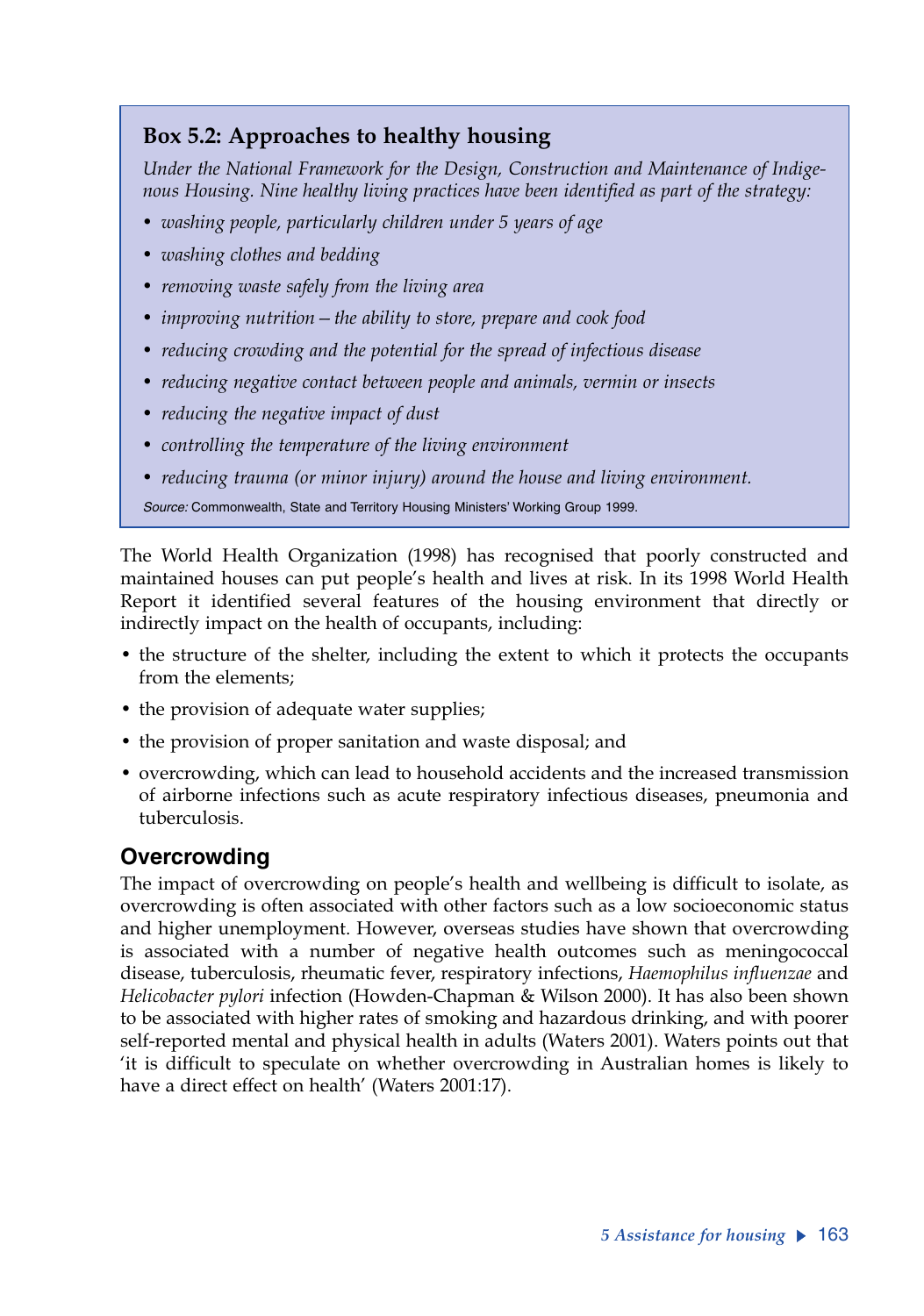Housing New Zealand has just commenced a 5-year Crowding and Health Study. This study will assess the relationship between household overcrowding and hospitalisation rates for diseases such as meningococcal disease, pneumonia and skin infections, and whether moving to a less crowded house reduces the risk of such diseases (Wellington School of Medicine and Health Sciences 2003). This follows the implementation of a pilot program, the Healthy Housing program, which focuses on reducing diseases associated with overcrowding and generally improving the condition of Housing New Zealand properties (Housing New Zealand Corporation 2003).

## **Dwelling condition**

The condition of housing stock can have a significant impact on the health of occupants. For example, cold housing, mould and dampness in the home are associated with wheezing, breathlessness, cough, meningococcal infection and asthma (Shaw et al. 1999). Breakdown in the 'health hardware' of homes—water, waste removal and power facilities, has contributed to the high incidence among Indigenous people, especially children, of such conditions as skin and eye infections, diarrhoeal disease, respiratory illness and hepatitis (Commonwealth, State and Territory Housing Ministers' Working Group on Indigenous Housing 1999).

### **Tenure type**

Home owners tend to have better health than people who rent. For example, people who own their own home have a healthier and longer life and have lower death rates than those in rented properties (Waters 2001). People in rental accommodation have been found to be more likely than home owners to report fair or poor health and to visit the doctor more often. Howden-Chapman and Wilson (2000) suggest that security of tenure and control over accommodation may be important contributors to the health benefits of home ownership.

Homelessness has also been found to be associated with poor health. In general, homeless people have been found to have much poorer health than the general population (Dunn 2000).

## **Welfare and housing**

The most noticeable effect of housing assistance on welfare is its ability to improve a household's command over goods and services, by reducing the amount of household budget that has to be allocated to meet housing costs.

In 1998–99, the Australian Bureau of Statistics (ABS) estimated that one-third of households (2.4 million) were regarded as under financial stress (see Table 2.20). These households reported two or more financial stress indicators—for 1.5 million households the degree of stress was moderate, while 900,000 were reported as experiencing higher financial stress.

Burke and Ralston (2003) reported that, in 1998–99, 39% of public renters and 45% of low-income private renters could not afford to pay for utilities. This compares with 16% for all households. In addition, 8% of public renters and 13% of low-income private renters went without a meal, compared with 3% of all households. Public renters and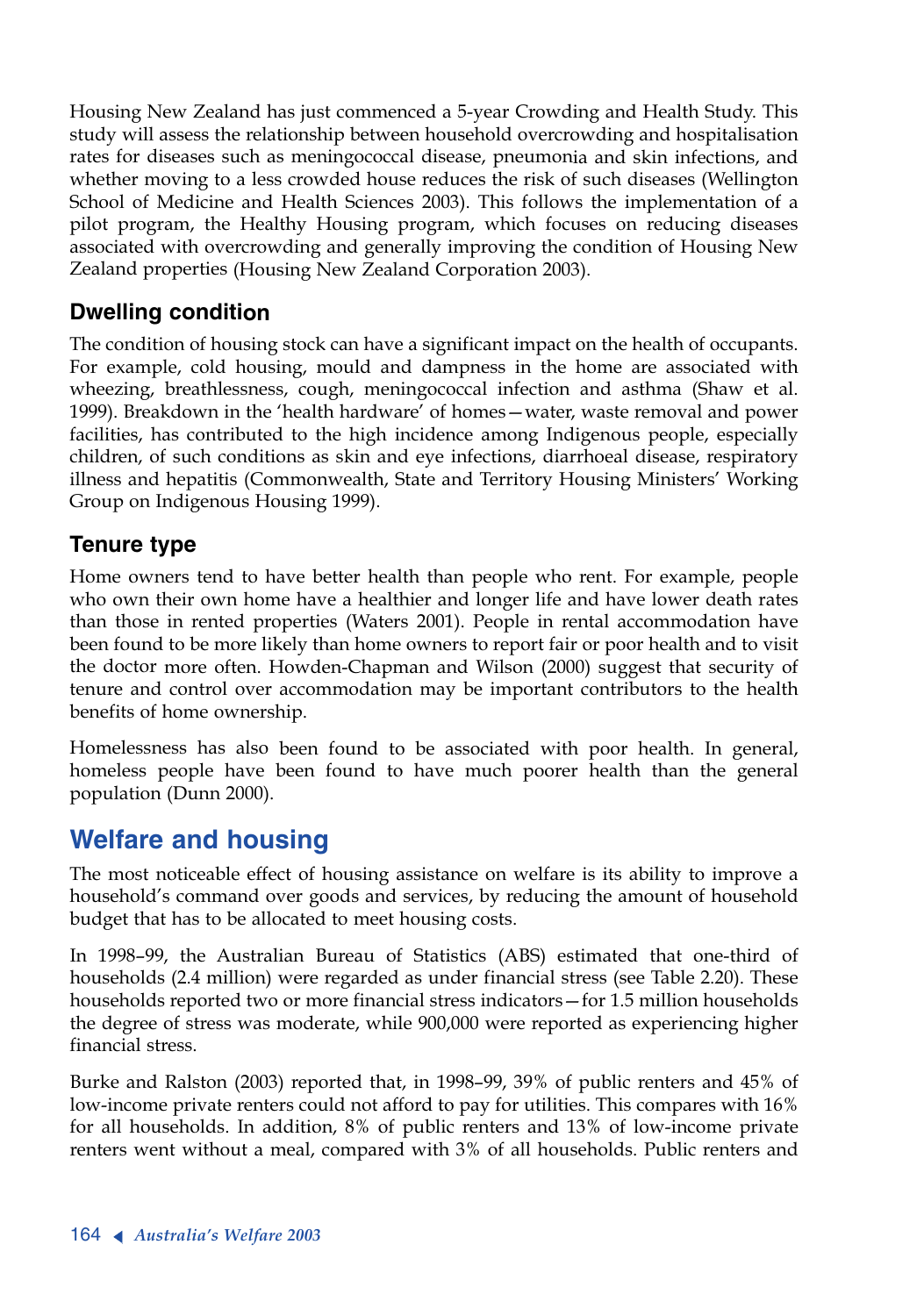low-income renters are also nearly five times more likely to seek assistance from welfare agencies: 16% and 15% respectively, compared with 4% for all households (see Table A5.2).

Financial stress also affects a household's ability to achieve security of tenure, which has a range of non-housing benefits. For example, frequent moves have been shown to negatively impact on children's school performance, particularly if the move is unplanned and occurs during the school year. This may be particularly difficult for lowincome families who are often forced to move into a completely new area to access crisis or other affordable housing. Families can also experience increased pressure on relationships due to the leaving behind of important social networks and links to the local community (Phibbs 2002).

In a study of public housing tenants in Queensland (Morrison 2000), tenants were asked about the impact of public housing on their lives. The most frequent response was that it provided security of tenure and a sense of physical and psychological security. In addition, parents felt that the stability provided by public housing was of significant benefit to their children. Morrison's study also showed that the stability provided by security of tenure has a positive impact on locating and maintaining employment.

A lack of affordable housing can lead to overcrowding, which has been shown to have an impact on children's academic achievement. Those living in crowded conditions do not perform as well in reading, language and arithmetic as those children with private home space. Children who live in overcrowded conditions have also been shown to be more likely to experience broken sleep, due to sharing rooms, and to be more aggressive than their non-crowded peers (Phibbs 2002).

# **Spatial aspects of housing**

Social and economic reforms such as economic restructuring accompanying globalisation have produced new forms of economic and social disadvantage and the need for housing assistance has changed from that previously experienced. Recently, housing assistance has been placed in a broader context and more focus is being placed on its ability to address such issues as social polarisation, social exclusion, social fragmentation, spatial concentration and ghettoisation (Dodson & Berry 2002).

Similarly, 'gentrification' has placed increasing pressure on the need for housing assistance to be part of the reshaping of urban areas. Gentrification involves the movement of high-income and high-labour force populations to previously declining inner urban locations, resulting in housing market price shifts displacing the existing less advantaged residents (Smith 1996). This has led to the displaced lower socioeconomic status and disadvantaged inner-city populations having to move to outer urban locations (Freestone & Murphy 1998; Logan 1985).

The studies of spatial inequality and polarization within Australian cities, particularly that of Wulff and Reynolds (2000), have noted that low-income households have been increasingly concentrated in outer suburbs. Locationally sensitive socioeconomic studies of Sydney and Melbourne found that most disadvantage was present in the 'old industrial' areas, such as the west, north and south-east of Melbourne. These areas were noted as experiencing housing and income disadvantage, higher unemployment, lower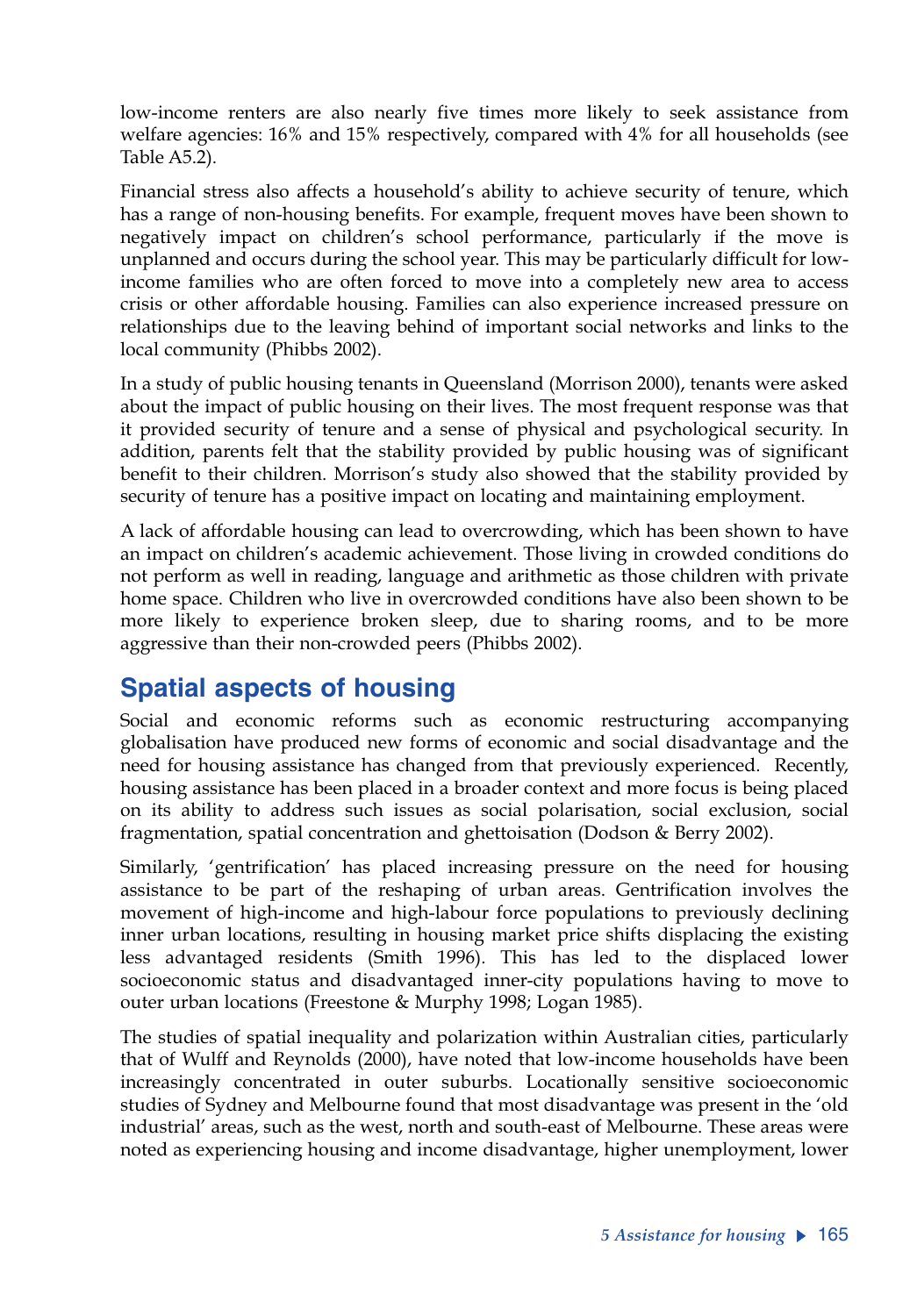labour force participation, higher rates of early retirement for men and women, and high unemployment among young people—all indicators of disadvantage (McDonald 1995; McDonald & Matches 1995).

The community in which a person lives can also impact on their employment, educational, health and social outcomes. For example, areas with high traffic noises can contribute to language delays in children, and broken sleep patterns can affect educational attainment. Findings from an American study of disadvantaged families who were moved to a 'white, middle class suburb' (Rosenbaum 1991) indicated:

- lower drop-out rates (5%, compared with 20%);
- slight improvement in grades;
- higher proportion completing college (40.3%, compared with 23.5%);
- higher rates of college enrolment; and
- higher rates of employment, and better pay and conditions for employed youth.

Employment outcomes have been shown to be affected by a number of factors, including access to employment opportunities and to public transport. In addition, the availability of support services such as job assistance programs, training programs and child care is also important. The community can play a key role in employment outcomes, as news of jobs available may frequently be gained through 'informal knowledge networks' (Bryson 2000).

# **Demographic changes and the housing profile**

Between 1971 and 2001, the Australian population increased from 13.1 million people to 19.0 million, with a concurrent rise in the number of households from 3.7 million to 7.1 million. This number is projected to grow to approximately 10.0 million by 2021 (ABS 2001c; AIHW 2001a).

The number of one-person households increased from 14% of all households in 1971 to 23% in 2001, with one-person households projected to show the greatest percentage increase of all household types between 1996 and 2021. This is partially related to the ageing of the population and the fact that older women, in particular, are more likely to live alone than others (see Table A7.2). In the 5 years between the two most recent population censuses, there was strong growth in lone person households relative to family and group households (Table 5.1).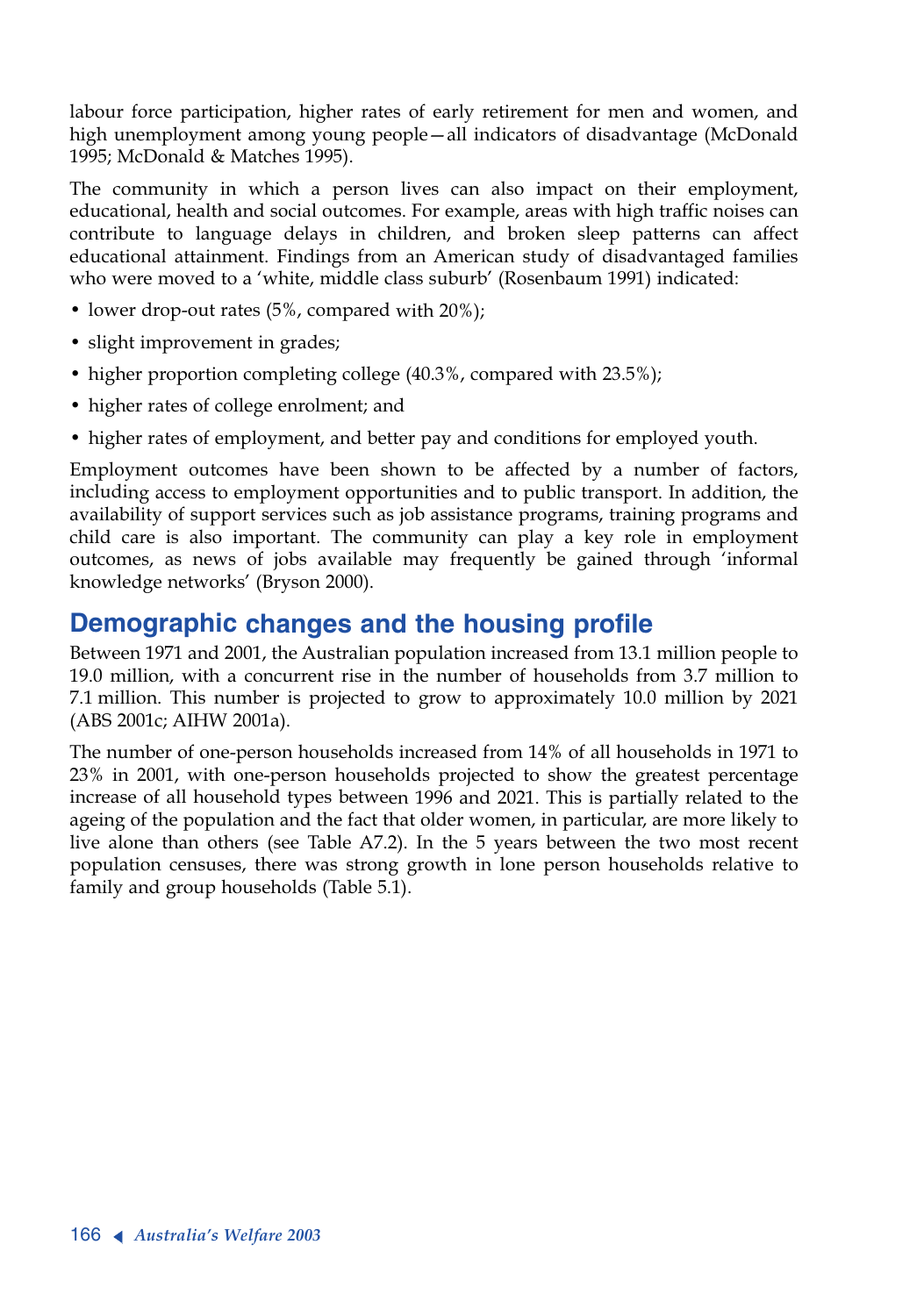| Household type        | 1996  | 2001  |
|-----------------------|-------|-------|
| Family <sup>(a)</sup> | 4,583 | 4,866 |
| Lone person           | 1,433 | 1,616 |
| Group                 | 266   | 263   |
| Total <sup>(b)</sup>  | 6.496 | 7,072 |

#### **Table 5.1: Australian household types 1996 and 2001 ('000s)**

(a) Comprises one, two and three family households.

(b) Includes 'Visitors only' and 'Other not classifiable' households.

*Source:* ABS 2001c.

While the number of households has increased, household size has decreased, with the average number of people per household falling from 3.3 in 1971 to 2.6 in 2001 (ABS 2001c). This is consistent with the finding that the number of lone person households is increasing. The average household size in Australia is projected to decline to between 2.2 and 2.3 persons per household by 2021 (ABS 1999). These anticipated changes mirror the trends projected for Canada, New Zealand and the United States (AIHW 2001a).

### **Tenure types**

In 2001, 42% of Australian households fully owned their home, 28% were still purchasing their home and 25% were renting (Table 5.2). Indigenous Australians are less likely to own or be purchasing a home than renting (32% being purchased or fully owned and 61% renting). This situation is reversed for non-Indigenous Australians, of whom 71% are either purchasing or fully own their home and 25% are renting.

Of the approximately 2.0 million households who rented their dwelling, the greatest proportion of these (74%) were renting privately, 17% were renting from a state housing authority and 2% were in community housing (Table 5.3). Indigenous Australians are more than 3 times more likely to be living in public or community housing than non-Indigenous Australians (55%, compared with 18%).

|                   | Indigenous    | Non-Indigenous |               |          | <b>Total</b>  |               |
|-------------------|---------------|----------------|---------------|----------|---------------|---------------|
| Tenure type       | <b>Number</b> | Per cent       | <b>Number</b> | Per cent | <b>Number</b> | Per cent      |
| Fully owned       | 14.712        | 12.8           | 2,732,152     | 42.9     | 2.746.864     | 42.4          |
| Being purchased   | 22.419        | 19.4           | 1,799,445     | 28.3     | 1,821,864     | 28.1          |
| Being rented      | 70.648        | 61.2           | 1.562.920     | 24.5     | 1,633,568     | 25.2          |
| Other tenure type | 3,399         | 2.9            | 140.158       | 2.2      | 143.557       | $2.2^{\circ}$ |
| Not stated        | 4.181         | 3.6            | 132.210       | 2.1      | 136.391       | 2.1           |
| <b>Total</b>      | 115.359       | 100.0          | 6,366,885     | 100.0    | 6.482.244     | 100.0         |

|  |  |  |  | Table 5.2: Type of tenure for occupied family and lone person private dwellings, 2001 |  |
|--|--|--|--|---------------------------------------------------------------------------------------|--|
|  |  |  |  |                                                                                       |  |

*Note:* The totals for each state do not add up to the exact total for Australia. This is because cells containing small values are randomly adjusted to avoid releasing information about particular individuals, families or households. The effect of random adjustment is statistically insignificant.

*Source:* ABS 2003b.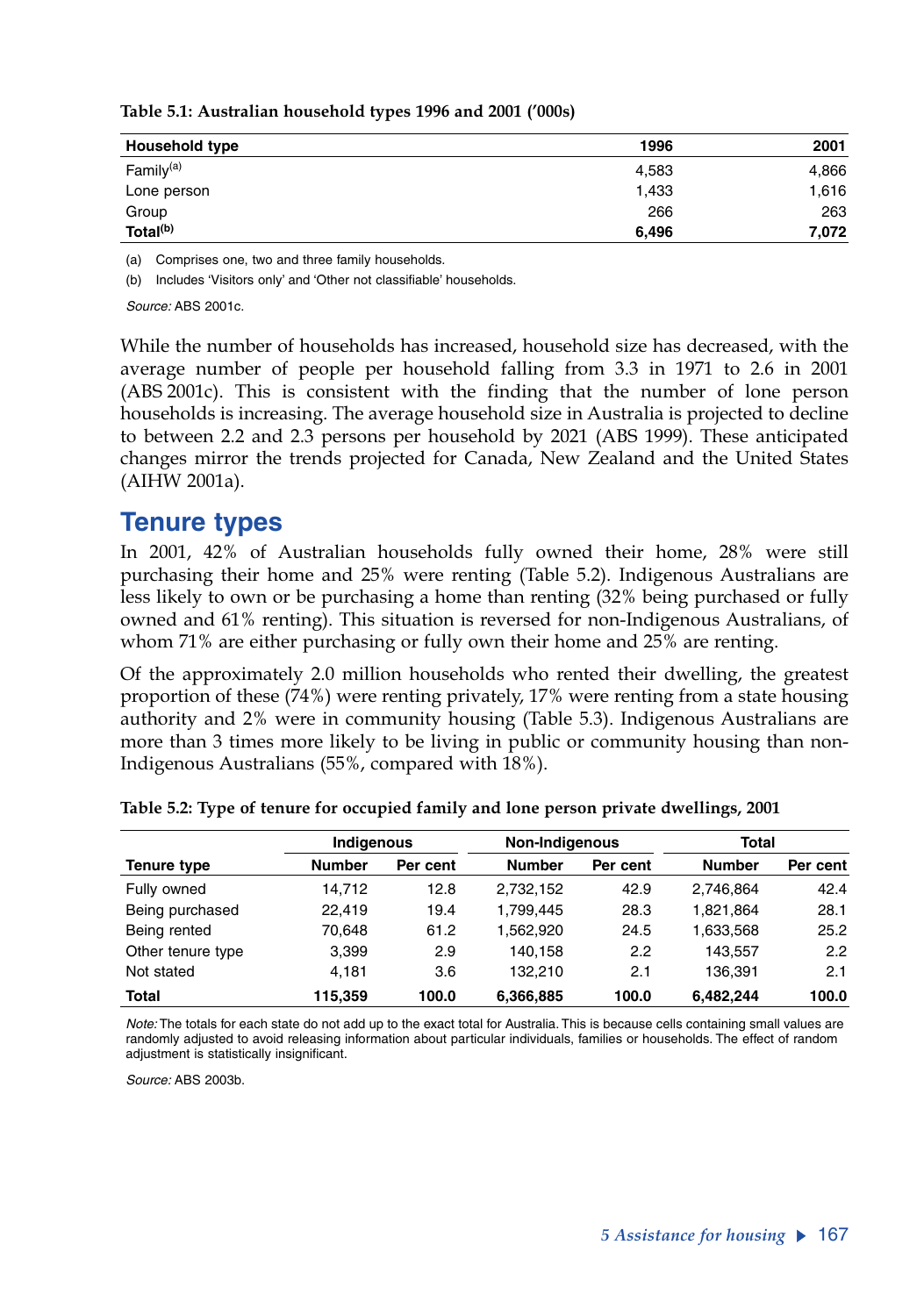|                               |               | Non-Indigenous <sup>(a)</sup><br>Indigenous |               | Total    |               |          |
|-------------------------------|---------------|---------------------------------------------|---------------|----------|---------------|----------|
| Landlord type                 | <b>Number</b> | Per cent                                    | <b>Number</b> | Per cent | <b>Number</b> | Per cent |
| Private rental <sup>(b)</sup> | 29.428        | 41.7                                        | 1.337.542     | 74.8     | 1.366.970     | 73.6     |
| Public rental                 | 23,974        | 33.9                                        | 293.197       | 16.4     | 317.171       | 17.1     |
| Community housing             | 14,628        | 20.7                                        | 29.683        | 1.7      | 44.311        | 2.4      |
| Other landlord type           | 1,587         | 2.2                                         | 105,883       | 5.9      | 107.470       | 5.8      |
| Not stated                    | 1.027         | 1.5                                         | 21.371        | 1.2      | 22.398        | 1.2      |
| <b>Total</b>                  | 70.644        | 100.0                                       | 1,787,676     | 100.0    | 1,858,320     | 100.0    |

**Table 5.3: Type of landlord for rented private dwellings, 2001**

(a) Includes 'Group', 'Visitors only' and 'Other not classifiable' households. These household types are excluded from Indigenous counts.

(b) Includes 'Private landlord not in same household', 'Real estate agent', 'Employer—government', 'Employer —other'.

*Source:* ABS 2002c.

Households in very remote regions are less likely than those in more populated areas to either fully own or to be purchasing their home (Table 5.4). In addition, the proportion of households purchasing their home decreases with increasing remoteness, from 29% in major cities down to 11% in very remote areas. Very remote Australia has more than 20 times the national average of community housing (21%, compared with 0.7%), which largely comprises Indigenous community housing (see Table 5.10).

Both public rental and private rental sectors contain a higher than average proportion of sole parents and single person households. Nearly one-quarter of public housing tenants are sole parents and almost 40% are lone persons. Couple-only households and lone person households are the most likely to own a home without a mortgage (35% and 28% of all homeowners without a mortgage respectively), whereas the largest proportion (42% of all homeowners with a mortgage) of couples with dependent children are the most likely to own a home with a mortgage (Table 2.5).

|                                  |                     | <b>Inner</b> | Outer    |         | Verv   |           |
|----------------------------------|---------------------|--------------|----------|---------|--------|-----------|
|                                  |                     | regional     | regional | Remote  | remote |           |
|                                  | <b>Major cities</b> | areas        | areas    | areas   | areas  | Total     |
| <b>Total households</b>          |                     |              |          |         |        |           |
| Fully owned                      | 41.2                | 43.9         | 44.2     | 38.2    | 25.4   | 41.9      |
| Being purchased <sup>(a)</sup>   | 28.9                | 28.6         | 24.3     | 19.7    | 11.1   | 28.1      |
| Private rental <sup>(b)</sup>    | 19.6                | 18.0         | 20.1     | 26.0    | 25.1   | 19.4      |
| Public rental <sup>(b)</sup>     | 5.1                 | 3.9          | 4.5      | 5.8     | 5.9    | 4.8       |
| Community housing <sup>(b)</sup> | 0.4                 | 0.5          | 0.8      | 2.2     | 20.8   | 0.7       |
| Other tenure <sup>(c)</sup>      | 2.7                 | 3.0          | 3.8      | 5.5     | 7.3    | 3.0       |
| Not stated                       | 2.1                 | 2.0          | 2.2      | 2.5     | 4.4    | 2.1       |
| <b>Total</b>                     | 100.0               | 100.0        | 100.0    | 100.0   | 100.0  | 100.0     |
| Total dwellings (number)         | 4.282.474           | 1.371.240    | 683,021  | 103.327 | 42.182 | 6,482,244 |

**Table 5.4: Location of occupied private dwellings containing family or lone person households, 2001 (per cent)**

(a) Cells in this table have been randomly adjusted to avoid the release of confidential data.

(b) Includes dwellings being purchased under a rent/buy scheme.

(c) Includes dwellings being occupied rent-free.

*Source:* ABS 2003b.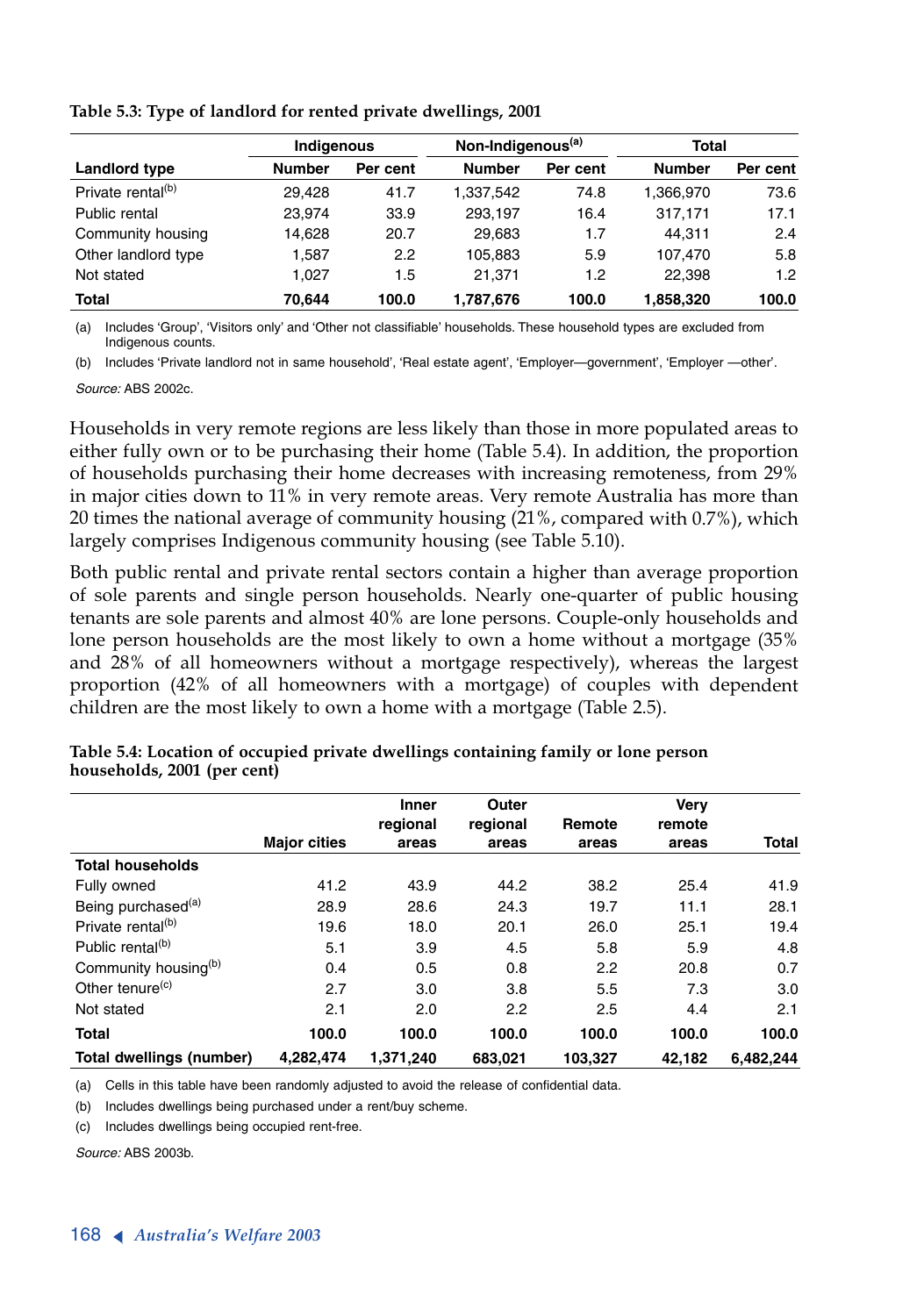# **Tenure choices**

Home ownership is the most desired form of tenure across all income ranges, ages and household composition types. The reasons for aspiring to home ownership are many, but include security, privacy, freedom to do your own thing, investment value and, in the long run, lower cost compared with renting. Between 1988 and 1997–98, there was an increase in the median age of first home purchasers from 30.2 to 31.5 years (Table 5.5). This was due to a decline in the percentage of young households (25–34 years) moving into home ownership, from 42% to 35%. The proportion of households becoming first home buyers also decreased in this period, from 70% in 1988 to 66% in 1997–98 (Baum & Wulff 2001).

While there are no data to confirm the reasons for this trend, various authors suggest the following:

- household compositional changes: including the changes in the nature of gender roles and the traditional roles to adulthood, and the increase in single person households which reduces the household's ability to service a loan;
- wider social changes: including the introduction of HECS and the requirement for repayments, delaying the ability to save for a housing deposit, and the increased uncertainty in the workplace due to increasing part-time and casual work;
- changes in affordability; and
- alternative sources of investment for households: there is an apparent trend among younger investors towards shares. Badcock and Beer (2000:1) found that 'people are now putting their capital into wealth-creating assets as opposed to bricks and mortar'.

|                                     | <b>First home buyers</b> |          | All owner occupiers |         |
|-------------------------------------|--------------------------|----------|---------------------|---------|
|                                     | 1988                     | 1997-98  | 1988                | 1997-98 |
| Age of income unit reference person | Per cent                 | Per cent | Rate                | Rate    |
| $15 - 24$ years                     | 14.6                     | 10.7     | 4.6                 | 4.1     |
| $25 - 34$ years                     | 55.8                     | 55.6     | 42.3                | 34.5    |
| $35-44$ years                       | 19.2                     | 22.9     | 70.5                | 61.7    |
| $45 - 54$ years                     | 5.7                      | 6.0      | 76.7                | 75.7    |
| 55 years or older                   | 4.7                      | 4.8      | 78.4                | 78.1    |
| Total income units (per cent)       | 100.0                    | 100.0    | 53.9                | 54.2    |
| Total income units ('000)           | 391.0                    | 463.4    | 4,095.8             | 4,948.2 |
| Median age (years)                  | 30.2                     | 31.5     | 49.4                | 51.0    |

Table 5.5: Age distribution of first home buyers, and age-specific home ownership rates,<sup>(a)</sup> 1988 **and 1997–98** 

(a) As a proportion of all income units in each age group.

*Source:* ABS 2000c.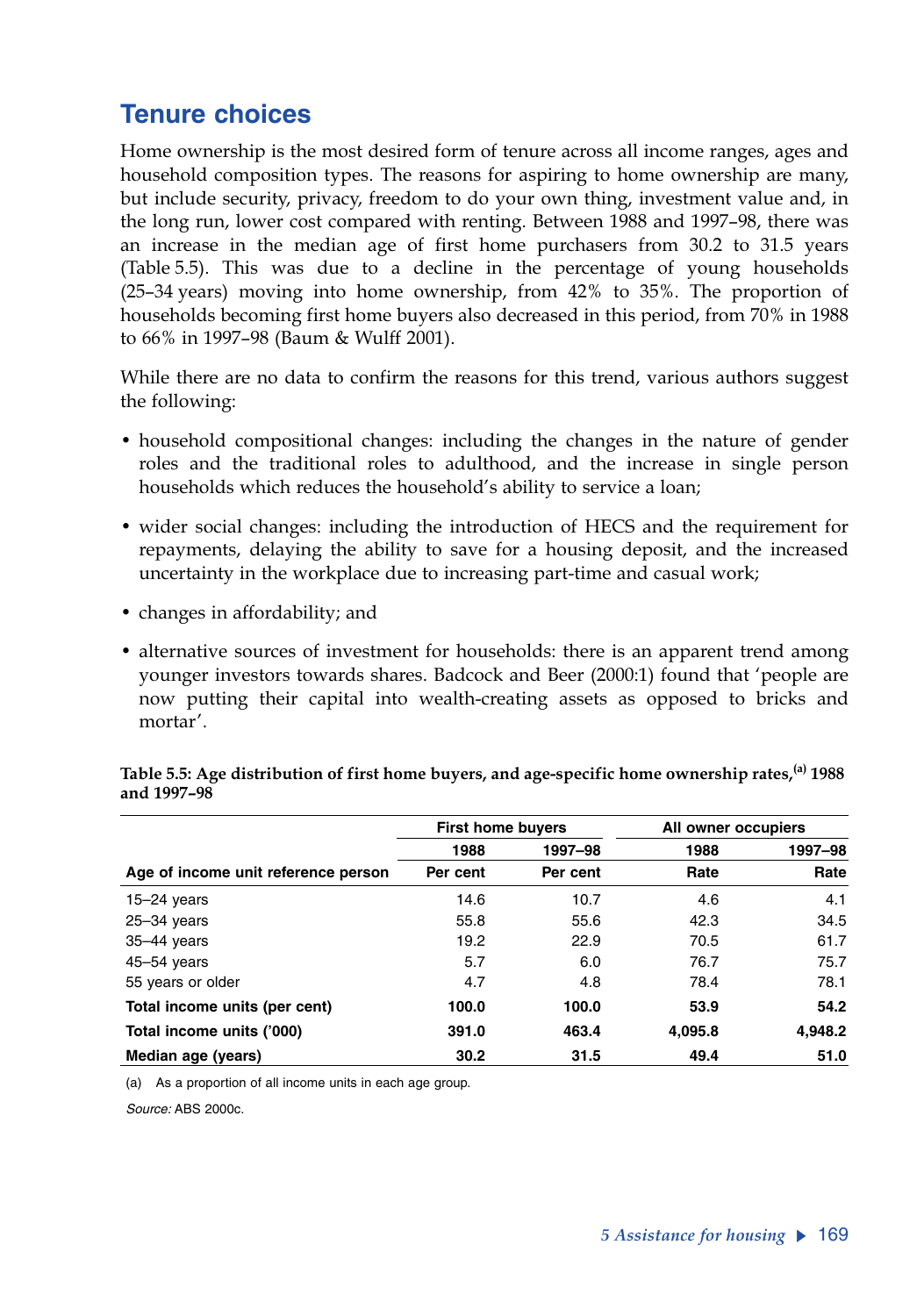### **Box 5.3: Public rental versus private rental: the perceived advantages for potential clients**

### **Public rental**

### *Affordability*

*More affordable than private rental, even with Commonwealth Rent Assistance (CRA), because of the income-related subsidy.*

#### *Location and need*

*Public housing is provided where there is need (albeit in small numbers), whereas low-cost private rental is only available in certain locations.*

### *Security*

*Greater security of tenure—cannot be evicted at landlord's discretion.*

### *Support*

*Clients may be more easily able to get support to maintain tenancy.*

### *Non-discriminatory*

*Better controls against discrimination due to Indigenous status, gender, household type, ethnicity or disability.*

#### **Private rental**

#### *Flexibility*

*Assistance is not tied to housing and is therefore flexible to changing circumstances (e.g. tenants are not trapped in declining areas).*

#### *Choice*

*Greater choice of dwelling (size, quality, location). Clients can choose their own standards and make their own trade-offs between, say, price and quality, or price and location.*

### *Addresses lack of income*

*CRA directly confronts the main problem facing low-income households (i.e. lack of income).*

#### *Non-bureaucratic management*

*Frees tenants from the controls of public landlordism.*

### *Fewer entry hurdles*

*Clients do not have to meet a whole range of eligibility criteria to gain housing.*

*Source:* Burke 2002.

Those not purchasing their own home either rent privately, rent in the social sector<sup>2</sup> or are homeless (see Chapter 9). Private and social rental housing both have advantages and disadvantages which contribute to the desirability of these tenures (see Box 5.3).

<sup>2</sup> In this chapter, social housing applies to all non-private rental housing and includes, but is not restricted to, public housing, community housing, Indigenous-specific community housing and crisis accommodation. It aligns with the ABS concept of a private dwelling, but excludes those renting in the private market and those living in their own home.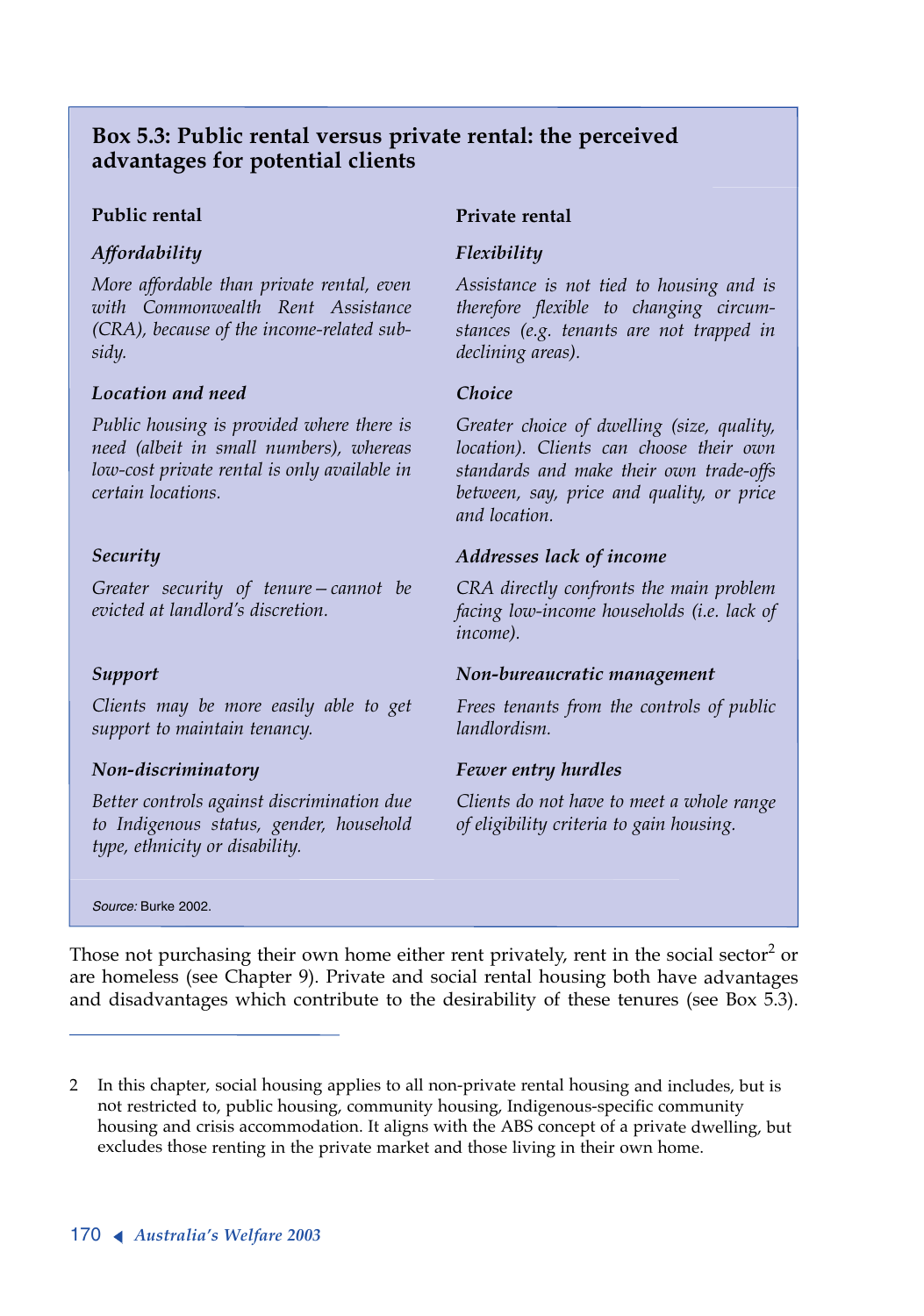In a 1991 housing and location preferences survey carried out in Adelaide, the main advantages of public housing were affordability (42%), security of tenure (23%) and not having to do maintenance (15%). In contrast, 49% of private renters either could not identify one single advantage or said there were no advantages, 19% said choice of location and 7% listed choice of landlord (Baum & Wulff 2001).

# **Housing affordability**

## **Trends in housing affordability**

In 1999, 10% of all households in the two lowest gross weekly income quintiles were paying more than 30% of their income on housing, and 4% were paying more than half of their income on housing (see Table 2.6).

Real housing costs in Australia rose by 17 per cent between 1988 and 1999, from \$109 to \$128 per week. Purchasers experienced the biggest cost increase, with public tenants having the smallest increase (Table 5.6). The major contributors to the large rise in cost for purchasers were interest rates and increasing real house prices (Burke & Ralston 2003).

|                  | 1988-89 | 1993-94 | 1998-99 |
|------------------|---------|---------|---------|
| All incomes      |         |         |         |
| Owner            | 656     | 627     | 655     |
| Purchaser        | 851     | 860     | 920     |
| Renting, public  | 471     | 409     | 385     |
| Renting, private | 694     | 628     | 675     |
| All tenure       | 711     | 675     | 725     |
| Low income       |         |         |         |
| Owner            | 368     | 357     | 380     |
| Purchaser        | 492     | 474     | 538     |
| Renting, public  | 339     | 323     | 294     |
| Renting, private | 389     | 389     | 398     |
| All tenure       | 394     | 379     | 405     |

| Table 5.6: Average weekly household disposable income, 1988–89 to 1998–99 (\$ per week in |  |
|-------------------------------------------------------------------------------------------|--|
| constant 1999 dollars)                                                                    |  |

*Souce:* Burke & Ralston 2003.

Over this period, there was some fluctuation in average weekly household disposable (after tax) income across tenures (Table 5.7). For public housing tenants, there was a steady decline which may have been largely due to the increased targeting of public housing to people on very low incomes. The percentage of households below the second quintile in public housing rose from 68% in 1988–89 to 72% in 1998–99 (Table A5.3).

Between 1988 and 1999, the proportion of income in real terms committed to housing costs by public housing tenants increased from 15% to 19%, and for low-income private renters the increase was from 32% to 33% (Table 5.7). During this same period, home purchasers consistently paid more in terms of dollar value for their housing, followed by private renters, whereas home owners paid the least (Table 5.8).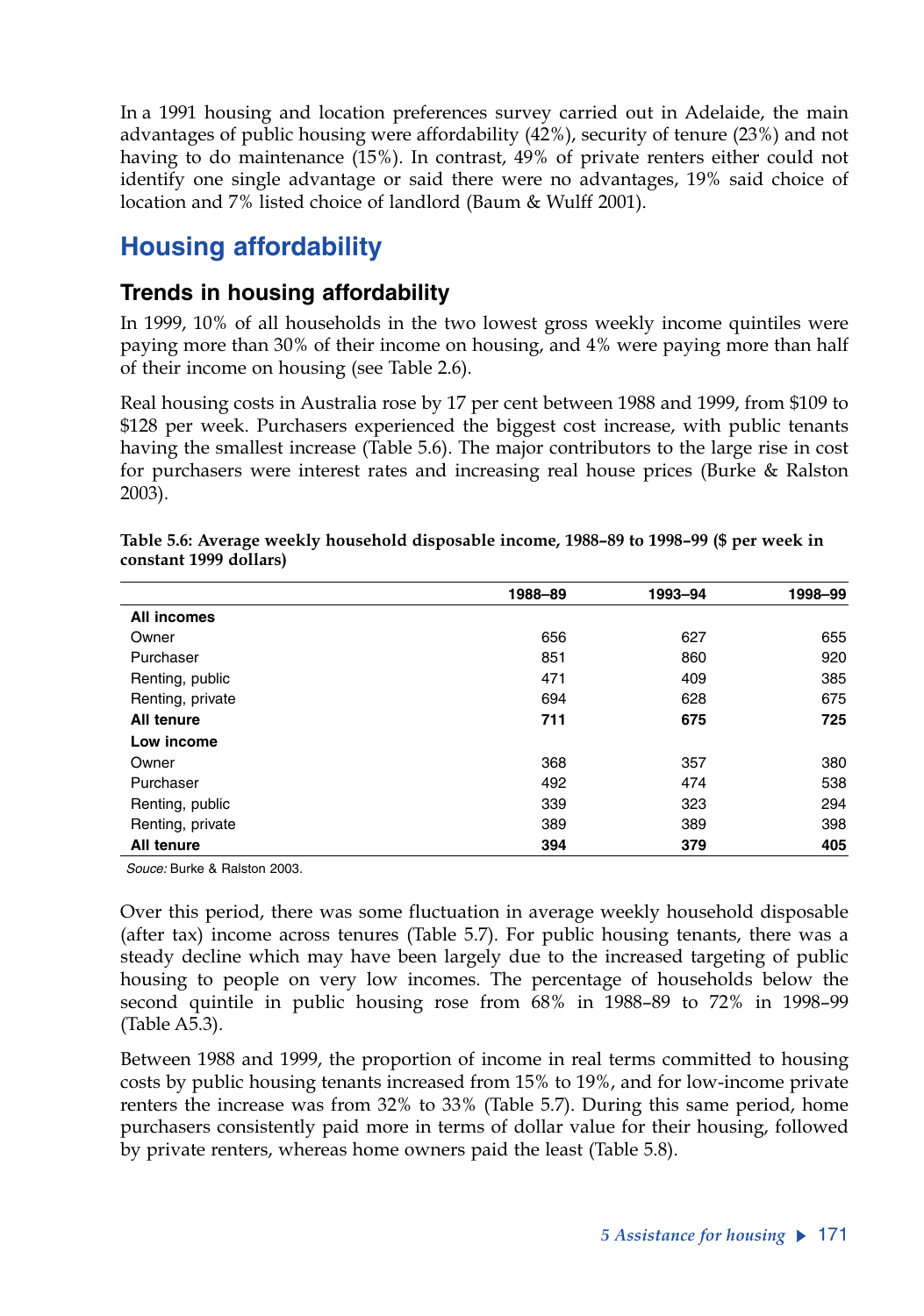|                              | 1988 | 1993 | 1999 |
|------------------------------|------|------|------|
| <b>Renting public</b>        |      |      |      |
| Housing expenses             | 69   | 73   | 73   |
| Remaining income             | 402  | 293  | 313  |
| % income spent on housing    | 14.6 | 19.9 | 18.9 |
| Renting private (low income) |      |      |      |
| Housing expenses             | 125  | 126  | 133  |
| Remaining income             | 266  | 265  | 265  |
| % income spent on housing    | 32.0 | 32.2 | 33.4 |
| Renting private (all)        |      |      |      |
| Housing expenses             | 141  | 147  | 153  |
| Remaining income             | 553  | 414  | 522  |
| % income spent on housing    | 20.3 | 26.2 | 22.7 |

**Table 5.7: Amount of disposable income after housing costs (\$ per week in constant 1999 dollars)**

*Source:* Burke & Ralston 2003.

**Table 5.8: Weekly mean housing cost, 1988–89 to 1998–99 (constant 1999 dollars), by tenure**

| Tenure type    | 1988-89 | 1993-94 | 1998-99 |
|----------------|---------|---------|---------|
| Owner          | 41      | 42      | 45      |
| Purchaser      | 195     | 240     | 228     |
| Public renter  | 69      | 73      | 73      |
| Private renter | 141     | 147     | 153     |
| All            | 109     | 122     | 128     |

*Source:* Burke & Ralston 2003.

### **Home ownership affordability**

<sup>A</sup> recent study by the Housing Industry Association speculated that young Australians are being priced out of the home ownership market due to an unprecedented deterioration in housing affordability (HIA 2003:i). The increase in housing prices relative to income was seen as a result of indirect taxes and land shortages.

The study calculated that indirect taxes accounted for 20–35% of the purchase price of a new house and land package, with the variation in the value of these taxes dependent on the local government area in which new houses were developed. The study noted more than 20 different state and local government taxes and levies on new housing, with the result that:

- in 2002, an estimated \$11 billion was levied on new housing—an average of \$67,000 per house; and
- over the past decade, indirect taxes have increased by 300% while general inflation only increased by 25%.

Included in this trend was the shift in taxation for community-wide urban infrastructure (e.g. public transport upgrades, major roads and social facilities), such that purchasers of new homes are now bearing the majority of the cost (rather than the cost being shared by the broader tax-paying community).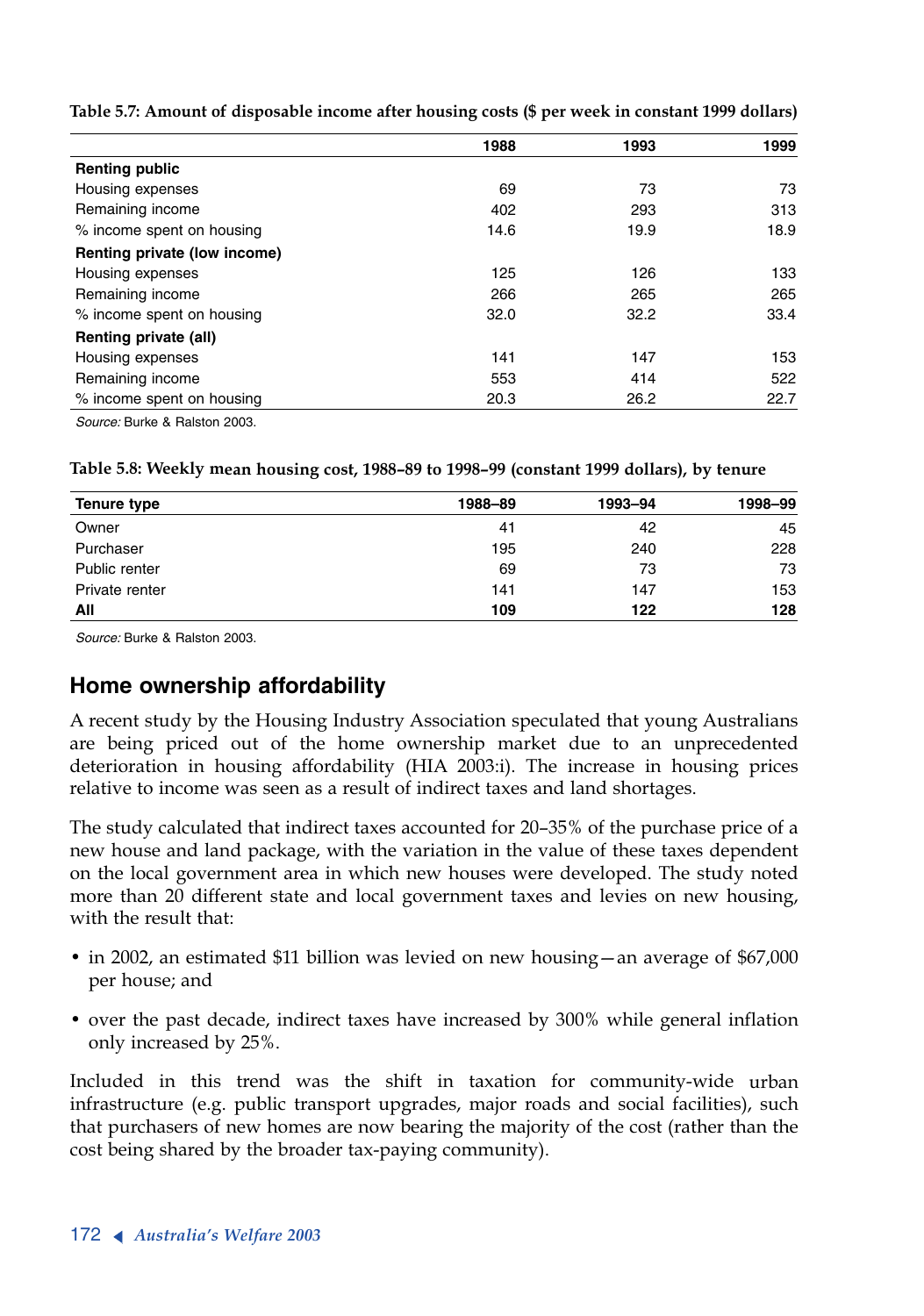### **Box 5.4: The Commonwealth Inquiry into First Home Ownership**

### *Terms of reference*

*Identify and analyse all components of the cost and price of housing, including new and existing housing for those endeavouring to become first home owners;* 

*Identify mechanisms to improve the efficiency of the supply of housing and associated infrastructure; and*

*Identify any impediments to first home ownership, and assess the feasibility and implications of reducing or removing such impediments.*

*Particular attention should be given to the following matters as they affect the cost and availability of residential land and housing in both metropolitan and rural areas:* 

- *the identification, release and development of land and the provision of basic related infrastructure;*
- *the efficiency and transparency of different planning and approval processes for residential land;*
- *the efficiency and transparency of taxes, levies and charges imposed at all stages of the housing supply chain;*
- *the efficiency, structure and role of the land development industry and its relationship with the dwelling construction industry and how this may be affected by government regulations;*
- *the effect of standards, specifications, approval and title requirements on costs and choice in new dwelling construction; and*
- *the operation of the total housing market, with specific reference to the availability of a range of public and private housing types, the demand for housing, and the efficiency of use of the existing residential housing stock.*

*Source:* Productivity Commission 2003.

The report also identified the important impact of decisions around the release of land for new housing, noting that problems with land development approval have led to shortages of land for urban development. For example it was estimated that, in the Sydney region, demand for new housing in the next 5 years will be just over 27,000 dwellings. However, only 5,000 new lots are to be released annually. This shortage of land has increased land prices, increasing the relative share of land in total house prices, and ultimately increasing the overall cost of home ownership. In 1976–77, the share of land in the cost of the house ranged from 16% to 32%, while in 2002 it ranged from 32% to 60%. In Sydney, Brisbane and Perth, this proportion has doubled.

In recognition of the significant effect that government taxes, benefits and other activities have on affordability, particularly in relation to first home purchasers, the Commonwealth Government commissioned an Inquiry into First Home Ownership (Box 5.4). The Treasurer has asked the Productivity Commission to undertake a public inquiry to evaluate the affordability and availability of housing for first home buyers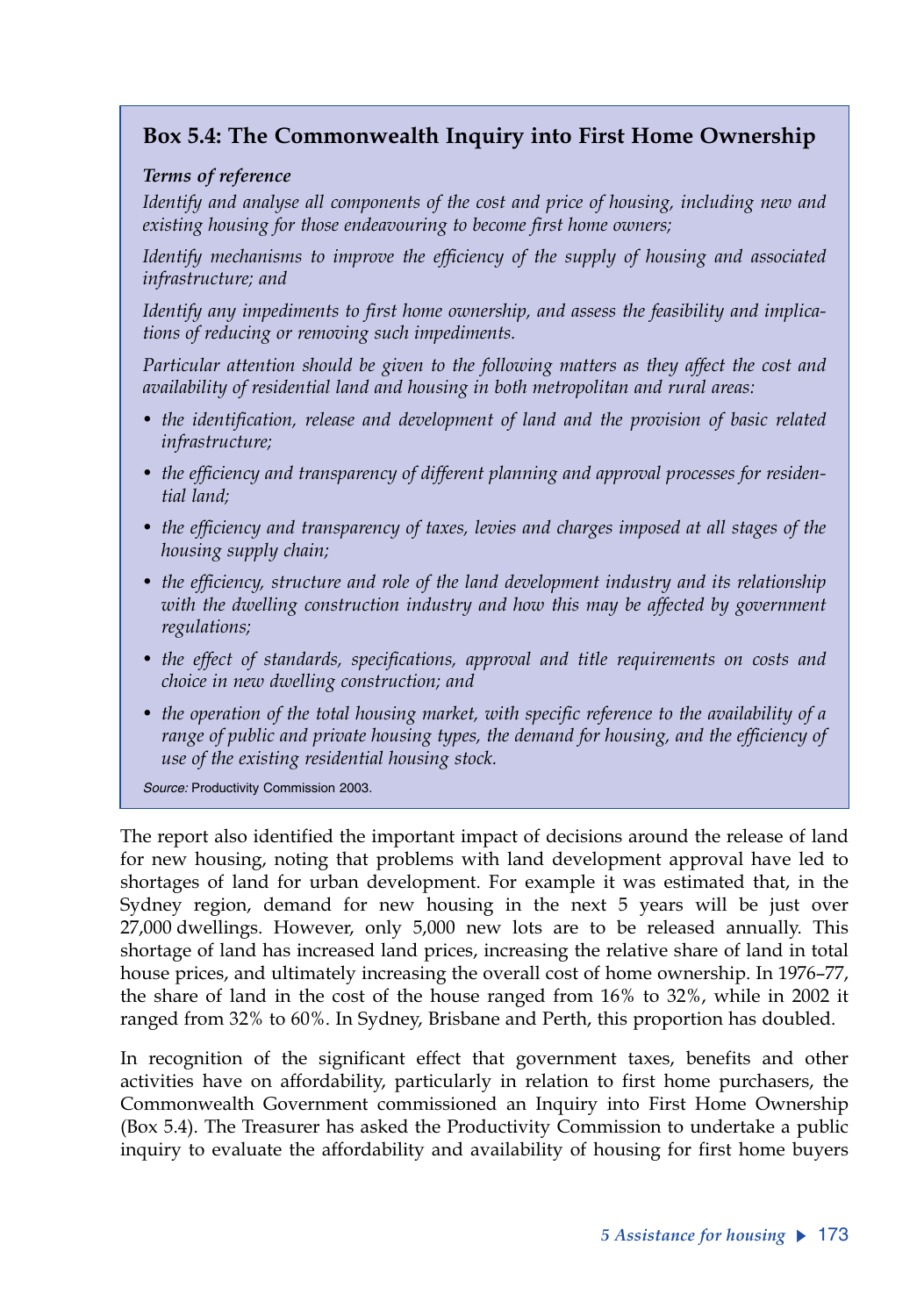recognising that 'the ability to achieve home ownership continues to be of vital importance in maintaining family and social stability'. The Inquiry Report is due on 31 March 2004 (Productivity Commission 2003).

## **The availability of affordable rental housing**

While there was a 34% increase in total private rental stock between 1986 and 1996, there was a significant decline in stock at the lower end of the rental market. The number of low-rent stock fell from 246,800 to 177,400 dwellings, a reduction of 28%, and the number of high-rent stock rose from 131,300 to 231,600 dwellings, an increase of  $76\%$ .<sup>3</sup> The largest increase occurred in the 'moderate to high' category, where there was a 96% rise in rental stock (AIHW 2001a:59).

In addition, the decline in real expenditure on public housing (see Section 5.3) means that people on low incomes are increasingly being forced to seek housing in the private sector. The apparent loss of low-cost rental housing stock raises the question of the degree to which the private rental market can provide a range of housing options for low-income households (Yates & Wulff 2000). Section 5.3 of this chapter provides details of the affordability of housing under various government programs.

# **Household size per dwelling**

There are large differences in levels of housing utilisation across tenure types. Renters have the highest incidence of overcrowding, with 8% needing one or more additional bedrooms compared with 5% across all households. Owners without a mortgage have the highest incidence of underutilisation, with 85% having one or more bedrooms spare. Life-cycle factors may influence this result, especially the incidence of older persons living alone after dependent children have moved out of home (AIHW 2001a).

# **Condition of housing stock**

The 1999 ABS Australian Housing Survey showed that approximately one in five (19%), of respondents reported major structural problems with their home (AIHW 2001a). In addition, 16% reported the need for interior repairs, and 17% reported the need for exterior repairs to their home . The situation is worse for Indigenous Australians, for whom 23% reported a need for interior repairs, and nearly one in three needed external repairs to their home (Table 5.9).

<sup>3</sup> Low-rent stock includes dwellings for which households pay \$1–\$99 per week, using 1996 prices. High-rent stock includes dwellings for which households pay \$200 and over per week, using 1996 prices.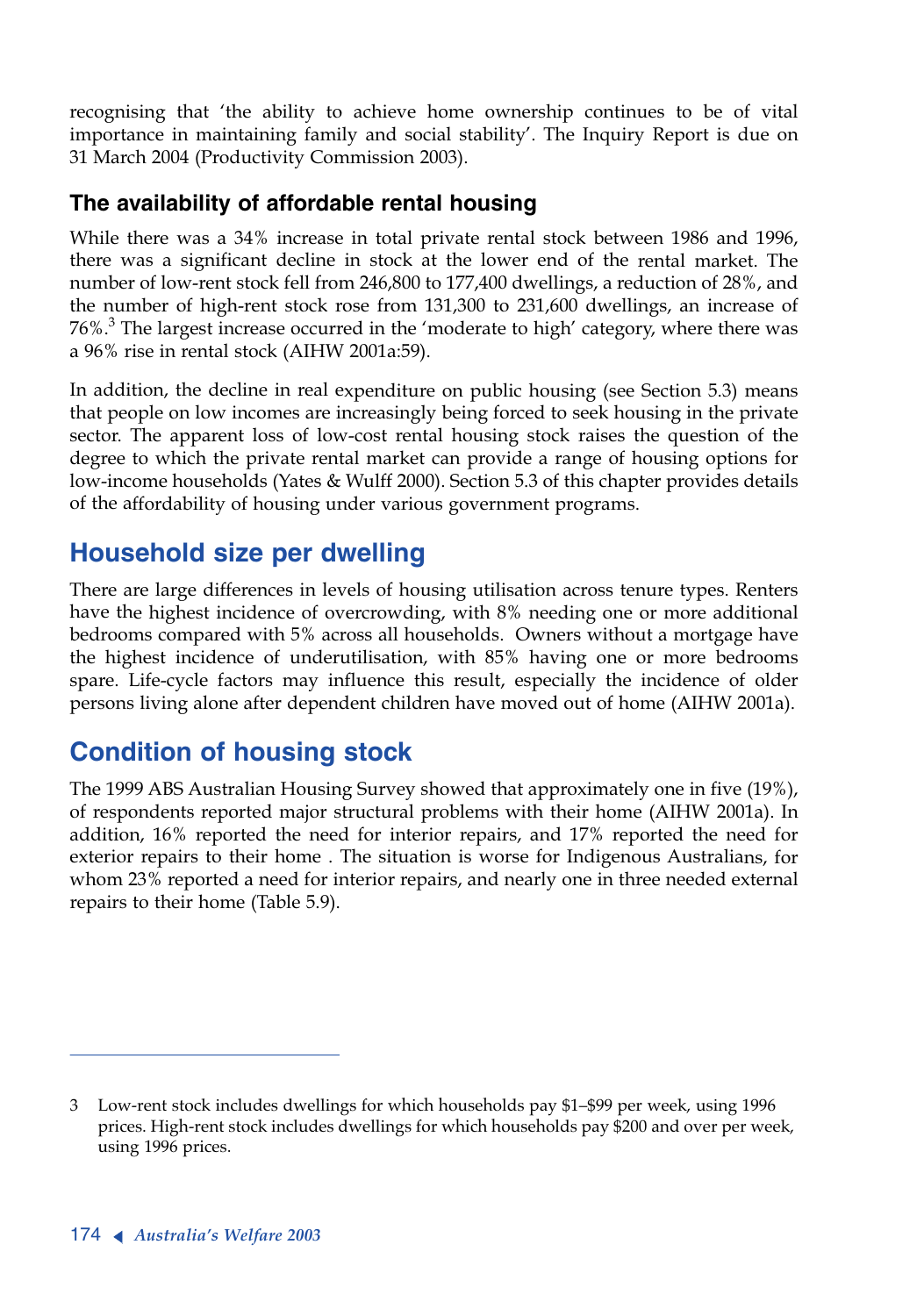#### **Table 5.9: Need for exterior and interior repairs, 2001 (per cent)**

|                                          | All households | Indigenous households |
|------------------------------------------|----------------|-----------------------|
| Need for interior repairs <sup>(a)</sup> | 16.1           | 22.9                  |
| Need for exterior repairs <sup>(a)</sup> | 17.0           | 30.5                  |
| Estimated number of households ('000)    | 7.216.9        | 145.0                 |

(a) Excludes 'Desirable but low need'.

*Source:* ABS 2001c.

**Table 5.10: Condition of permanent dwellings managed by Indigenous housing organisations, 1999**

|                                                       | Urban<br>Indigenous housing<br>organisations | <b>Discrete community</b><br><b>Indigenous housing</b><br>organisations | All<br>Indigenous housing<br>organisations |
|-------------------------------------------------------|----------------------------------------------|-------------------------------------------------------------------------|--------------------------------------------|
| Minor or no repair                                    | 3,998                                        | 10.992                                                                  | 14,990                                     |
| Major repair                                          | 725                                          | 3,299                                                                   | 4,024                                      |
| Replacement                                           | 162                                          | 1.628                                                                   | 1,790                                      |
| All IHO-managed<br>permanent dwellings <sup>(a)</sup> | 4,885                                        | 16.402                                                                  | 21,287                                     |

(a) Includes 'Dwelling condition not stated'.

*Source:* ABS 2001a.

Indigenous Australians living in rural and remote areas are also more likely to be living in an improvised dwelling, or one that needs major repair or replacement, compared with those living in urban settings. The 2001 Census reported a total of 1,453 Indigenous households living in improvised dwellings, of which 1,023 (70%) were in outer regional, remote or very remote areas (ATSIC 2002b). In addition, the Indigenous Community Housing Infrastructure and Needs Survey (ABS 2002c) found that for dwellings located in discrete communities, $4\,$  10% (1,628) needed replacement and 20% (3,299) needed major repair. This contrasts with 3% (162) needing replacement and 15% (725) needing major repair in urban settings (Table 5.10).

In 1999, renter households were almost 3 times more likely than owner-occupiers to be living in a dwelling in need of essential or essential and urgent repairs (14%, compared with 5%). In addition, renters were also more likely to report structural problems than owners (32%, compared with 14%) (Table 5.11).

<sup>4</sup> A discrete Indigenous community is a geographic location, bounded by physical or cadastral (legal) boundaries, and inhabited or intended to be inhabited predominantly (i.e. greater than 50% of usual residents) by Aboriginal or Torres Strait Islander peoples.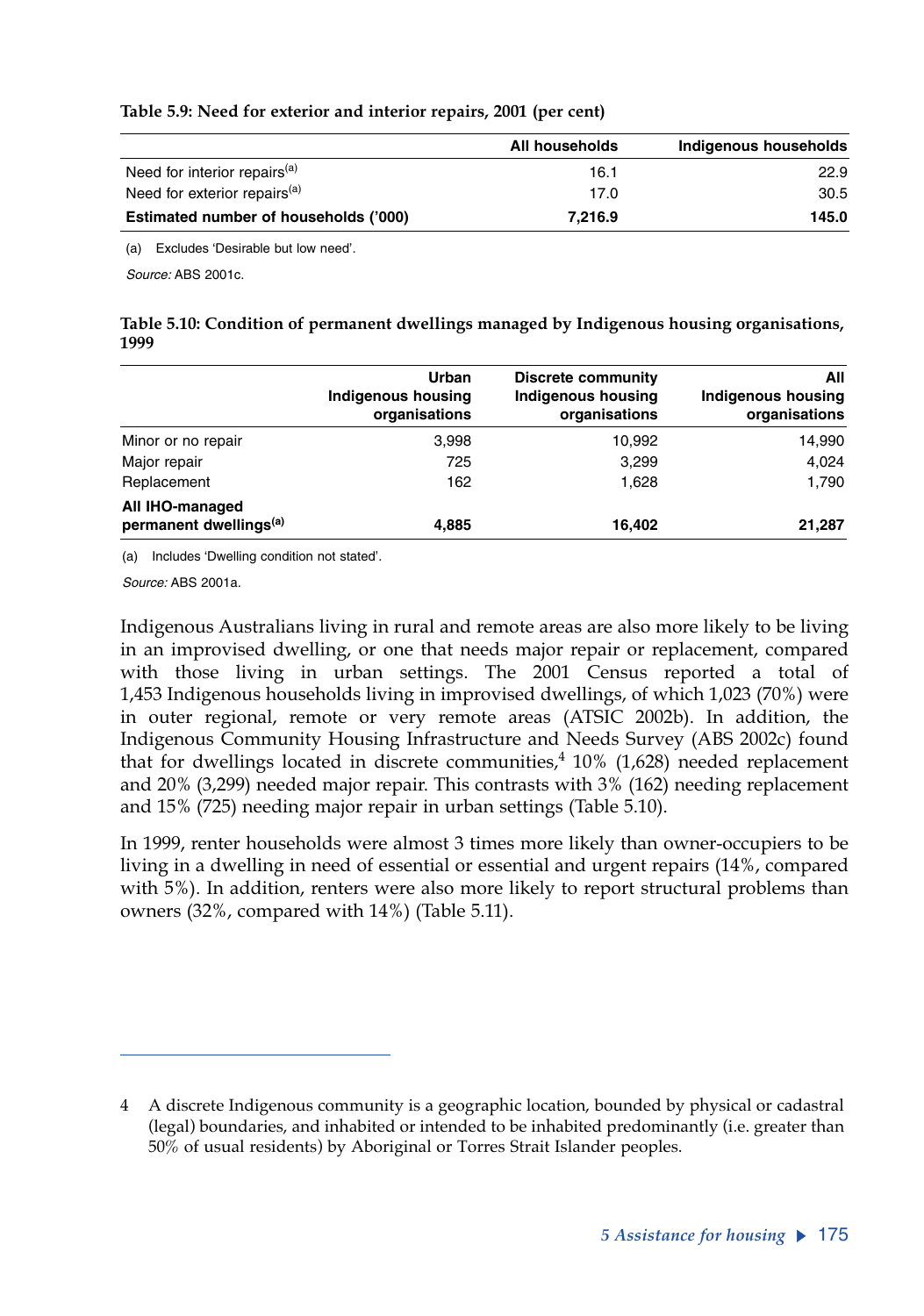|                                                                  | Tenure type of household |        |                      |  |  |  |
|------------------------------------------------------------------|--------------------------|--------|----------------------|--|--|--|
|                                                                  | Owner <sup>(a)</sup>     | Renter | Total <sup>(b)</sup> |  |  |  |
| In need of repairs <sup>(c)</sup>                                | 53.7                     | 64.1   | 56.8                 |  |  |  |
| In need of essential/essential and urgent repairs <sup>(c)</sup> | 5.0                      | 13.7   | 7.5                  |  |  |  |
| With major structural problems                                   | 13.6                     | 32.1   | 19.0                 |  |  |  |

#### **Table 5.11: Condition of occupied dwellings, 1999 (per cent of dwellings)**

(a) Comprises owners with or without a mortgage.

(b) Includes rent-free and other tenure arrangements.

(c) External and/or internal repairs.

*Source:* 1999 AHS in ABS 2002a.

# **Security of tenure**

In the 1991 Survey of Housing and Location in Adelaide, 48% of home owners and 23% of public renters listed security of tenure as the main advantage of that tenure. However, for private renters, lack of security of tenure was the main disadvantage for 11% of those surveyed (Baum & Wulff 2001).

Social housing provides a greater security of tenure than private rental (Table 5.12). In 1999, 83% of state housing authority tenants had indefinite tenure, compared with only 23% of private renters. Private renters were also much more likely to have a month-bymonth lease than those renting from a state housing authority (25%, compared with 7%).

While length of stay in a dwelling does not measure security of tenure, it can reflect the level of security a tenant has. Over half (52%) of state housing authority tenants had lived in their current dwelling for 5 years or more, compared with only 12% of private renters. Indigenous renters do not enjoy the same level of continuity of tenure as the general population, regardless of whether they are renting privately or through a state housing authority. In 1999, only 23% of Indigenous public renters had lived in their current dwelling for 5 years or more (Table 5.13). In fact, almost half of all Indigenous public renters (49%) had lived in their current dwelling for less than a year, compared with 16% for all public renters.

|                                                      | <b>Private landlord</b> | State housing authority |
|------------------------------------------------------|-------------------------|-------------------------|
| Had a fixed-term lease                               | 47.6                    | 5.9                     |
| Had a month-by-month lease                           | 25.1                    | 6.6                     |
| Had indefinite tenure                                | 22.5                    | 82.6                    |
| Satisfied with security of tenure                    | 86.0                    | 94.4                    |
| Satisfied with service provided by landlord          | 76.0                    | 72.0                    |
| Change to household composition in previous year     | 33.6                    | 14.5                    |
| Had lived in current dwelling for less than 1 year   | 47.7                    | 15.9                    |
| Had lived in current dwelling for 5 years or more    | 12.4                    | 51.7                    |
| Tenure of previous dwelling same as current dwelling | 59.4                    | 35.8                    |
| Owned another residential dwelling                   | 11.0                    | $\ddot{\phantom{a}}$    |

**Table 5.12: Characteristics of renter households, 1999 (percentage of households in rent type)**

*Source:* ABS 2002a.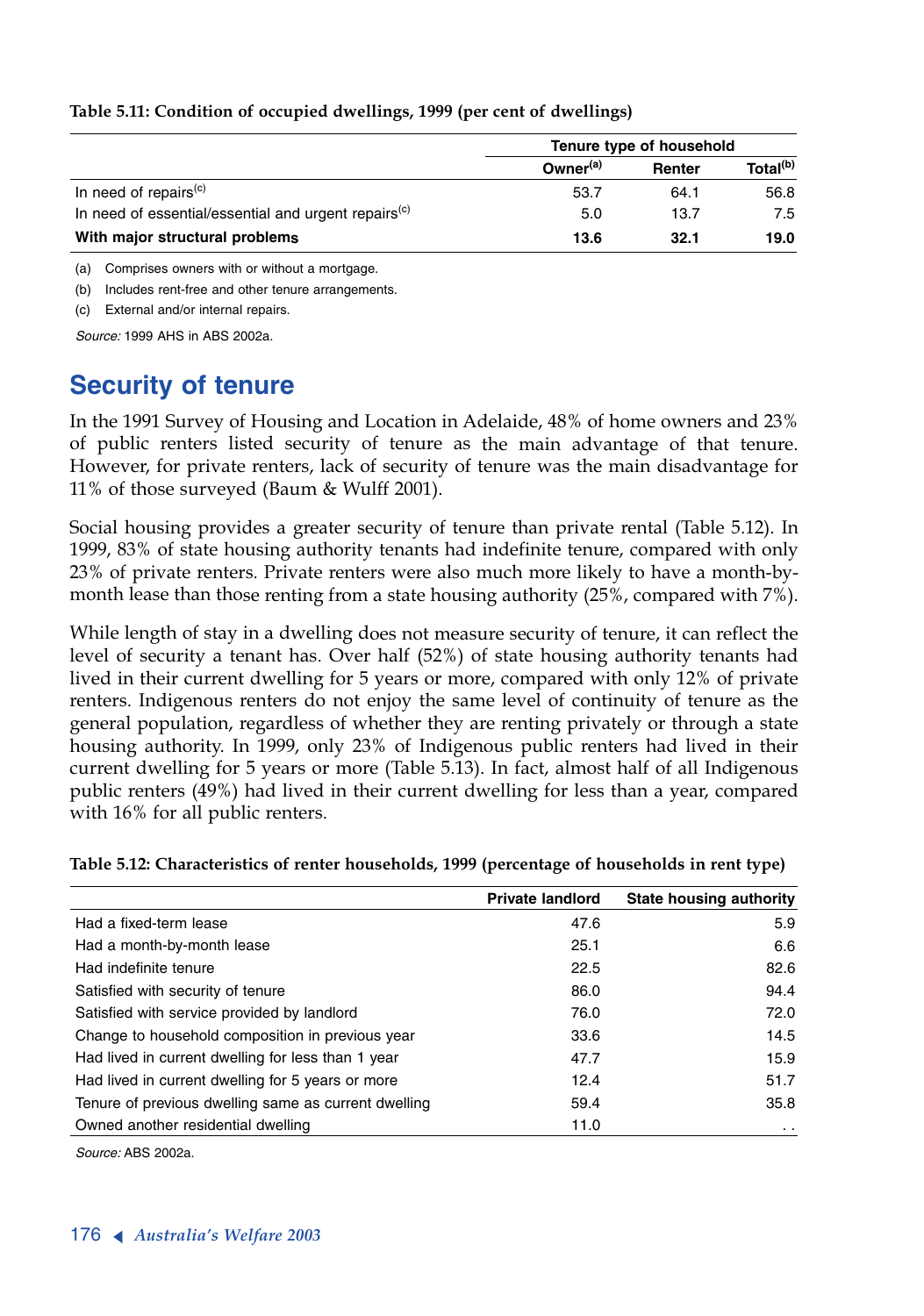|                                                          |                     | <b>Owners</b>    |               | <b>Renters</b> |                      |                      |
|----------------------------------------------------------|---------------------|------------------|---------------|----------------|----------------------|----------------------|
| Selected characteristics of<br>reference person          | Without<br>mortgage | With<br>mortgage | <b>Public</b> | <b>Private</b> | Total <sup>(a)</sup> | Total <sup>(b)</sup> |
| Years in current dwelling                                |                     |                  |               |                |                      |                      |
| One or less                                              | $*24.0$             | 35.6             | 49.2          | 68.8           | 61.9                 | 52.5                 |
| Two                                                      | $**18.3$            | $*13.5$          | $*9.5$        | $*12.0$        | 11.2                 | 12.1                 |
| Three                                                    | $**10.5$            | $*8.8$           | $*7.7$        | $*6.8$         | $*7.5$               | 8.7                  |
| Four or more                                             | $*47.2$             | 42.0             | 33.6          | *12.4          | 19.3                 | 26.6                 |
| Total                                                    | $*100.0$            | 100.0            | 100.0         | 100.0          | 100.0                | 100.0                |
| Number of times moved in last 5 years (reference person) |                     |                  |               |                |                      |                      |
| None                                                     | $*45.5$             | 33.0             | 23.2          | *10.7          | 14.5                 | 20.6                 |
| Once                                                     | $*34.4$             | 31.7             | $*19.2$       | $*10.1$        | 15.4                 | 21.2                 |
| Twice                                                    | $**7.9$             | $*15.3$          | $*17.4$       | *14.6          | 15.3                 | 14.4                 |
| Three or more                                            | $**8.7$             | $*16.0$          | 38.5          | 60.9           | 52.2                 | 40.7                 |
| Total <sup>(c)</sup>                                     | $*100.0$            | 100.0            | 100.0         | 100.0          | 100.0                | 100.0                |
| <b>Estimated number of</b>                               |                     |                  |               |                |                      |                      |
| households                                               | $*5,300$            | 30,500           | 26,700        | 38,800         | 75,900               | 115,300              |

**Table 5.13: Indigenous households, housing history of reference person by tenure type, 1999 (per cent)**

\*estimate has a relative standard error of 25% to 50%

\*\* estimate has a relative standard error greater than 50%

(a) Includes other renter.

(b) Includes rent-free and other tenure.

(c) Includes number of times not known.

*Source:* ABS 2000a.

## **Workforce participation and tenure type**

Table 5.14 shows the distribution across tenure types of principal income earners in 1999 who were neither on an age or disability pension nor in the workforce. Of all public tenants, 59% were not in the work force, compared with only 6% of all purchasers and 22% of all private tenants. The average for all tenures was 16%. In the two lowest quintiles, the differences were reduced but not greatly: in 38% of all households in the lowest quintile, the principal income earner was not in the workforce. For purchasers, however, it was only 20%, and for public tenants 77%. Given that all these income earners were in the same broad income category, this raises the question of what factors other than income are operative in shaping ability to participate in the workforce and seek out different tenure outcomes.

The majority of public renter households not on an age or disability pension were on some other type of Centrelink payment in 2002 (see Table 5.25 for details of Centrelink payment types at the income unit level).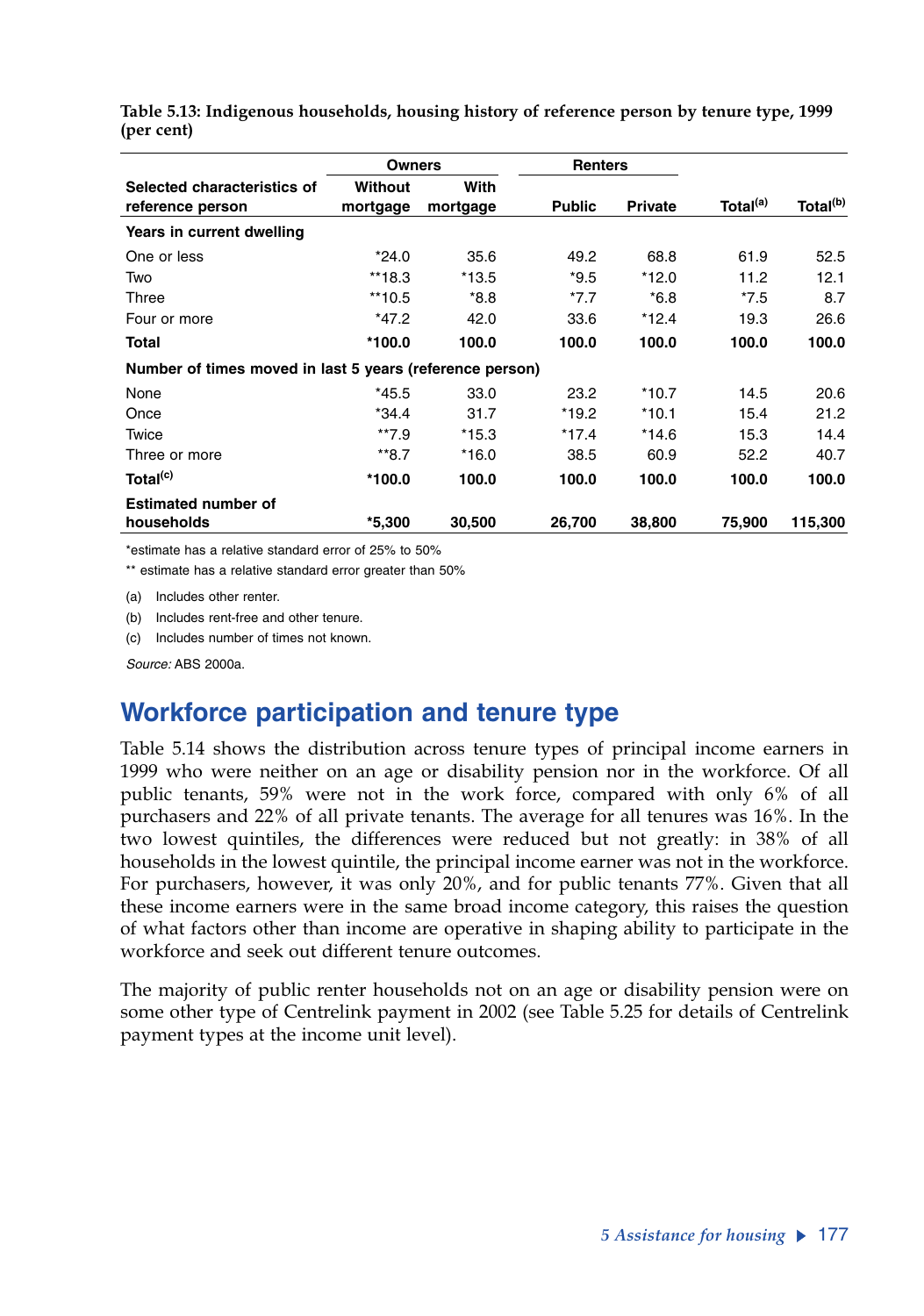|                | All principal income earners | Principal income earner<br>(lowest quintile) |          |               |
|----------------|------------------------------|----------------------------------------------|----------|---------------|
| Tenure type    | Per cent                     | <b>Number</b>                                | Per cent | <b>Number</b> |
| Owner          | 15.9                         | 318,722                                      | 33.3     | 226,010       |
| Purchaser      | 6.3                          | 128,399                                      | 19.6     | 95,805        |
| Public renter  | 58.7                         | 139,502                                      | 76.8     | 108,221       |
| Private renter | 22.3                         | 329,860                                      | 52.2     | 256,646       |
| All            | 15.9                         | 916,484                                      | 38.2     | 686,682       |

**Table 5.14: Principal income earners not in the workforce, 1999**

*Source:* Burke & Ralston 2003.

# **The value and distribution of government assistance**

Housing assistance varies in size and type across tenures. The value in 2002 of the major government programs and policies that provide assistance across tenures is shown in Table 5.15.

The distribution of government housing benefits and taxes has been illustrated in recent research by Yates (2002; see also AIHW 2003i). The most obvious is the assistance provided through capital and recurrent funding through the CSHA and CRA to public and private renters. The effect of this form of assistance is immediate and fairly easily measured.

<sup>A</sup> less obvious form of assistance is provided through the taxation and regulatory mechanisms of government. These areas of assistance may provide benefits to households over a lifetime and not be immediately obvious. In particular, the relatively high level of home ownership in Australia and the investment by Australians in their own home or as small property investors are facilitated by the assistance provided through tax and regulatory markets.

|                                                                   | \$ billion |
|-------------------------------------------------------------------|------------|
| Commonwealth–State Housing Agreement (CSHA)                       | 1.4        |
| Commonwealth Rent Assistance (CRA)                                | 1.7        |
| ATSIC Community Housing and Infrastructure Program <sup>(a)</sup> | 0.2        |
| First Home Owner Grant (FHOG)                                     | 1.4        |
| ATSIC Home Ownership Program <sup>(a)</sup>                       | 0.1        |
| Non-taxation of imputed rent <sup>(b)</sup>                       | 8.0        |
| Non-taxation of capital gains <sup>(b)</sup>                      | 13.0       |

### **Table 5.15: Government expenditure on housing programs and policies, 2000–01**

*Sources:* (a) ATSIC 2002a; (b) AIHW 2003i.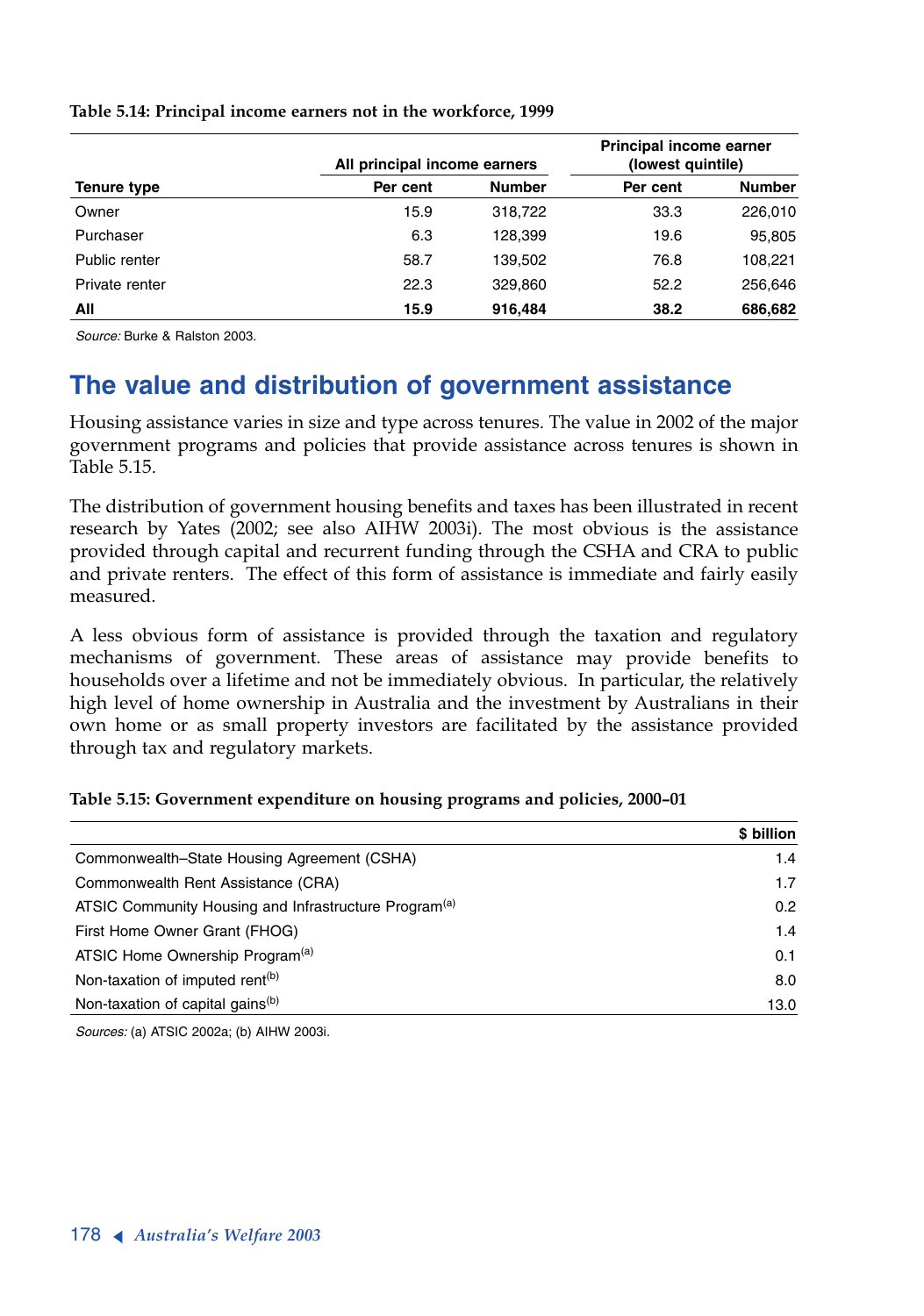These major forms of government assistance in 1999 were estimated to be distributed across income groups as follows $^5$  (Table 5.16):

- CRA expenditure provided recipients on average with \$1,655 per year in benefits. The greatest value of benefits went to lower income households with over threequarters of total CRA expenditure being received by households in the lowest two income quintiles (AIHW 2003i).
- The First Home Owner Grant (FHOG) provided eligible home purchasers with at least \$7,000 per eligible household. This 'one-off' form of assistance is not means tested.
- The average annual value of rent rebates provided to public renters was \$3,698 per year. The greatest value of benefits went to lower income households—the lowest two income quintiles received over 90% of the total value of rent rebates (AIHW 2003i).
- On average it is estimated that home owners without a mortgage received the equivalent of \$4,400 per year through tax expenditures. The value of this increased across income quintiles from \$0 in the lowest income quintile to \$8,800 for those households in the top income quintile.
- Home owners with a mortgage are estimated to have received the equivalent of \$900 on average per year through tax expenditures, ranging from \$0 in the lowest income quintile to \$2,100 per year in the highest quintile.

|                              |       | Household quintile (by weekly income from all sources)           |       |       |           |            |  |  |  |  |
|------------------------------|-------|------------------------------------------------------------------|-------|-------|-----------|------------|--|--|--|--|
|                              |       | 1st quintile 2nd quintile 3rd quintile 4th quintile 5th quintile |       |       |           | households |  |  |  |  |
| <b>Recurrent expenditure</b> |       |                                                                  |       |       |           |            |  |  |  |  |
| CRA amount                   | 1.645 | 1.694                                                            | 1.709 | 1.342 | 979       | 1,655      |  |  |  |  |
| $FHOG$ amount <sup>(a)</sup> | 7.000 | 7.000                                                            | 7.000 | 7.000 | 7.000     | 7,000      |  |  |  |  |
| Capital expenditure          |       |                                                                  |       |       |           |            |  |  |  |  |
| Public renters subsidy       | 3,550 | 3.990                                                            | 3.710 | 3.325 | $\cdot$ . | 3,698      |  |  |  |  |
| Tax expenditure              |       |                                                                  |       |       |           |            |  |  |  |  |
| Outright owners              | 0     | 2.100                                                            | 2.500 | 4.600 | 8.800     | 4,400      |  |  |  |  |
| Home purchasers              | 0     | 400                                                              | 100   | 500   | 2.100     | 900        |  |  |  |  |

**Table 5.16: Value of direct and indirect assistance to households (annual average amount per eligible household (\$)), 1999**

(a) Estimate of FHOG value for 1999 based on value at time of introduction on 1 July 2000.

*Source:* AIHW 2003i.

<sup>5</sup> These estimates are based on data from the 1999 ABS Australian Housing Survey and differ from values of assistance that can be calculated from the administrative data presented in Section 5.3. No single standard methodology for estimating tax expenditures is available and the estimated tax expenditures presented in this chapter are based on a set of assumptions that, if varied, would produce different results.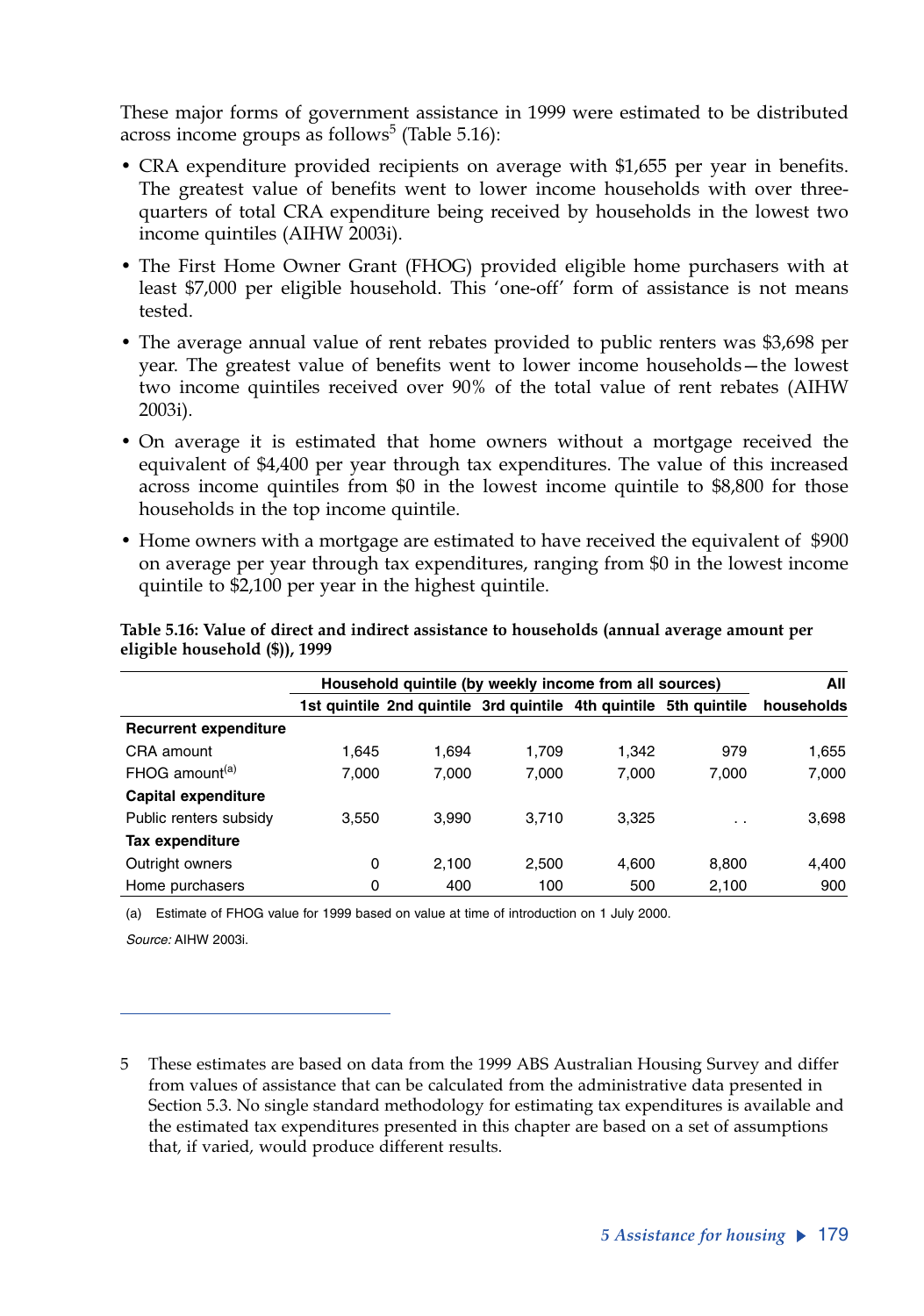# **5.3 Housing assistance to low-income renters**

## **Assistance across rental sectors**

As noted in Section 5.1, assistance to renters is an important part of Australia's social policy and programs. Interest in what such assistance provides focuses on both the housing and non-housing outcomes. The impact of rental assistance over a lifetime and on social and economic participation has been the subject of recent research (King 2002). Similarly, the impact of assistance in supporting tenants to access needed services and contribute to community activity has been assessed in recent surveys of public and community housing tenants (see Figures 5.5 and 5.7).

In 2001–02, the value of assistance provided to private renters was almost \$1.9 billion. This comprised \$1.8 billion from the Commonwealth Rent Assistance (CRA) program, and almost \$80 million through CSHA private rent assistance.

In 2001–02, the Commonwealth, state and territory governments provided over \$1,392 million for housing programs under the CSHA (Table 5.17), with public and community housing accounting for the majority of this funding. The Commonwealth paid to the states and territories \$91 million for the Aboriginal Rental Housing Program, \$64 million for community housing and nearly \$40 million for the Crisis Accommodation Program.

In addition to social housing provided through the CSHA, the former Aboriginal and Torres Strait Islander Commission provided \$199 million for its Community Housing and Infrastructure Program for 2001–02 (see Table 5.15).

Over the period 1990–91 to 2000–01, there were significant shifts in government expenditure for the CSHA and CRA and in the value of public housing rental rebates (Figure 5.1). In 1990–91, government expenditure for the CSHA was 44% higher than for CRA. However, an increase of 95% for CRA expenditure and an 11% decrease for CSHA expenditure resulted in CRA expenditure surpassing that for the CSHA. The value of public housing rental rebates increased over the period until it was only 10% lower than expenditure through the CSHA.

### **Funding arrangement 2000–01 2001–02** Base funding grants<sup>(a)</sup> 833.6 **843.1** 833.6 Aboriginal Rental Housing Program 1992 1998 1994.0 91.0 91.0 Crisis Accommodation Program 39.7 39.7 Community Housing Program 64.0 64.0 State matching grants 368.8 364.1 **Total 1,406.5 1,392.4**

### **Table 5.17: CSHA funding, 2000–01 and 2001–02 (\$m)**

(a) Includes Public Housing, Home Purchase Assistance and Private Rental Assistance Programs.

*Sources:* FaCS 2003a, FaCS 2003b.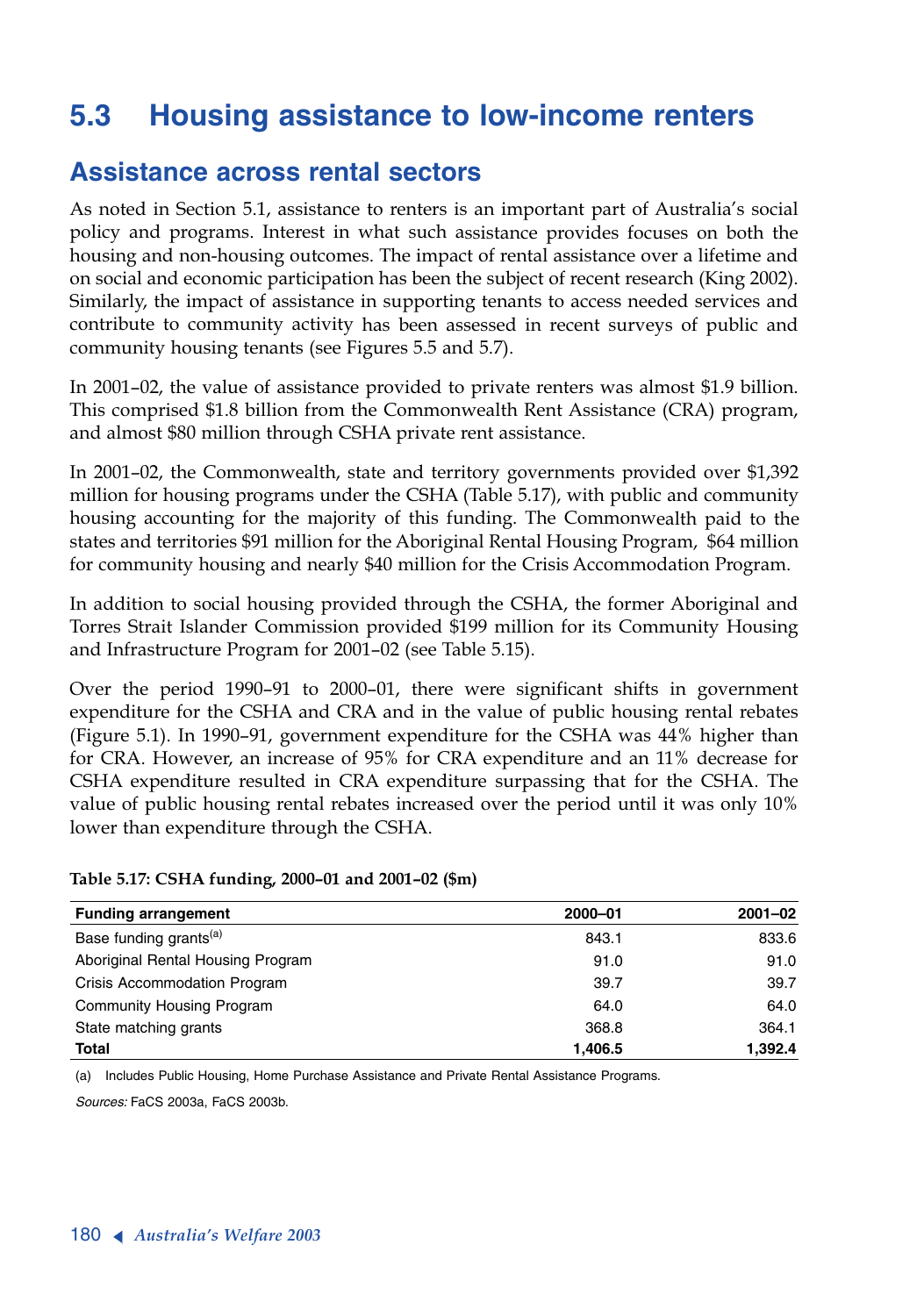

The figure should be interpreted with caution due to the differing nature of the programs. CRA is a recurrent expenditure program that is driven by demand (SCRCSSP 2002). Increases in CRA expenditure over the period are due to the extended coverage of the program and also to increases in the maximum rates of CRA during the early 1990s (FaCS 2001a, 2001b). CSHA expenditure includes recurrent and capital components. The capital component has provided funding for public housing stock totalling over \$30 billion that is continually used for housing assistance (FaCS 2001a). A decline in CSHA expenditure does not necessarily result in a decrease in available CSHA stock; however, recurrent expenditure may be reduced.

Figure 5.2 shows the distribution of recipients of rental assistance across the private, public and community rental sectors. The different data sources limit comparisons across sectors and highlight the need to improve data in the future (see Section 5.5).

In June 2002 in the private rental market, 935,488 income units received Commonwealth Rent Assistance (CRA) (AIHW 2003a). Although it is not possible to readily identify how many households this represents, estimates based on 1999 ABS housing survey data indicate that in 1999 the 594,600 income units identified as receiving CRA were living in 426,200 households. This represents a ratio of 1.4 income units per household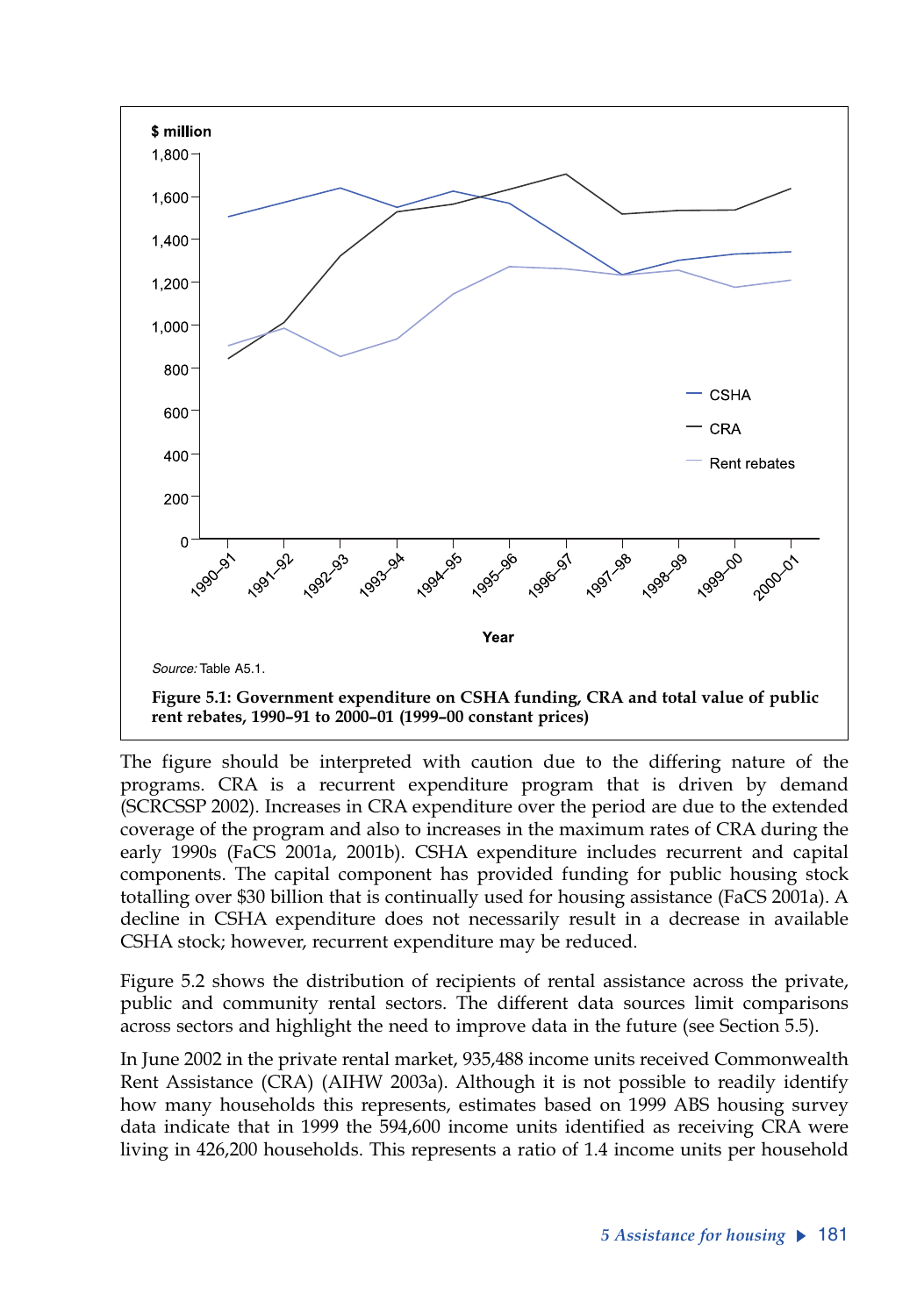(AIHW 2003i; see also AIHW: Karmel et al. 1998:191). Under the CSHA, private rental assistance was also provided to 153,400 households in 2001–02 (see Table 5.21). Because of the overlapping nature of these two types of assistance and because the data cannot be adjusted to avoid double-counting, the data cannot be added together to obtain a total number of households receiving some form of private rental assistance.

In June 2002, 342,467 households occupied mainstream public housing, paying either rebated or non-rebated rent. A further 11,874 households were occupying public housing specifically for Indigenous Australians, provided through the CSHA Aboriginal Rental Housing Program (see Table 5.22).

At least 28,917 households in June 2002 lived in mainstream community housing provided through the CSHA and state and territory community housing programs and other organisations not dependent on government funds (AIHW 2003c).

The 2001 ATSIC Community Housing and Infrastructure Needs Survey identified 18,842 permanent and temporary occupied dwellings that were managed by Indigenous community organisations (ABS 2002c:15).



(a) Additional dwellings are funded under programs other than CSHA; however, data about these dwellings are not available.

(b) At 30 June 2002. Figures are not consistent with those reported in the 2003 Report on Government Service Provision as they are from a different data set.

- (c) For year ending 30 June 2002.
- (d) March to June 2001. The number of community owned or managed dwellings has been used as the proxy in this figure. The figure may be an over-representation as dwellings may be uninhabitable (i.e. CHINS reported that 11% of community owned or managed Indigenous dwellings needed replacement and 21% needed major repair). However, the figure may be an under-representation as there may be more than one household per dwelling.
- (e) Household data were provided by Victoria, Queensland and Western Australia only.

*Sources:* (f) AIHW 2003a; (g) see Table 5.21; (h) AIHW 2003g; (i) AIHW 2003b; (j) AIHW 2003c; (k) ABS 2002c; (l) AIHW 2003d.

**Figure 5.2: Recipients of rental assistance across rental sectors, 2002**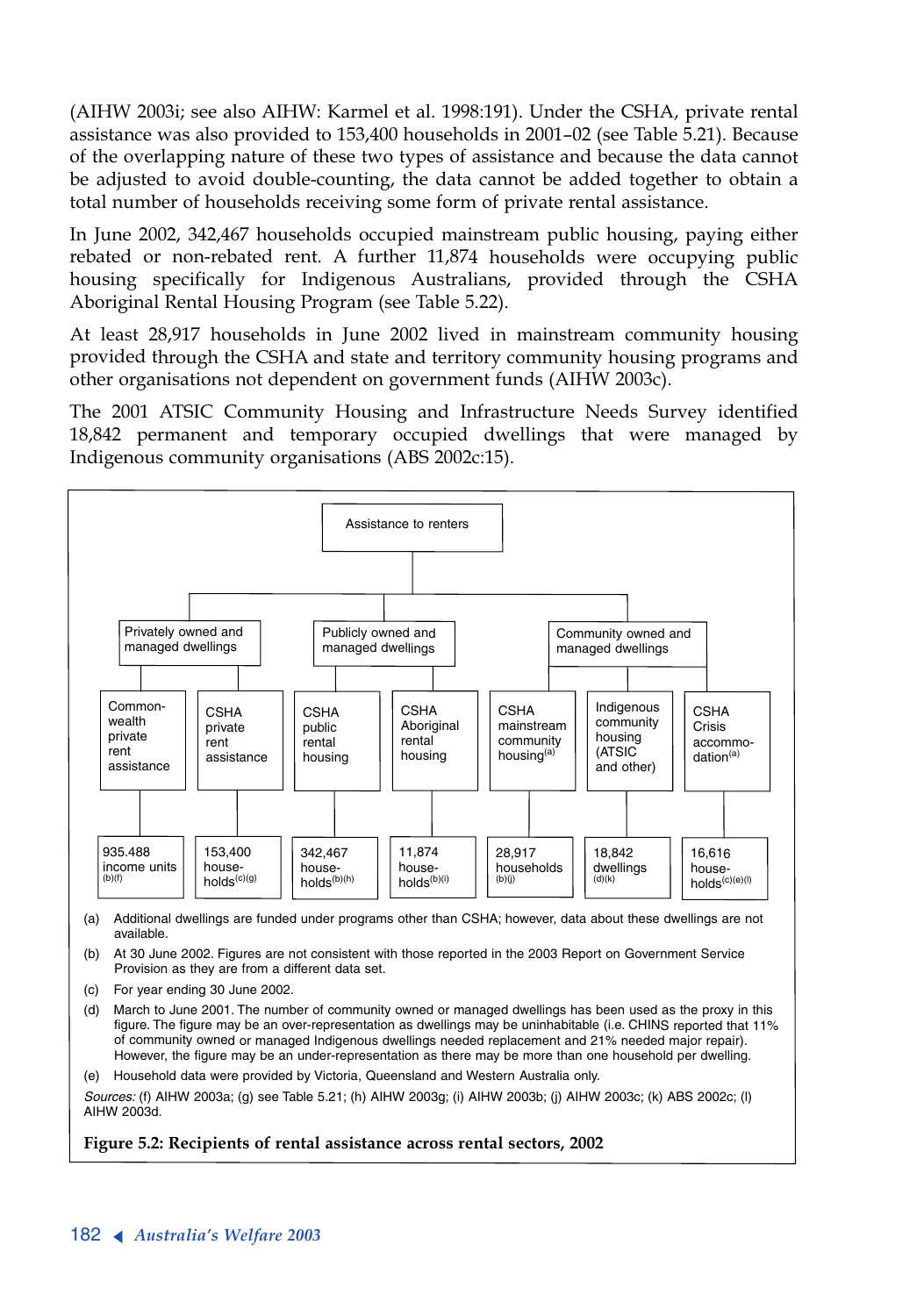In 2001–02, 16,616 households received crisis accommodation through the CSHA Crisis Accommodation Program in Victoria, Queensland and Western Australia (AIHW 2003d). Information about types of assistance provided to homeless persons through the Supported Accommodation Assistance Program can be found in Chapter 9.

In addition to the CSHA-funded and Indigenous targeted housing, other organisations also provide community housing. For example, several community housing organisations provide housing to aged persons using stock outside the CSHA that was established through subsidies provided by the Commonwealth Government under the Aged Persons' Homes Act. This housing is commonly referred to as Independent Living Units and approximately 33,000 dwellings were constructed between 1954 and 1996 (McNeils & Herbert 2003:viii). The size of this non-CSHA mainstream sector is significant (NCHF 1999). It should also be noted that some affordable housing initiatives funded under the CSHA may provide housing through not-for profit housing organisations but are not represented in CSHA community housing data as they are not funded through this program (see Box 5.5).

# **Assistance to private renters**

In Australia, the current forms of housing assistance to the private rental market cover a range of policies and programs. The major types of assistance are:

- government budget outlays, including financial assistance to households to pay rent, bond and relocation costs;
- taxation expenditure, providing incentives for investors and landlords through negative gearing;
- government regulations and standards for tenants and landlords, including residential tenancy legislation and 'affordable housing' planning regulations; and
- other services, such as tenant advice services and automatic rent deductions for income support recipients.

As discussed in Section 5.2, private rental accommodation has unique attributes that make it a desirable form of assistance for some renters. Private renters have greater choice regarding the size, location and quality of their dwelling. Such choice may involve a trade-off between these factors and price, but it allows private renters to have direct control of their standard of living.

## **Commonwealth Rent Assistance**

Commonwealth Rent Assistance (CRA) is a non-taxable income supplement paid through Centrelink to individuals and families who rent in the private rental market. Recipients of income support payments, including customers who receive more than the base rate of Family Tax Benefit Part A, who pay private rent above minimum thresholds may be eligible for CRA (FaCS 2003b). CRA is generally not paid to home owners/purchasers, people living in public housing, or residents of aged care facilities with government-funded beds.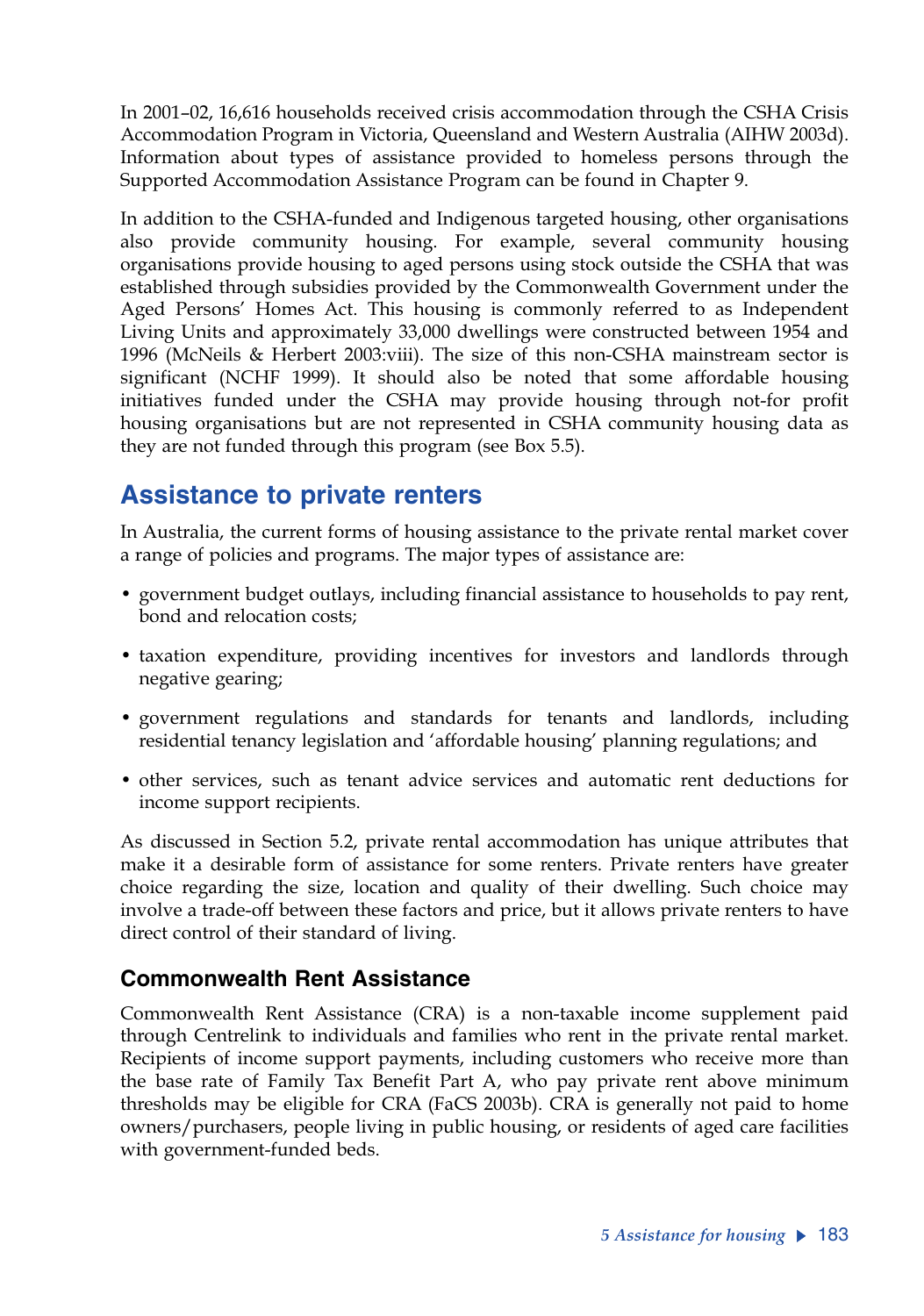|                            | <b>NSW</b> | Vic  | Qld  | WA   | <b>SA</b>                                                            | Tas  | <b>ACT</b> | NT   | Australia                                                                 |
|----------------------------|------------|------|------|------|----------------------------------------------------------------------|------|------------|------|---------------------------------------------------------------------------|
|                            |            |      |      |      | (CRA recipients as percentage of Centrelink client income unit type) |      |            |      |                                                                           |
| Single sharer              | 26.9       | 24.6 | 31.0 | 25.2 | 19.3                                                                 | 19.3 | 27.4       | 16.6 | 26.1                                                                      |
| Single, no children        | 22.1       | 20.9 | 28.4 | 24.3 | 18.8                                                                 | 19.7 | 15.5       | 16.5 | 22.7                                                                      |
| Sole parent, 1 or 2        |            |      |      |      |                                                                      |      |            |      |                                                                           |
| children                   | 42.4       | 36.1 | 48.1 | 39.2 | 36.5                                                                 | 33.3 | 22.9       | 18.4 | 40.6                                                                      |
| Sole parent, 3 or more     |            |      |      |      |                                                                      |      |            |      |                                                                           |
| children                   | 40.3       | 33.5 | 48.4 | 34.8 | 35.1                                                                 | 34.6 | 18.6       | 14.9 | 38.9                                                                      |
| Partnered, no children     | 10.3       | 7.2  | 13.5 | 8.9  | 5.6                                                                  | 6.6  | 5.8        | 7.7  | 9.3                                                                       |
| Partnered, 1 or 2 children | 28.4       | 20.0 | 31.7 | 20.5 | 17.8                                                                 | 16.9 | 23.4       | 11.0 | 24.9                                                                      |
| Partnered, 3 or more       |            |      |      |      |                                                                      |      |            |      |                                                                           |
| children                   | 24.0       | 15.9 | 28.9 | 16.3 | 15.4                                                                 | 15.0 | 17.7       | 9.7  | 21.3                                                                      |
| Couple, no children,       |            |      |      |      |                                                                      |      |            |      |                                                                           |
| temporarily separated or   |            |      |      |      |                                                                      |      |            |      |                                                                           |
| separated due to illness   | 8.5        | 7.7  | 14.2 | 11.5 | 10.3                                                                 | 8.5  | 4.7        | 7.3  | 9.8                                                                       |
| Total                      | 23.5       | 19.9 | 29.1 | 22.7 | 17.8                                                                 | 18.1 | 17.8       | 14.7 | 22.9                                                                      |
| <b>Total Centrelink</b>    |            |      |      |      |                                                                      |      |            |      |                                                                           |
| income units (number)      |            |      |      |      |                                                                      |      |            |      | 1,299,041 975,392 781,877 367,994 349,786 120,943 42,923 37,826 3,975,782 |

**Table 5.18: Income units having ongoing entitlement to and receiving CRA, June 2002 (per cent)**

*Source:* AIHW 2003a.

CRA is paid at a rate of 75 cents for every dollar above the thresholds until a maximum rate is reached. The maximum rates and thresholds vary according to a customer's family situation and the number of dependent children they have. For singles without children, the rent thresholds and maximum rate also vary according to whether or not accommodation is shared with others. Rent thresholds and maximum rates are indexed twice each year (March and September) to reflect changes in the Consumer Price Index (CPI) (FaCS 2003b).

The Commonwealth Government provided more than \$33 million rent assistance per week in June 2002. This was equivalent to over \$1,749 million per annum in 2002 (AIHW 2003a).

Across Australia, approximately 23% of the 4 million Centrelink clients received CRA in June 2002 (Table 5.18; see also Table A5.4). This varied across states and territories from 15% in the Northern Territory to 29% in Queensland. Sole parents most frequently accessed CRA—41% of Centrelink clients who were sole parents with 1 or 2 children and 39% of Centrelink clients who were sole parents with 3 or more children. Only 9% of couples with no children received CRA. Over the 2 weeks ending 30 June 2002, 935,488 income units received rent assistance while 909,062 of them had an ongoing entitlement to CRA nation-wide.

Nationally, 2% of income units receiving CRA were Indigenous. The proportion varied between 0.6% and 3.2% for all states/territories, except for the Northern Territory where 15.3% of income units receiving CRA were Indigenous (Table A5.5).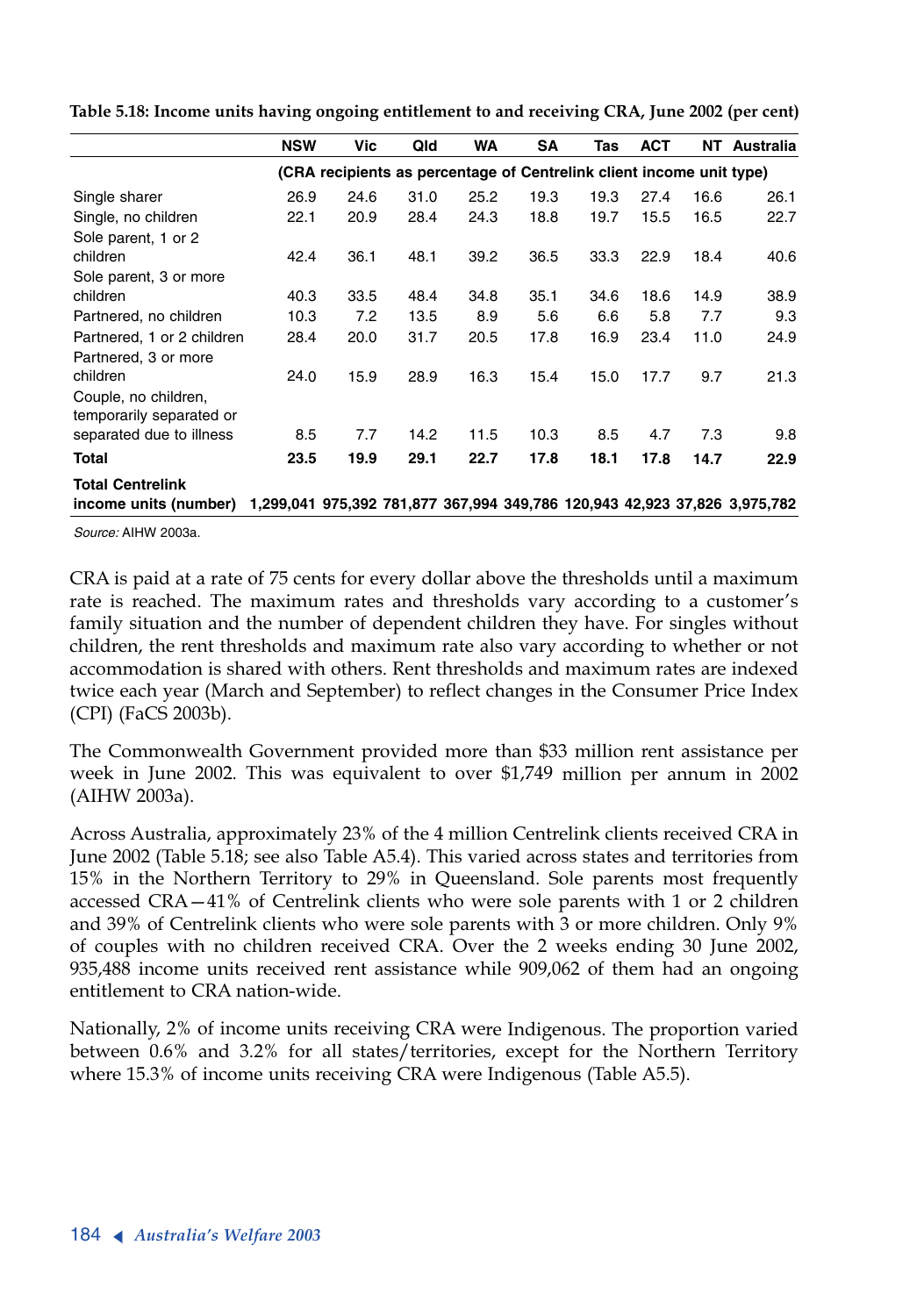|                                                                       | <b>NSW</b> | Vic   | Qld    | <b>WA</b> | SΑ    | Tas   | <b>ACT</b> | NΤ     | Australia |
|-----------------------------------------------------------------------|------------|-------|--------|-----------|-------|-------|------------|--------|-----------|
| Indigenous                                                            | 24.0       | 22.0  | 25.0   | 11.6      | 13.8  | 21.2  | 19.1       | 4.3    | 18.0      |
| Non-Indigenous                                                        | 23.5       | 19.9  | 29.3   | 23.3      | 17.8  | 18.0  | 17.8       | 26.3   | 23.0      |
| <b>Total</b>                                                          | 23.5       | 19.9  | 29.1   | 22.7      | 17.8  | 18.1  | 17.8       | 14.7   | 22.9      |
| <b>Total Indigenous</b><br><b>Centrelink income</b><br>units (number) | 28.700     | 5.194 | 29.226 | 17.492    | 5.676 | 2.747 | 445        | 19.931 | 109.411   |

**Table 5.19: CRA recipients as a percentage of all Centrelink client income units, June 2002**

*Source:* AIHW 2003a.

Of all Centrelink clients in June 2002, 23% with an ongoing entitlement received CRA (Table 5.19). Of Indigenous clients, only 18% received CRA compared with 23% of non-Indigenous clients. Compared with the Indigenous national average of 18%, Western Australia and the Northern Territory had low proportions of Indigenous clients receiving CRA, at 12% and 4% respectively. These jurisdictions also had the largest differences between the proportions of Indigenous and non-Indigenous income units receiving CRA.

Nationally, 32% of all income units accessing CRA in June 2002 contained a person with a disability. This percentage varied from 28% in the Australian Capital Territory to 37% in the Northern Territory (Table 5.20).

Newstart Allowance recipients represented the largest subpopulation of CRA recipients (22%). Across Australia, the proportion ranged from 19% in the Australian Capital Territory to 30% in the Northern Territory. In the ACT, 25% of CRA recipients were Youth Allowance recipients, compared with the national average of 10%. The other payment type showing a large deviation from national data is the Age Pension in the Northern Territory—national and Northern Territory percentages of CRA recipients also receiving the Age Pension were 16% and 8% respectively (Table A5.6).

The vast majority of clients were in either major cities or inner regional areas. Remote and very remote areas accounted for only about 1% of clients. The rate of entitlement to CRA among the income units who received above the minimum Family Tax Benefit declined significantly with the increase in remoteness (AIHW 2003a).

|                     | <b>NSW</b> | Vic   | Qld                     | WA     | SΑ     | Tas    | ACT   |       | NT Australia |
|---------------------|------------|-------|-------------------------|--------|--------|--------|-------|-------|--------------|
| With disability     | 31.5       | 31.7  | 33.2                    | 33.8   | 34.3   | 31.1   | 27.5  | 37.1  | 32.4         |
| Without disability  | 68.5       | 68.3  | 66.8                    | 66.2   | 65.7   | 68.9   | 72.5  | 62.9  | 67.6         |
| Total               | 100.0      | 100.0 | 100.0                   | 100.0  | 100.0  | 100.0  | 100.0 | 100.0 | 100.0        |
| <b>Total number</b> |            |       | 305,804 194,521 227,852 | 83,635 | 62,164 | 21,897 | 7,631 | 5.558 | 909.062      |

**Table 5.20: Disability status of income units having entitlement to and receiving CRA, June 2002 (per cent)**

*Source:* AIHW 2003a.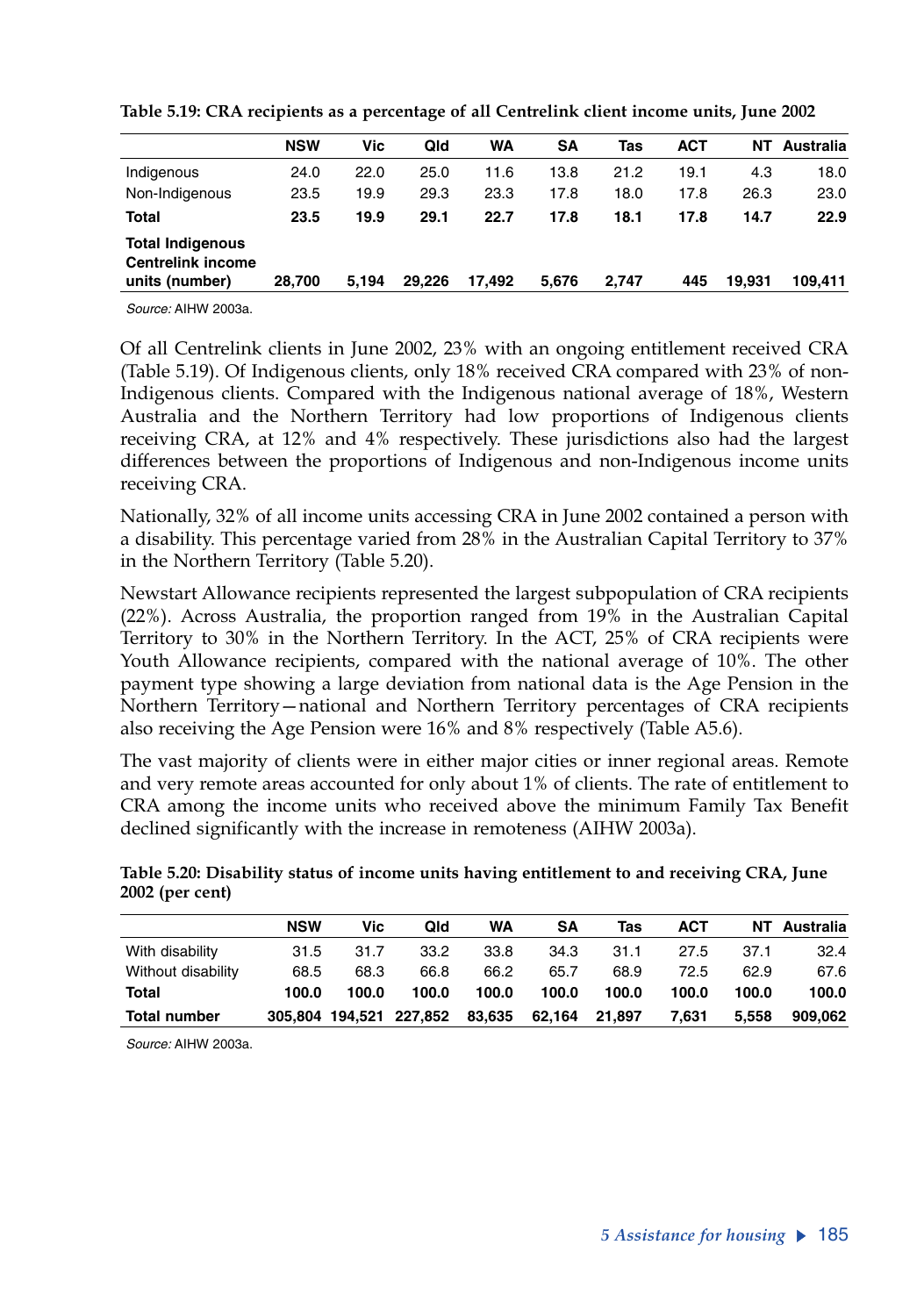

CRA is designed to improve housing affordability by reducing the proportion of income that has to be spent on housing. A comparison of the proportions of income spent on rent before and after CRA indicated that the impact of assistance was substantial (Figure 5.3). On average, about 42% of income was spent on rent before CRA and the proportion was reduced by about 12 percentage points to less than 30% after CRA. CRA shifted the distribution of affordability towards the higher end. This was demonstrated by the changes in the pattern of the proportion of income spent on rent. Before CRA, 9% of income units spent up to 20% of their income on rent, 10% spent 20–25%, 11% spent 25–30% and 28% spent over 50%. These proportions of income units were 26%, 22%, 17% and 9%, respectively, after CRA (AIHW 2003a).

CRA reduced the costs of housing in relation to income for all age groups and narrowed the gap between the highest and the lowest.

The provision of CRA to private renters directly addresses the main issue for lowincome households (i.e. lack of income) and assists in making private rental accommodation more affordable. As assistance is not tied to housing, it is more flexible to changing circumstances and allows private renters to have greater autonomy in their choice of home. Although clients need to meet eligibility criteria before receiving CRA, there are fewer entry hurdles to overcome than for public housing assistance.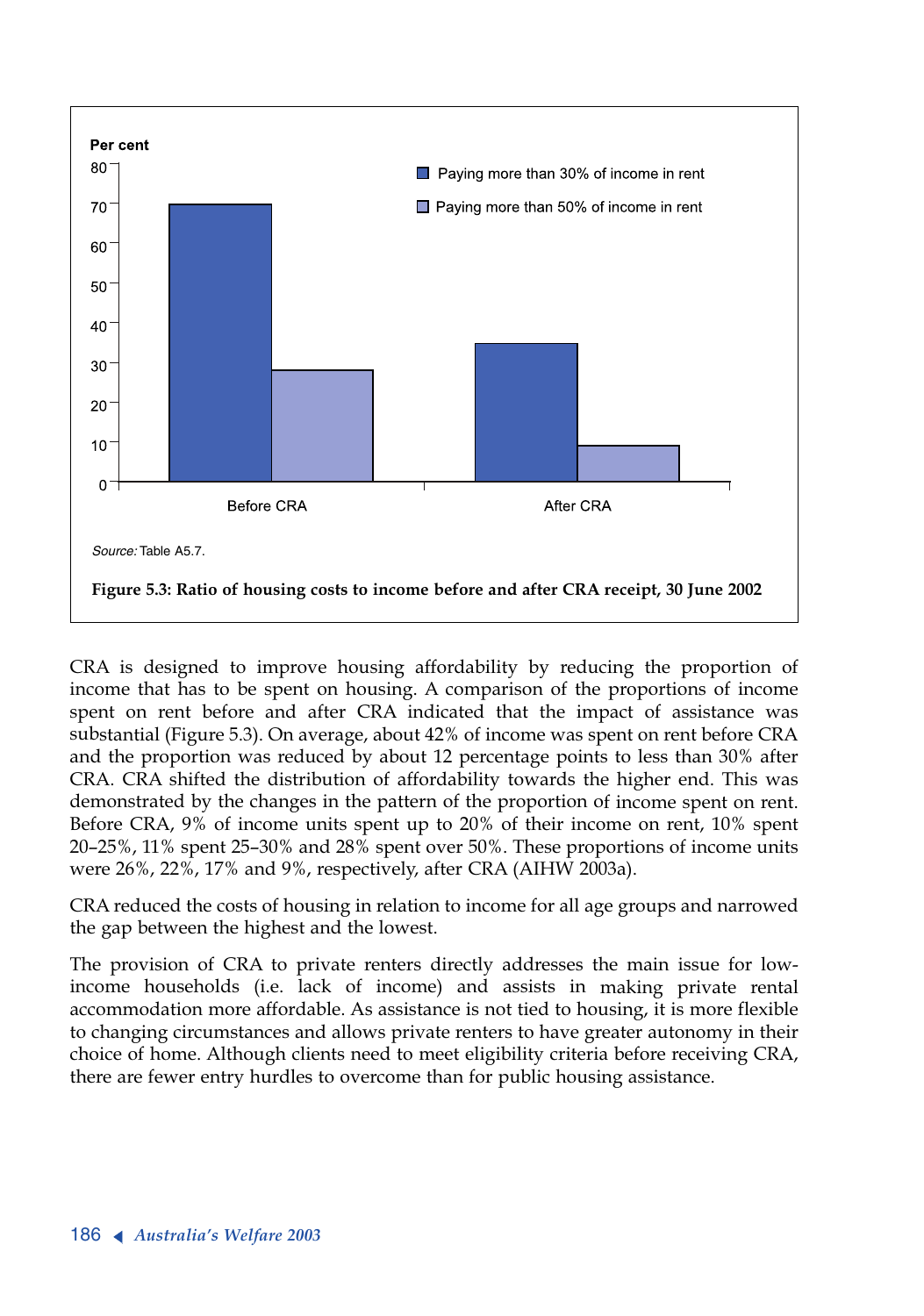### **CSHA private rent assistance**

Funding is also provided under the CSHA, to enable people to access and maintain accommodation in the private rental market (AIHW 2003f). The types of assistance include:

- bond loans;
- assistance with rent payments, including advance rent payments and cash assistance additional to CRA; and
- relocation expenses, other one-off grants such as housing establishment grants, and advice and information.

In 2001–02, the states and territories provided almost \$80 million of CSHA-funded private rent assistance to over 153,000 Australian households. More than half of this assistance was in the form of bond loans (Table 5.21). The diversity of types of assistance, the way in which assistance is targeted across states and territories, and the lack of consistent national data make it difficult to gain a national perspective. For example, a single episode of assistance may involve a one-off rent payment subsidy to prevent eviction and homelessness, or it may take the form of long-term assistance such as provision of a rental supplement over several months to resolve a housing affordability problem.

|                                  | $NSW^{(a)}$ | <b>Vic</b> | $Qld^{(b)}$                                         | <b>WA</b>            | <b>SA</b>                          |       | <b>Tas ACT</b>       | NΤ            | Aust.            |
|----------------------------------|-------------|------------|-----------------------------------------------------|----------------------|------------------------------------|-------|----------------------|---------------|------------------|
|                                  |             |            | Total households assisted (number) <sup>(c)</sup>   |                      |                                    |       |                      |               |                  |
| Bond loans                       | 18.409      | 12.932     | 18.147                                              | 15.254               | 13.966                             | 3.573 | $\ddot{\phantom{0}}$ | 695           | 82,976           |
| Rental grants/subsidies          | 10,692      | 26.470     | 830                                                 |                      | 17,341                             | 1,256 | $\ddot{\phantom{0}}$ |               | 56,589           |
| <b>Relocation expenses</b>       | 1,191       | 1,942      | $\ddot{\phantom{0}}$                                | $\cdot$ $\cdot$      | $\ddotsc$                          | 168   | $\ddot{\phantom{0}}$ | $\ddotsc$     | 3,301            |
| Other one-off grants             | 4.525       | 1.576      | $\cdot$ .                                           | $\ddotsc$            | $\ddot{\phantom{0}}$               | 4,433 | $\ddot{\phantom{0}}$ | $\cdot$ .     | 10,534           |
| <b>Total households assisted</b> | 34.817      | 42.920     | 18.977                                              | 15.254               | 31.307                             | 9.430 | $\ddot{\phantom{a}}$ | 695           | 153,400          |
|                                  |             |            |                                                     |                      | Total value of assistance (\$'000) |       |                      |               |                  |
| Bond loans                       | 14.485.0    | 7.364.1    | 10.580.0 5.340.0                                    |                      | 6.998.0                            | 944.7 |                      |               | . 420.846.132.6  |
| Rental grants/subsidies          | 15.738.0    | 5.067.2    | 737.0                                               |                      | 6,272.0                            | 167.6 |                      |               | .27,981.8        |
| <b>Relocation expenses</b>       | 1.034.0     | 375.1      | $\cdot$ $\cdot$                                     | $\ddotsc$            | $\ddot{\phantom{0}}$               | 33.8  | $\ddot{\phantom{0}}$ |               | 1.442.9          |
| Other one-off grants             | 3,858.0     | 381.0      | $\cdot$ $\cdot$                                     | $\ddot{\phantom{0}}$ | $\cdot$ .                          | n.a.  | $\ddot{\phantom{0}}$ | $\sim$ $\sim$ | 4,239.0          |
| <b>Total value of assistance</b> |             |            | 35.115.0 13.187.4 11.317.0 5.340.0 13.270.0 1.146.1 |                      |                                    |       |                      |               | . .420.879.796.3 |

#### **Table 5.21: Assistance provided under CSHA private rent assistance, 2001–02**

(a) Figures represent the number of households that were approved for assistance in the 2001–02 financial year, not the actual number of households assisted.

(b) The proxy for number of households assisted is the number of bond loans paid to the Rental Tenancies Authority and the number of rental grants paid to the agent/lessor.

(c) Households may be eligible for more than one type of assistance.

*Source:* AIHW 2003f.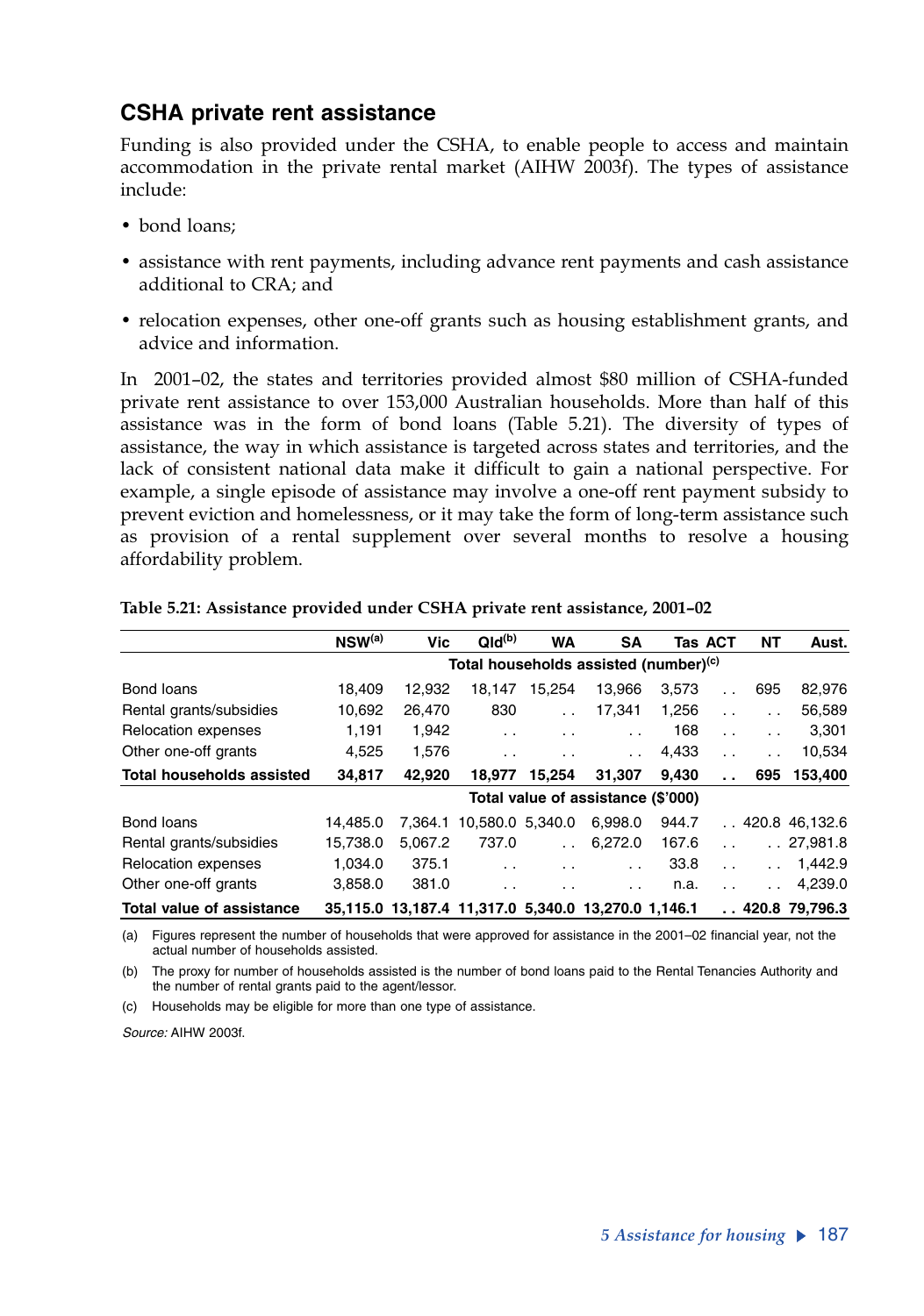# **Public housing, including the CSHA Aboriginal Rental Housing Program**

Australia has relatively low levels of public housing (AIHW 2001a). In 1999, about 5% of all households lived in public housing tenures, the proportion ranging from 3% in Queensland to 13% in the Northern Territory (Figure 5.4).

Following the introduction of the 1999 CSHA, the level of public housing stock at the national level decreased from 362,967 dwellings in 1999–00 to 354,124 dwellings in 2001–02 (Table A5.9). This reduction was a result of several factors, including: the transfer of public housing dwellings to other social housing stock; headleasing of dwellings; ageing stock requiring maintenance and upgrades; and the reconfiguration of stock to better meet client needs (AIHW 2001a).

Public rental housing is the major CSHA program and it provides a range of assistance to public housing tenants through:

- outlays covering rebate/subsidised rent, repairs, maintenance and upgrade, housing modification, construction and purchase;
- security of tenure;
- • government regulations and standards: appeals mechanisms, regulations aimed at ensuring only low-income households access low-income rental housing, allocations policy, rent policy; and



• priority allocation and relocation, and coordination of support services.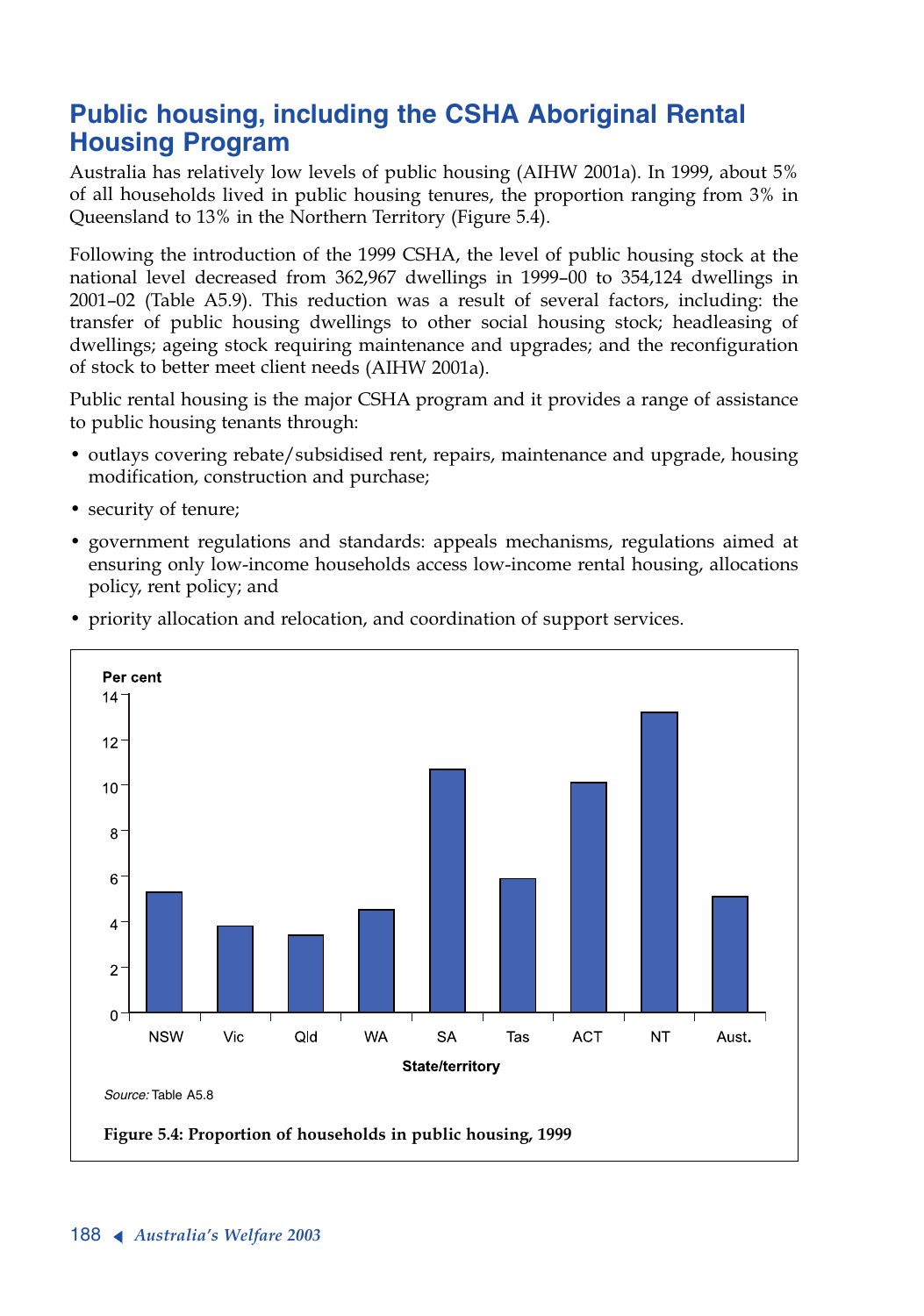Public housing assistance has many attributes that make it a desirable form of accommodation for some households (see Section 5.2). Perhaps its main feature is that it provides affordable housing to low-income households. As the value of assistance is directly related to household income, public housing assistance is more affordable than private rental, even after accounting for CRA. The affordability of public housing is discussed in further detail later in this section.

Public housing is a more supportive form of rental accommodation than renting from the private sector. It controls against discrimination due to Indigenous status, gender, household type, ethnicity or disability. There is also greater security of tenure for households and it may be easier to gain support to help maintain a tenancy. Low-cost private rental housing is not readily available in certain locations, whereas public housing provides low-cost accommodation where it is needed.

The importance of housing assistance for health and welfare has been discussed in a range of literature (see Section 5.1). In the 2001 National Social Housing Survey with public housing, tenants were asked whether various housing-related outcomes were applicable to them and whether living in public housing had helped them to achieve the outcome. Being able to manage money better and feeling more settled were the most widely cited and achieved housing outcomes (Figure 5.5). Of tenants who cited the outcome as applicable, more than two-thirds reported that they had achieved better health, 35% had improved their employment situation and 50% had improved their education.

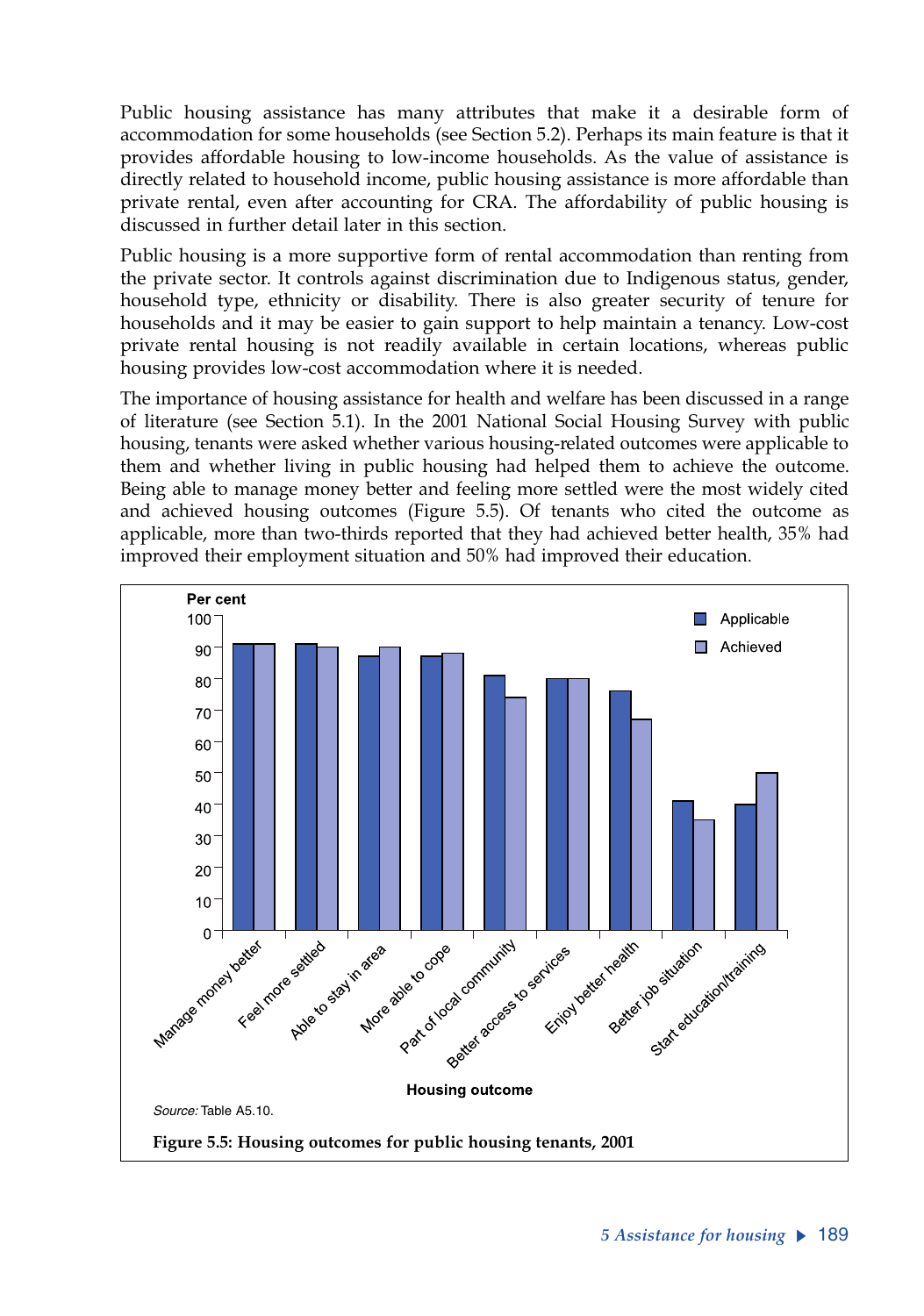In June 2002, 342,467 households occupied 342,819 public rental housing dwellings (AIHW 2003g). There were 354,124 public housing dwellings in total. Of the 11,305 vacant dwellings, 6,700 were untenantable.

The majority of households in public rental housing at 30 June 2002 were households comprising single income units (80%). The two largest subgroups of public housing tenants were single adult households and sole parents with dependent children (45% and 18% respectively). Couples with dependent children represented only 7% of public housing tenants (Table 5.22).

One-third of main tenants cited 'other government pension/benefit', such as Parenting Payment, Youth Allowance or Service Pension, as their principal source of income (Table 5.23). Aged and disability pensions were the principal source of income for a significant proportion of main tenants (23% and 24% respectively). Only 9% of tenants cited unemployment benefits as their principal source of income. For details of income units in public housing receiving Centrelink payments, see Table 5.25.

Nearly 50% of tenants in public housing at 30 June 2002 were listed as the main tenant (Table 5.24). Dependants of the main tenant/spouse represented 29% of tenants, while spouses represented only 8%. This is in keeping with the finding that 18% of households in public housing comprise sole parents and their dependent children (Table 5.22).

|                                     | <b>Public rental housing</b> |          | <b>ARHP (STOMIH)</b> |                 | All     |          |  |
|-------------------------------------|------------------------------|----------|----------------------|-----------------|---------|----------|--|
|                                     | <b>Number</b>                | Per cent |                      | Number Per cent | Number  | Per cent |  |
| Household type                      |                              |          |                      |                 |         |          |  |
| Single (all members of household    |                              |          |                      |                 |         |          |  |
| belong to single income unit)       | 274,652                      | 80.2     | 8,332                | 70.2            | 282,984 | 79.9     |  |
| Group (two or more unrelated people |                              |          |                      |                 |         |          |  |
| where all persons are aged 15 years |                              |          |                      |                 |         |          |  |
| or over)                            | 30,357                       | 8.9      | 1,118                | 9.4             | 31,475  | 8.9      |  |
| Multiple (neither of the above      |                              |          |                      |                 |         |          |  |
| conditions apply)                   | 36,141                       | 10.5     | 2,376                | 20.0            | 38,517  | 10.9     |  |
| Unknown/missing                     | 1,317                        | 0.4      | 48                   | 0.4             | 1,365   | 0.4      |  |
| <b>Total</b>                        | 342,467                      | 100.0    | 11,874               | 100.0           | 354,341 | 100.0    |  |
| <b>Household composition</b>        |                              |          |                      |                 |         |          |  |
| Single adult                        | 158,553                      | 46.3     | 2,119                | 17.9            | 160,672 | 45.3     |  |
| Couple only                         | 32,866                       | 9.6      | 675                  | 5.7             | 33,541  | 9.5      |  |
| Couple with dependent children      | 21,570                       | 6.3      | 1,394                | 11.7            | 22,964  | 6.5      |  |
| Sole parent with dependent children | 60,549                       | 17.7     | 3,969                | 33.4            | 64,518  | 18.2     |  |
| Group household                     | 30,357                       | 8.9      | 1,118                | 9.4             | 31,475  | 8.9      |  |
| Multiple household                  | 36,141                       | 10.5     | 2,376                | 20.0            | 38,517  | 10.9     |  |
| Other household                     | 1,114                        | 0.3      | 175                  | 1.5             | 1,289   | 0.3      |  |
| Unknown/missing                     | 1,317                        | 0.4      | 48                   | 0.4             | 1,365   | 0.4      |  |
| <b>Total</b>                        | 342,467                      | 100.0    | 11,874               | 100.0           | 354,341 | 100.0    |  |
| Total number of occupants           | 712,286                      |          | 48,773               |                 | 761,059 |          |  |

**Table 5.22: Public rental housing including Aboriginal Rental Housing Program (state/territory owned and managed Indigenous housing), by household type and household composition, June 2002**

*Source:* NHDA Public housing and ARHP STOMIH NMDS.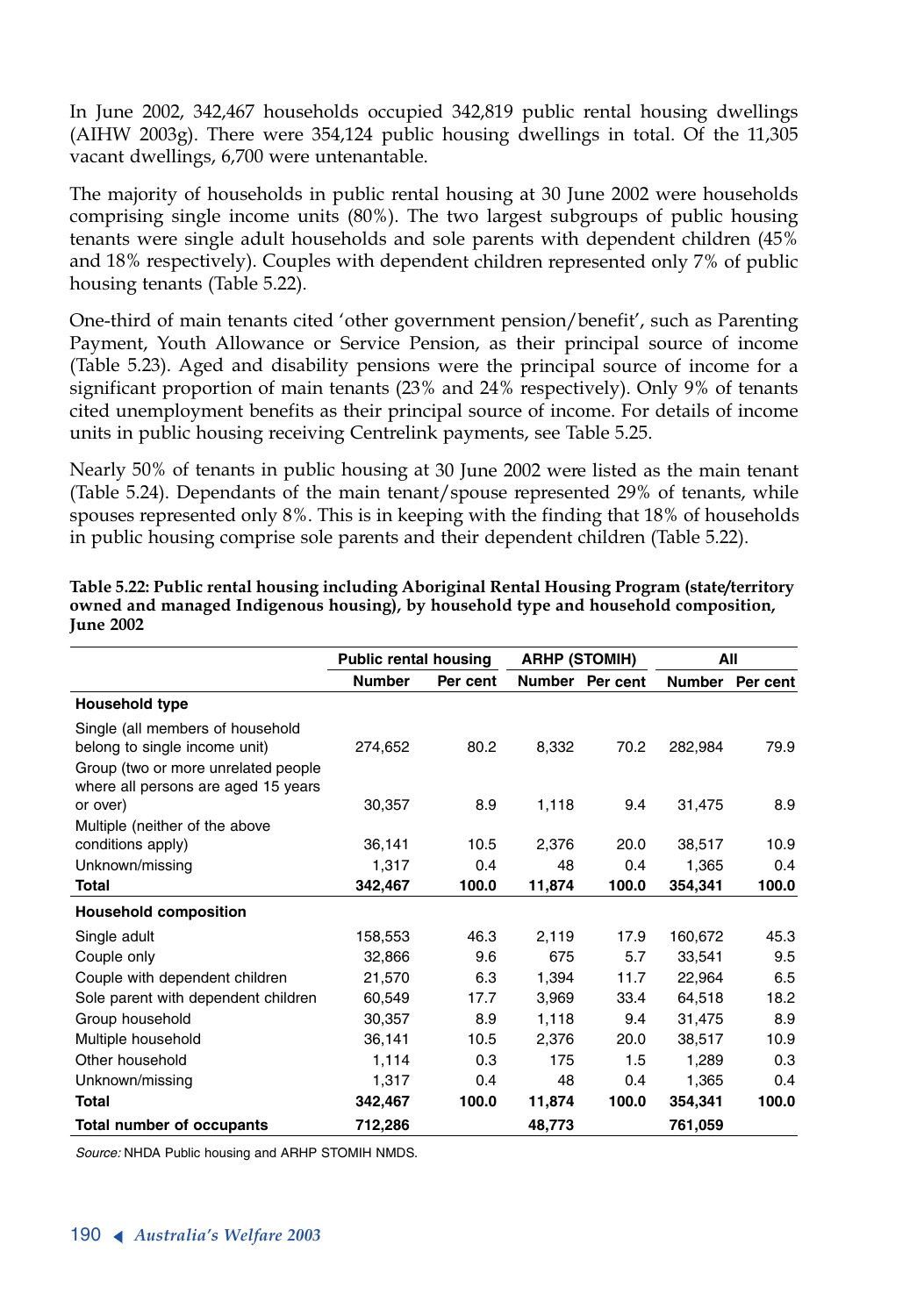|                                        | <b>Public rental housing</b> |          |        | <b>ARHP (STOMIH)</b> | All     |                 |  |
|----------------------------------------|------------------------------|----------|--------|----------------------|---------|-----------------|--|
|                                        | <b>Number</b>                | Per cent |        | Number Per cent      |         | Number Per cent |  |
| Wages/salary                           | 27,996                       | 8.3      | 1.716  | 14.3                 | 29,712  | 8.5             |  |
| <b>Disability Pension</b>              | 82,189                       | 24.3     | 1,711  | 14.3                 | 83,900  | 23.9            |  |
| Age Pension                            | 79.435                       | 23.4     | 989    | 8.3                  | 80.424  | 22.9            |  |
| Unemployment benefit                   | 31,570                       | 9.3      | 1,255  | 10.5                 | 32,825  | 9.4             |  |
| Other government pension/benefit (e.g. |                              |          |        |                      |         |                 |  |
| Youth Allowance, Service Pension)      | 112,709                      | 33.3     | 6.196  | 51.7                 | 118.905 | 33.9            |  |
| Other (superannuation/compensation)    | 4.481                        | 1.3      | 94     | 0.8                  | 4.575   | 1.3             |  |
| Nil income                             | 486                          | 0.1      | 14     | 0.1                  | 500     | 0.1             |  |
| Not stated/unknown                     |                              | 0.0      |        |                      |         | 0.0             |  |
| <b>Total</b>                           | 338,867                      | 100.0    | 11.975 | 100.0                | 350.842 | 100.0           |  |

**Table 5.23: Principal source of income of main tenant(a) in public rental housing including the Aboriginal Rental Housing Program (state/territory owned and managed Indigenous housing), June 2002**

(a) Some households do not have a main tenant. Also some households may have more than one main tenant and numbers will differ from household-based tables.

*Source:* NHDA Public housing and ARHP STOMIH NMDS.

**Table 5.24: Public housing and Aboriginal Rental Housing Program (state/territory owned and managed Indigenous housing), relationship of occupants to reference person, June 2002**

|                                                                           | <b>Public rental housing</b> |          | <b>ARHP (STOMIH)</b> |                 | All     |                 |
|---------------------------------------------------------------------------|------------------------------|----------|----------------------|-----------------|---------|-----------------|
|                                                                           | <b>Number</b>                | Per cent |                      | Number Per cent |         | Number Per cent |
| Main tenant                                                               | 361,368                      | 50.7     | 12,791               | 26.2            | 374.159 | 49.2            |
| Spouse                                                                    | 57.041                       | 8.0      | 2,276                | 4.7             | 59.317  | 7.8             |
| Dependant of main tenant /spouse<br>$(aged < 16 \text{ years})$           | 202,574                      | 28.5     | 16.493               | 33.8            | 219.067 | 28.8            |
| Independent (related to main tenant/<br>spouse and aged 16 years or more) | 60,758                       | 8.5      | 3.438                | 7.1             | 64.196  | 8.4             |
| Resident (unrelated to main tenant)                                       | 24,697                       | 3.5      | 1.313                | 2.7             | 26.010  | 3.4             |
| Dependant of resident (aged <16 years)                                    | 5.664                        | 0.8      | 836                  | 1.7             | 6.500   | 0.8             |
| Unknown                                                                   | 184                          | 0.0      | 11,626               | 23.8            | 11.810  | 1.6             |
| <b>Total</b>                                                              | 712.286                      | 100.0    | 48.773               | 100.0           | 761.059 | 100.0           |

*Source:* NHDA Public housing and ARHP STOMIH NMDS.

The increased targeting of public housing to low-income households or those with special needs has resulted in an increase in the proportion of tenants who are recipients of Centrelink benefits. Centrelink data show that at June 2002 there were approximately 332,000 income units living in public housing that were Centrelink clients (Table 5.25). Recipients of age and disability pensions represented the largest proportion, followed by single parents (29%, 28% and 22% respectively). Nearly one in three income units contained an adult with a disability identified by Centrelink (Table 5.26).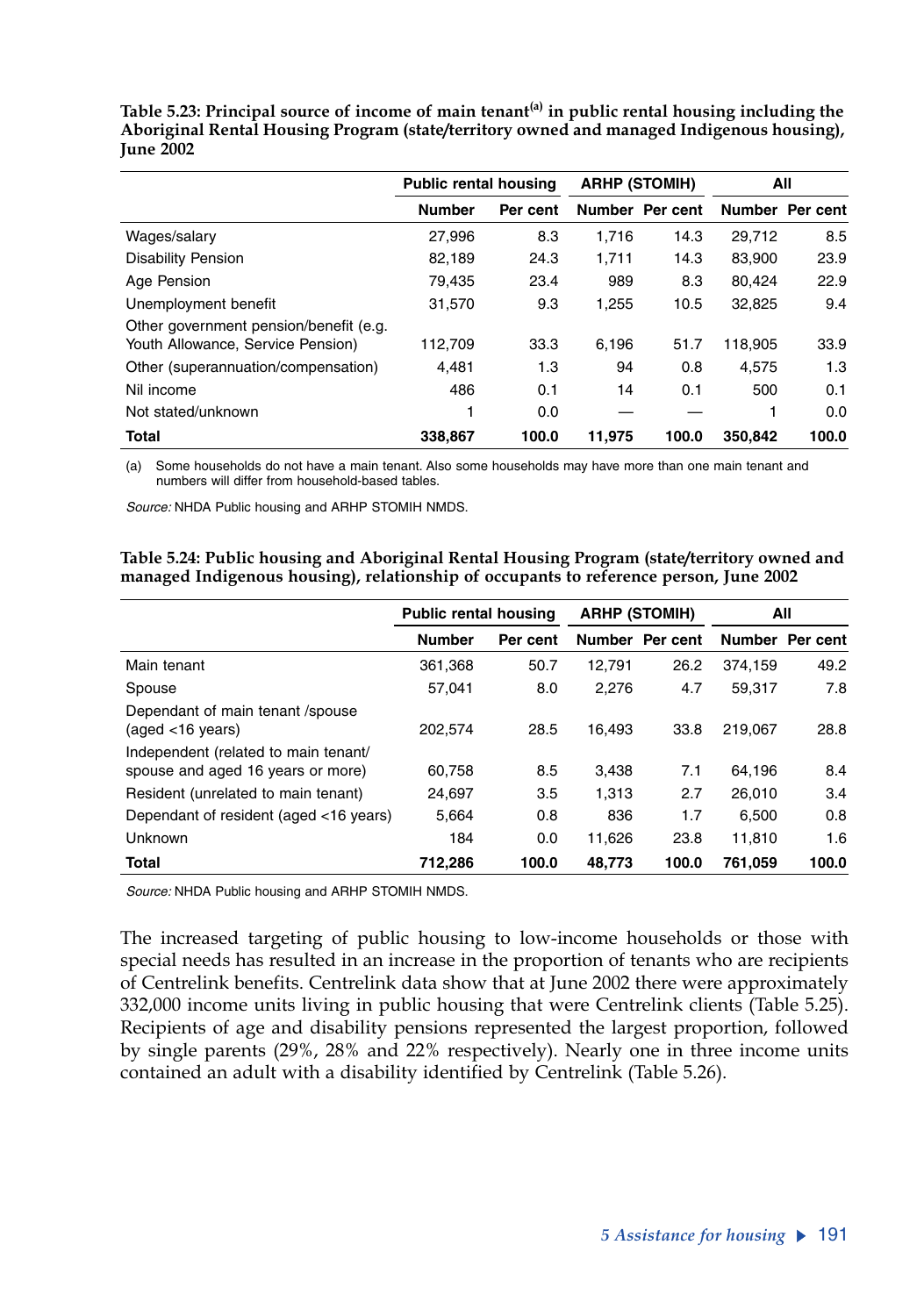|                                      | <b>NSW</b> | Vic    | Qld    | WA     | <b>SA</b> | Tas    | <b>ACT</b> | NΤ    | Total <sup>(a)</sup> |
|--------------------------------------|------------|--------|--------|--------|-----------|--------|------------|-------|----------------------|
| Age Pension                          | 29.8       | 28.4   | 24.8   | 29.9   | 33.2      | 21.9   | 24.3       | 19.8  | 28.7                 |
| Carer Payment                        | 2.2        | 1.9    | 2.0    | 1.6    | 1.6       | 2.0    | 1.1        | 1.0   | 1.9                  |
| <b>Disability Pension</b>            | 29.1       | 26.6   | 26.8   | 25.1   | 30.6      | 29.9   | 23.5       | 20.9  | 27.8                 |
| <b>Family Tax Benefit</b>            | 2.9        | 2.7    | 5.0    | 3.5    | 2.7       | 2.6    | 6.2        | 7.4   | 3.4                  |
| <b>Newstart Allowance</b>            | 10.9       | 11.1   | 10.5   | 12.2   | 11.6      | 15.1   | 12.4       | 17.5  | 11.4                 |
| <b>Parenting Payment</b><br>(couple) | 1.2        | 1.3    | 1.7    | 1.7    | 0.9       | 1.2    | 1.8        | 2.2   | 1.3                  |
| <b>Parenting Payment</b>             |            |        |        |        |           |        |            |       |                      |
| (single)                             | 20.6       | 23.8   | 25.4   | 22.0   | 15.6      | 22.1   | 24.5       | 27.6  | 21.6                 |
| <b>Widow Allowance</b>               | 1.3        | 1.4    | 1.6    | 1.5    | 1.1       | 1.0    | 1.1        | 0.7   | 1.3                  |
| Youth Allowance                      | 0.6        | 0.9    | 0.5    | 0.8    | 1.0       | 2.7    | 2.5        | 1.5   | 0.8                  |
| Other payments                       | 1.5        | 1.9    | 1.7    | 1.6    | 1.7       | 1.5    | 2.6        | 1.3   | 1.7                  |
| <b>Total</b>                         | 100.0      | 100.0  | 100.0  | 100.0  | 100.0     | 100.0  | 100.0      | 100.0 | 100.0                |
| Total (number)                       | 120.163    | 60.917 | 47.778 | 31.786 | 43.381    | 12.434 | 9,282      | 6.099 | 332.121              |

**Table 5.25: Primary Centrelink payment received by income units in government rental accommodation, June 2002 (per cent)**

(a) Includes 281 overseas Centrelink clients.

*Source:* Commonwealth housing data set including CRA, June 2002.

**Table 5.26: Disability status of income units in government accommodation receiving government income support, June 2002 (per cent)**

|                           | <b>NSW</b> | Vic    | Qld    | <b>WA</b> | SΑ     | Tas    | <b>ACT</b> | NΤ    | Total <sup>(a)</sup> |
|---------------------------|------------|--------|--------|-----------|--------|--------|------------|-------|----------------------|
| <b>Client or partner:</b> |            |        |        |           |        |        |            |       |                      |
| With disability           | 31.7       | 32.3   | 34.4   | 32.0      | 34.9   | 35.1   | 33.0       | 30.9  | 32.8                 |
| Without disability        | 68.3       | 67.7   | 65.6   | 68.0      | 65.1   | 64.9   | 67.0       | 69.1  | 67.2                 |
| Total                     | 100.0      | 100.0  | 100.0  | 100.0     | 100.0  | 100.0  | 100.0      | 100.0 | 100.0                |
| Total (number)            | 120.163    | 60.917 | 47.778 | 31,786    | 43.381 | 12.434 | 9.282      |       | 6,099 332,121        |

(a) Includes 281 overseas Centrelink clients.

*Source:* Commonwealth housing data set including CRA, June 2002.

### **Households with special needs and greatest need**

Two accessibility measures under the 1999 CSHA examine the proportion of new tenancies allocated to households with a household need status, covering those defined as households with 'special needs' and households with 'greatest need'. National standards for measuring such needs were introduced in 2000–01 to improve the consistency of these measures (Box 5.5).

The 'special needs' measure focuses on people who are unable to access appropriate accommodation in the private rental market because of discrimination or lack of appropriate housing stock (e.g. modified housing for people with a disability).

In 2001–02, 44% of housing allocations were made to households in the 'special needs' category (AIHW 2003g). South Australia had the highest proportion of households in the 'special needs' category that were allocated housing (74%) followed by New South Wales and the Northern Territory (51% and 52% respectively). The Australian Capital Territory had the lowest (31%).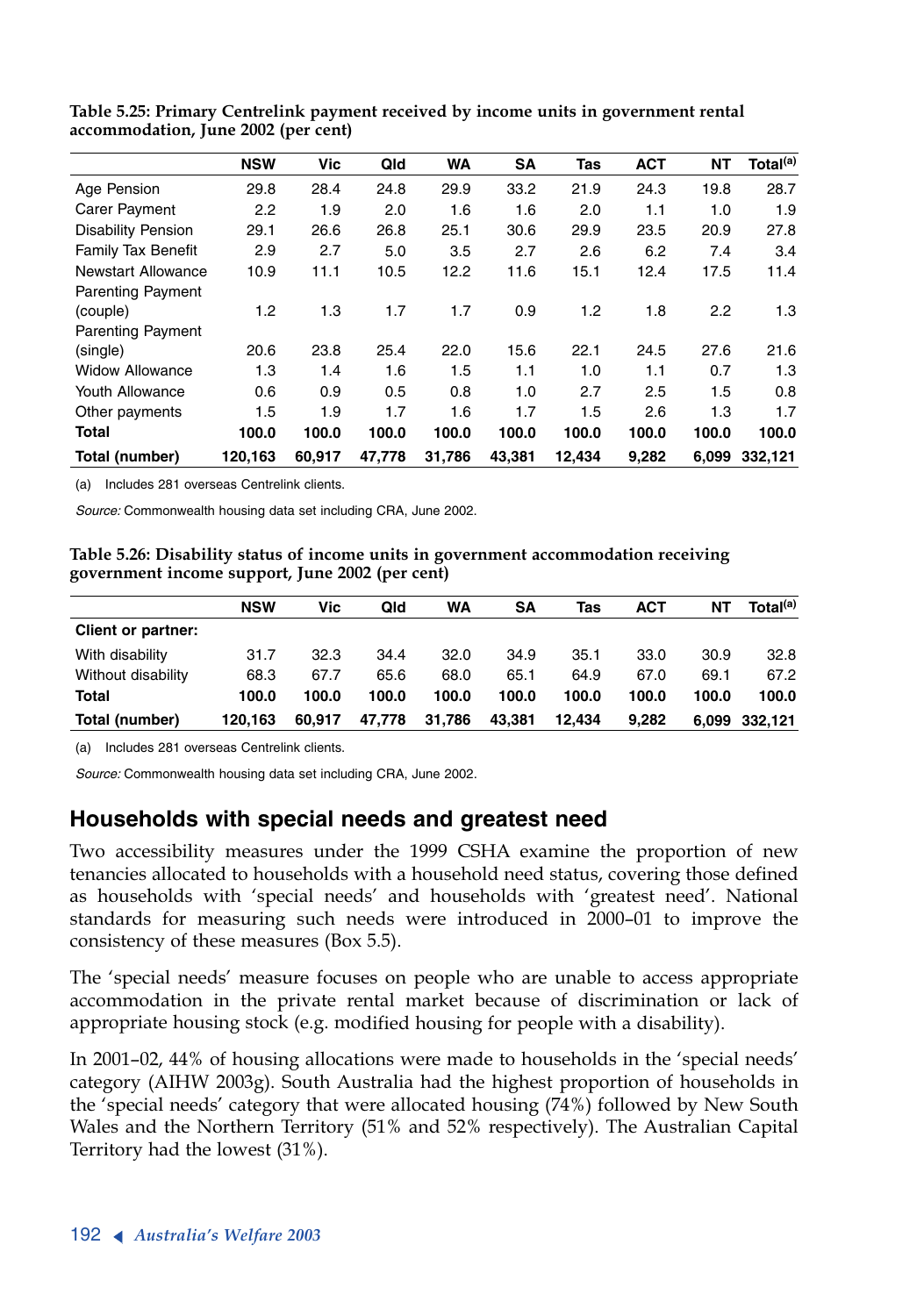## **Box 5.5: 'Special needs' and 'Greatest need' national standards**

#### *Special needs national standard*

*Special needs households are defined as low-income households:*

- *that satisfy the Indigenous household definition;*
- *that have a household member with a disability;*
- *where the principal tenant is aged 24 years or under;*
- *where the principal tenant is aged 75 years or more.*

#### *Greatest need national standard*

*Greatest need households are defined as low-income households that at the time of allocation:*

- *were homeless; or*
- *their life or safety was at risk in their accommodation; or*
- *their health condition was aggravated by their housing needs; or*
- *their housing was inappropriate to their needs; or*
- *they had very high rental housing costs.*

*Source:* AIHW 2002b.

**Table 5.27: 'Special needs' reasons for new households being allocated public rental housing,(a) 1 July 2001 to 30 June 2002 (per cent)** 

|                                                         | <b>NSW</b> | Vic  | Qld  |                               | $WA$ $SA(b)$ | Tas  | <b>ACT</b> | NΤ         | Aust.                                                 |
|---------------------------------------------------------|------------|------|------|-------------------------------|--------------|------|------------|------------|-------------------------------------------------------|
| Principal tenant aged 24 years and under <sup>(c)</sup> | 20.3       | 36.5 | 33.9 | 34.4                          | 32.9         | 57.6 | 82.9 34.4  |            | 31.7                                                  |
| Principal tenant aged 75 years or more <sup>(c)</sup>   | 7.9        | 14.1 | 10.5 | 6.8                           | 8.3          | 4.7  | 8.1        | 4.0        | 8.9                                                   |
| Indigenous                                              | 15.3       | 8.3  | 30.7 | 20.4                          | 11.1         | 21.8 |            | 7.3 61.6   | 18.5                                                  |
| Disability <sup>(d)</sup>                               | 56.5       | 41.1 | 24.9 | 38.4                          | 47.7         | 15.8 |            | 1.6 $n.a.$ | 40.8                                                  |
| Total special needs allocations (number                 |            |      |      |                               |              |      |            |            |                                                       |
| of households)                                          |            |      |      | 5,491 2,471 2,373 1,678 1,732 |              | 837  |            |            | 371 513 15.466                                        |
| Total new allocations for whom details                  |            |      |      |                               |              |      |            |            |                                                       |
| of whether or not they have special                     |            |      |      |                               |              |      |            |            |                                                       |
| needs are known (number of                              |            |      |      |                               |              |      |            |            |                                                       |
| households)                                             |            |      |      |                               |              |      |            |            | 10,780 6,993 6,563 4,639 2,355 1,739 1,182 986 35,237 |

(a) Excludes Aboriginal Rental Housing Program (state/territory owned and managed Indigenous housing). A unique household may satisfy more than one special need category. These households are counted under each category that applies and are counted more than once in the percent distribution but are counted only once in the total number of households.

(b) In SA special needs details are recorded for the principal tenant only.

(c) For households where more than one tenant was identified as the principal tenant, the oldest person has been selected as the principal tenant when determining special needs status.

(d) The NT does not have a disability identifier in their information management system.

*Sources:* AIHW analysis of NMDS data files; AIHW 2003g.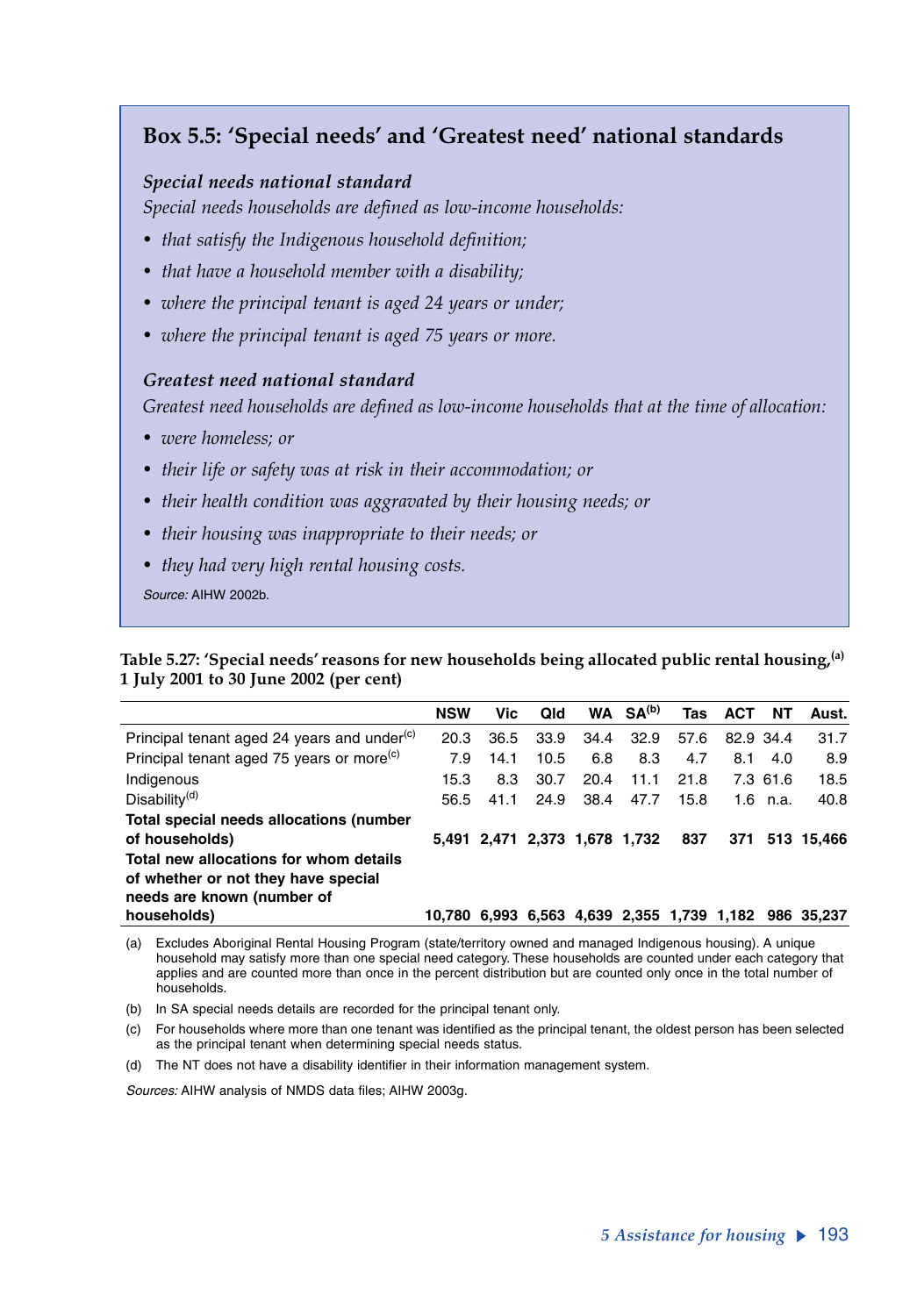Nationally in 2001–02, the highest proportion of special needs allocations was made to households that contained a household member with a disability (41%), followed by households where the principal tenant was aged 24 years or under (32%). However, in the Northern Territory, more than 61% of special needs allocations were to Indigenous households. Queensland, Western Australia and Tasmania also made a substantial number of special needs allocations to Indigenous households (Table 5.27).

The 'greatest need' measure focuses on people who require priority access to housing due to their circumstances, such as homelessness, living in a life-threatening situation or inappropriate accommodation. Segmented waiting lists assist in identifying people with these urgent housing needs.

Priority allocations comprised 36% of housing allocations in 2001–02 (AIHW 2003g). The Australian Capital Territory had the highest proportion of priority allocations (85%) and Queensland had the lowest (5%). The Queensland result was influenced by the low percentage of priority housing applicants on the waiting list as, in low wait-time areas, households with priority housing needs may be allocated housing without being registered on the waiting list or with a priority classification. In addition, in Queensland, the Community Rent Scheme also leases houses from the private sector to provide housing to those households who are in priority need.

Nationally, the main reasons given for seeking priority access to housing assistance were homelessness (46%) and health condition aggravated by housing (26%) (Table 5.28). However, in Tasmania, the available housing being inappropriate to the applicant's needs was the main reason for seeking assistance (33%).

|                                         | <b>NSW</b>                           | Vic         | Qid  | <b>WA</b> | <b>SA</b>       |       | Tas ACT <sup>(b)</sup> NT <sup>(c)</sup> |      | Aust.      |
|-----------------------------------------|--------------------------------------|-------------|------|-----------|-----------------|-------|------------------------------------------|------|------------|
| Homeless                                | 27.7                                 | 68.2        | 26.9 | 11.2      | 65.7            | 25.0  | 53.9                                     | n.a. | 45.5       |
| Life or safety at risk in accommodation | 11.8                                 | 5.7         | 9.1  | 14.8      | 0.7             | 13.5  | 6.3                                      | n.a. | 8.5        |
| Health condition aggravated by housing  | 56.9                                 | 13.7        | 48.4 | 33.8      | n.a.            | -22.7 | 0.0                                      | n.a. | 26.2       |
| Housing inappropriate to needs          | 3.5                                  | 12.0        | 15.6 | 0.6       | n.a.            | 32.7  | 22.3                                     | n.a. | 10.9       |
| High housing costs                      | n.a.                                 | n.a.        | n.a. | n.a.      | n.a.            | 6.1   | 17.5                                     | n.a. | 2.1        |
| Other $(d)$                             | n.a.                                 | 0.5         | n.a. | 39.6      | 33.6            | n.a.  | n.a.                                     | n.a. | 6.8        |
| Total greatest need allocations         |                                      |             |      |           |                 |       |                                          |      |            |
| (number)                                |                                      | 3.406 4.354 | 320  |           | 886 1,573 1,562 |       | 984                                      |      | 141 13.226 |
| Total new allocations (number)          | 10,836 6,993 6,563 4,639 3,755 1,940 |             |      |           |                 |       | 1.165                                    |      | 986 36.877 |

**Table 5.28: 'Greatest need' reasons for new households being allocated public rental housing,(a) <sup>1</sup> July 2001 to 30 June 2002 (per cent)**

(a) Table excludes the Aboriginal Rental Housing Program (state/territory owned and managed Indigenous housing).

(b) In all jurisdictions, one priority reason was provided per household, with the exception of the ACT which provided multiple reasons per household. To achieve consistency in results across jurisdictions, the figures reported for the ACT have been weighted to reflect the number of greatest need households assisted (992) rather than the number of priority reasons (2,663).

(c) The proportion of greatest need allocations by priority reason cannot be determined as priority reason codes were not provided.

(d) In WA, the 'other' category is used to capture those households that experience a range of priority reasons including living in housing that is inadequate, unsafe or expensive and other situations.

*Sources:* AIHW analysis of NMDS state data files; AIHW 2003g.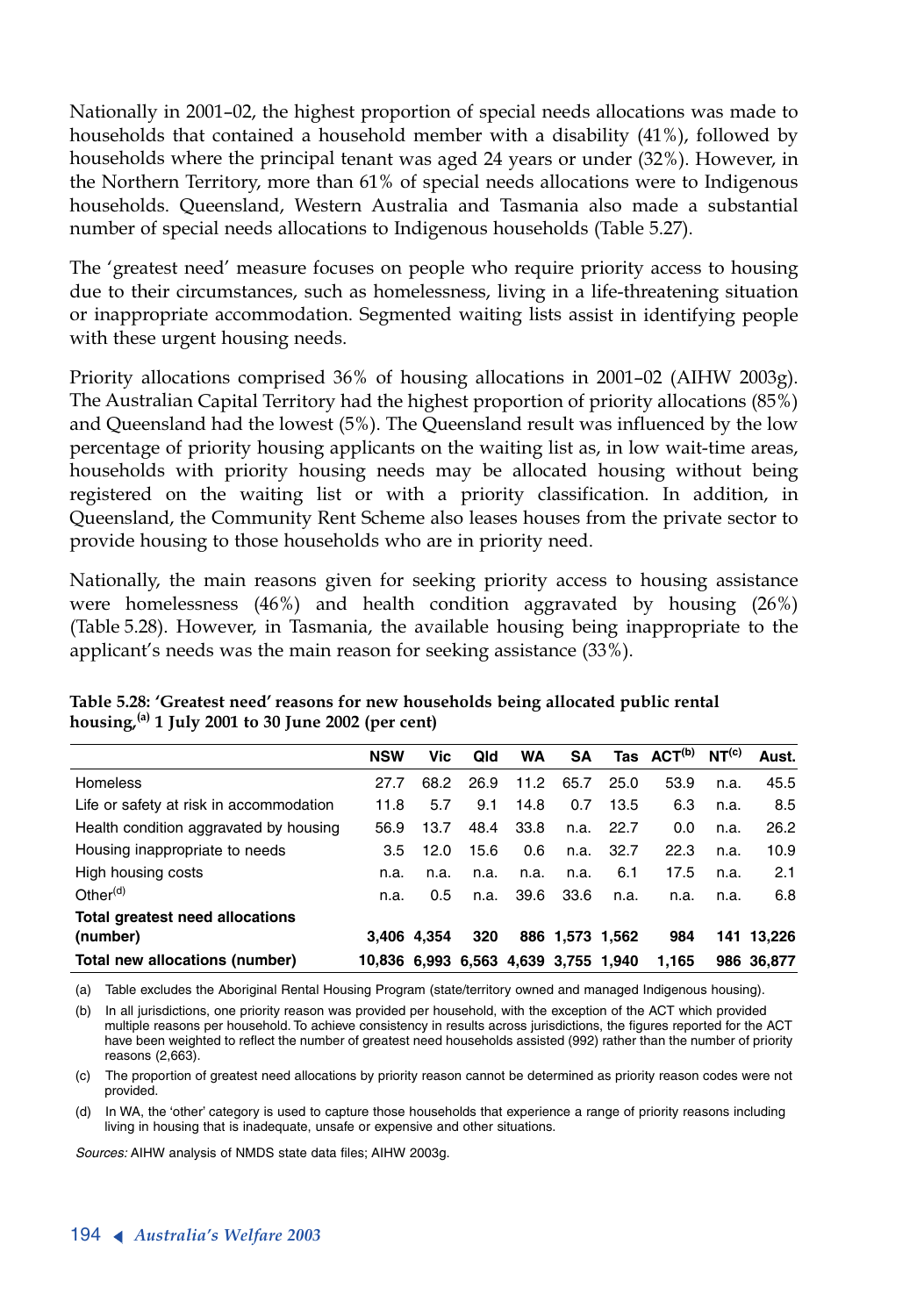|                                   | Aged under | Aged over |                   |                   |             |
|-----------------------------------|------------|-----------|-------------------|-------------------|-------------|
|                                   | 24 years   | 75 years  | <b>Disability</b> | <b>Indiaenous</b> | All tenants |
| Very satisfied                    | 13         | 38        | 30                | 20                | 28          |
| Satisfied                         | 35         | 44        | 39                | 36                | 41          |
| Neither satisfied or dissatisfied | 17         | 6         | 9                 | 12                | 10          |
| Somewhat dissatisfied             | 21         | 6         | 12                | 16                | 11          |
| Very dissatisfied                 | 8          | 2         |                   | 12                | 6           |
| <b>Total</b>                      | 94         | 95        | 96                | 95                | 96          |

**Table 5.29: Tenant's overall satisfaction with the service provided by the public rental housing agency,(a) 2001 (per cent)**

(a) Figures quoted use the national weighted average. Excludes the Aboriginal Rental Housing Program (state/territory owned and managed Indigenous housing).

*Note:* Totals do not add to 100% because the field 'Don't know/No opinion' and responses not answered correctly have been excluded.

*Source:* NFO Donovan Research 2001.

### **Satisfaction with amenity/location of dwelling**

The National Social Housing Survey of public housing, undertaken by state and territory housing agencies, elicits responses from tenants chosen at random in relation to their satisfaction with their CSHA-funded dwelling in terms of the quality of services provided and the dwelling's amenity and location. The results of the survey are compiled and form part of the CSHA national performance indicator framework.

In 2001, 69% of tenants were either very satisfied or satisfied with the service provided for public housing (Table 5.29). Tenants who were aged under 24 years expressed the least satisfaction with the service provided by public housing (48% either satisfied or very satisfied), whereas tenants who were aged over 75 years expressed the most satisfaction (82% either satisfied or very satisfied). Of all tenants, 17% were either somewhat dissatisfied or very dissatisfied. Indigenous tenants and those aged under 24 years were most likely to be somewhat dissatisfied or very dissatisfied, at 28% and 29% respectively (NFO Donovan Research 2001).

### **Rent rebates**

Rents for public housing are generally charged as a proportion of the household's assessable income up to a ceiling equal to a market rent. Housing authorities have different definitions of 'assessable income', take different household members' incomes into account, have different rates of payment according to different income thresholds, and value market rents differently. Often these varying arrangements are summarised broadly, so that it can be said that most households pay between 20% and 25% of their assessable income in rent. In 2001–02, 99% of rebated public housing households paid 25% or less of their assessable income on rent (AIHW 2003g). This contrasts with low-income households in the private rental market receiving Commonwealth Rent Assistance, where 35% of income units pay more than 30% of their income on rent (refer to Figure 5.3).

The difference between the market rent and the rent charged is called the 'rent rebate'. Public housing tenants in June 2002 paid on average 69% of the market rent value of the dwelling (Table 5.30). This indicates that public housing tenants would pay an additional 46% rental costs if they rented comparable accommodation in the private rental market. The difference between public housing and private rental costs is largest in New South Wales and smallest in Tasmania.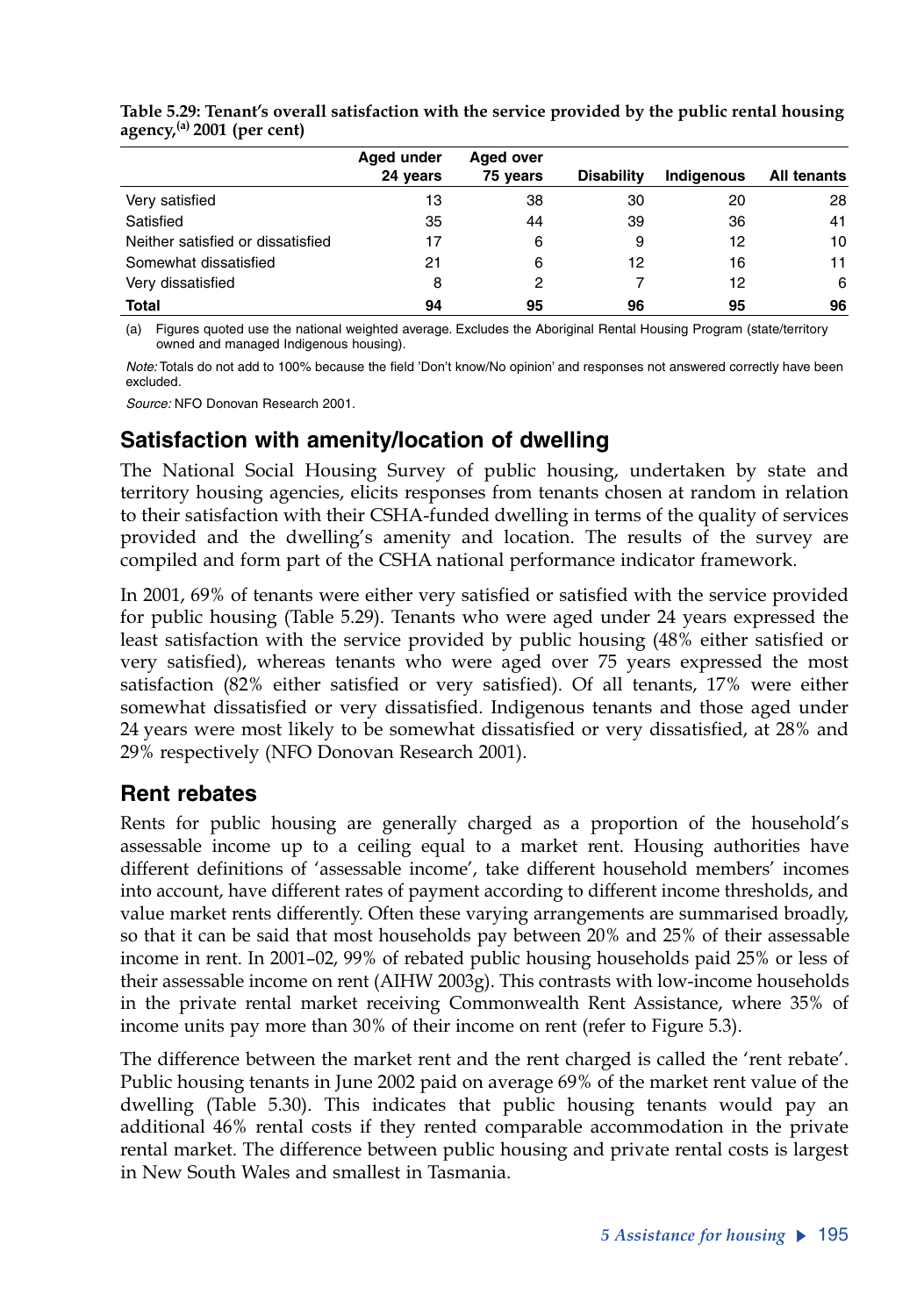**Table 5.30: Public rental households: rent charged as a proportion of market rent for each dwelling,(a) June 2002 (per cent)**

| <b>NSW</b> | Vic         | Qld  | <b>WA</b> | SΑ   | Tas  | <b>ACT</b> | NΤ   | Aust. |
|------------|-------------|------|-----------|------|------|------------|------|-------|
| 56.5       | 70.0<br>U.J | 84.1 | 76.9      | 83.2 | 87.0 | 70.2       | 76.2 | 68.6  |

(a) Adjusted for CRA. Excludes the Aboriginal Rental Housing Program (state/territory owned and managed Indigenous housing).

*Source:* AIHW 2003g.

# **Community housing**

Community housing is delivered by non-profit community, church and local government providers and offers a range of housing choices that may not be available through the public or private housing markets. The number of community housing dwellings in Australia is small, compared with public housing, private rental and home ownership—it represents less than half of 1% of all housing tenures (ABS 2002b). Its importance as a sector is the ability to provide flexible housing responses to people who may have special needs, live in remote areas or require supported accommodation services with links to aged, disability and health services.

Government assistance to community housing providers and tenants takes many forms:

- rebated/subsidised rent and Commonwealth Rent Assistance for tenants, recurrent funding of organisations and the undertaking of repairs, maintenance and upgrades, and capital funding for dwelling and infrastructure construction;
- taxation benefits, including charitable tax status for organisations;
- government regulations and standards that provide skills development, accreditation, development of specific building guidelines, and regulations aimed at ensuring only low-income households access low-income rental housing; and
- other activities of government, including sector coordination, partnerships and incentives, and coordination of support services and transition paths to long-term accommodation.

Two major types of community housing are available in Australia (Table 5.31):

- long- to medium-term housing, such as that provided under the CSHA mainstream community housing programs and the Indigenous Community Housing and Infrastructure Program; and
- transitional or crisis housing, which provides accommodation to people in need in the short to medium term.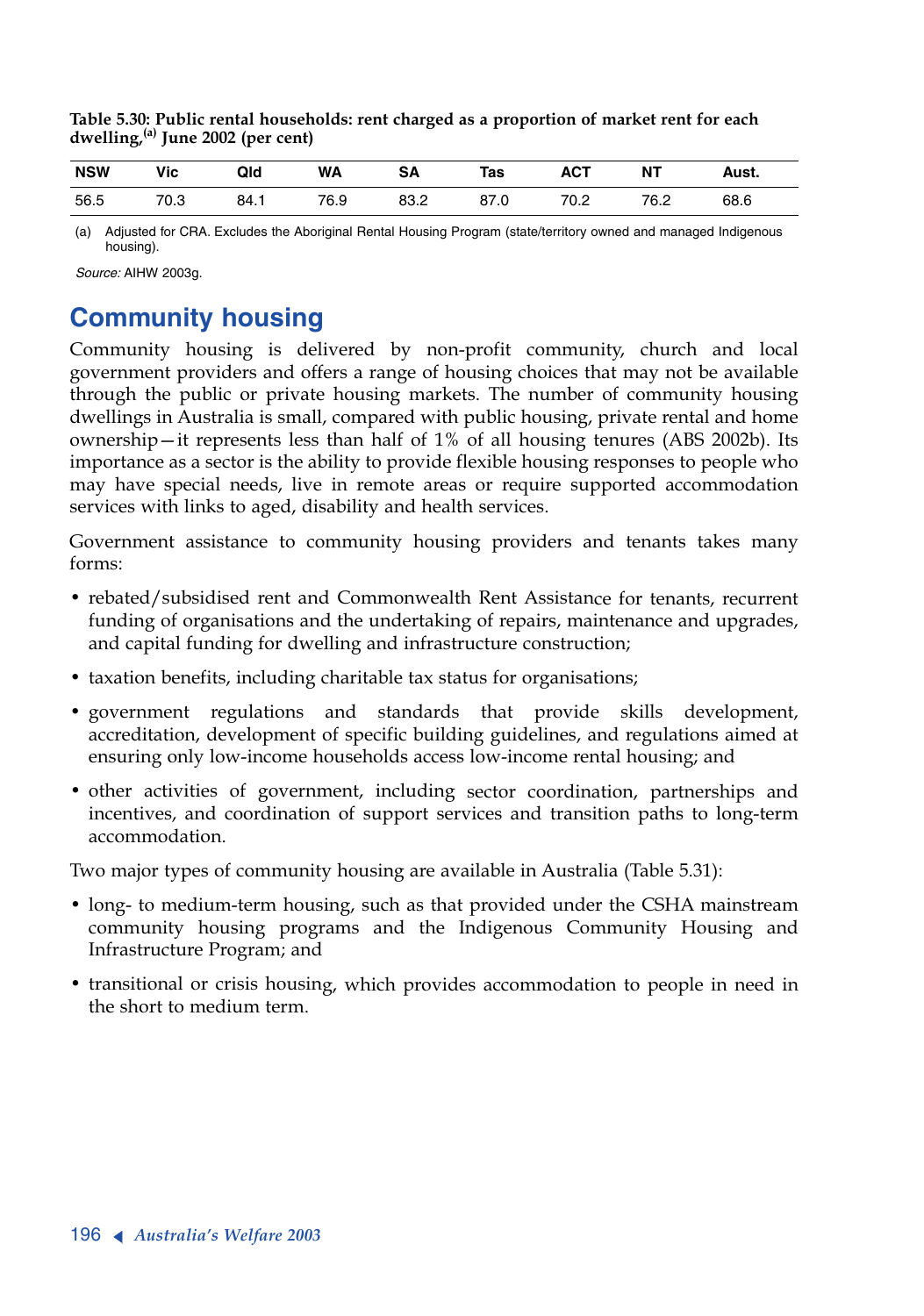| <b>Examples</b>                                                                |
|--------------------------------------------------------------------------------|
|                                                                                |
| Aged community housing, including retirement<br>villages operated by charities |
| Community housing for disabled persons, such as<br>group houses                |
| Respite care                                                                   |
| Indigenous community housing<br>Refugees                                       |
|                                                                                |
| Group homes-rehabilitation<br>Half-way houses                                  |
|                                                                                |

#### **Table 5.31: Types of community housing**

### **Box 5.6: Example of how community housing operates to provide affordable and sustainable accommodation**

*The Brisbane Housing Company is an independent not-for-profit organisation that works in partnership with community groups and the private sector to build or buy affordable housing for low-income families and individuals. Incorporated in July 2002 the company expects to establish up to 600 new dwellings over 4 years. It will meet the needs of a variety of tenants using a mix of boarding houses, units and houses.* 

*The approach utilised by the company involves:*

- *structuring rent to maximise residents' access to Commonwealth Rent Assistance; and*
- *using the company's charitable status to receive charitable contributions and to minimise GST.*

*The company aims to redress the lack of low-cost rental accommodation in inner city Brisbane by offering below-market rents to households on low incomes. Its operation is based on an initial equity injection by the Queensland Government and by the Brisbane City Council. The company will use income from rents to manage and maintain its properties, with any surplus used to fund further expansion.*

*Note: The Brisbane Housing Company like other affordable housing initiatives funded under the CSHA may not be represented in CSHA community housing data as they are not funded through this program.*

*Source:* Queensland Department of Housing 2003.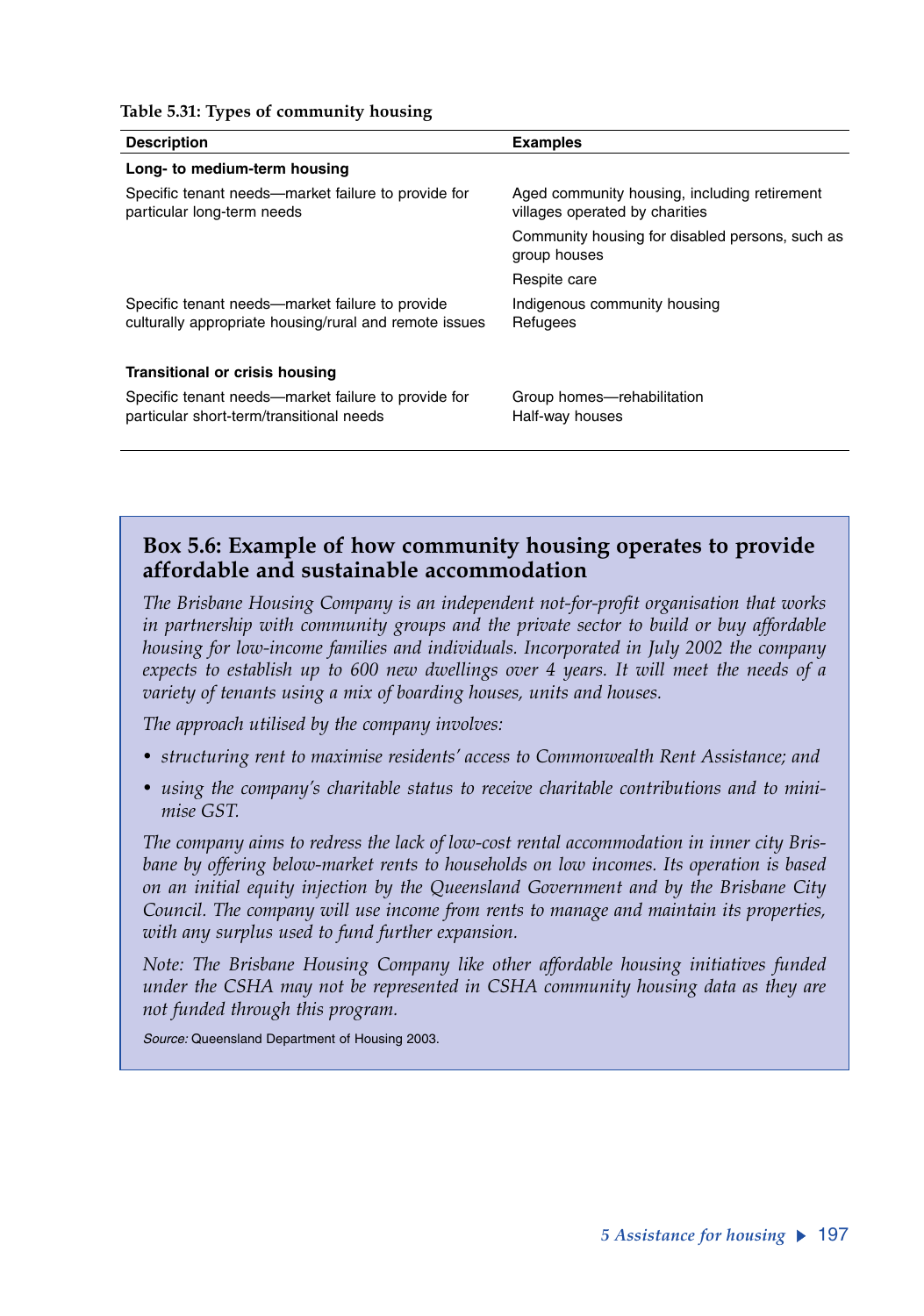The nature of housing need and the management models used to provide community housing often result in a mix of these two types of housing by a single provider. For example, a community housing provider supporting drug rehabilitation may offer tenancies with a high level of support over a transition period following institutionalisation and also housing without support services for longer term tenure. The flexibility in the provision of community housing provides affordable accommodation for low-income tenants and also allows for the proper maintenance of houses as well as growth. An example of this approach is the Brisbane Housing Company (Box 5.6).

### **CSHA Community Housing**

The diversity in the types of community housing programs within a jurisdiction is significant and variation exists between the states and territories. These different program boundaries make construction of nationally consistent definitions of the types of assistance in this sector difficult (AIHW 2001a:75).

The size of the community housing sector varies between jurisdictions, reflecting not only the differing emphasis states and territories place on community housing as an alternative to public housing but also on its role in deinstitutionalisation (NCHF 1998:3). As at 30 June 2002, Victoria had the highest proportion of CSHA community housing (11%) and Tasmania had the lowest (2%) (Figure 5.6).

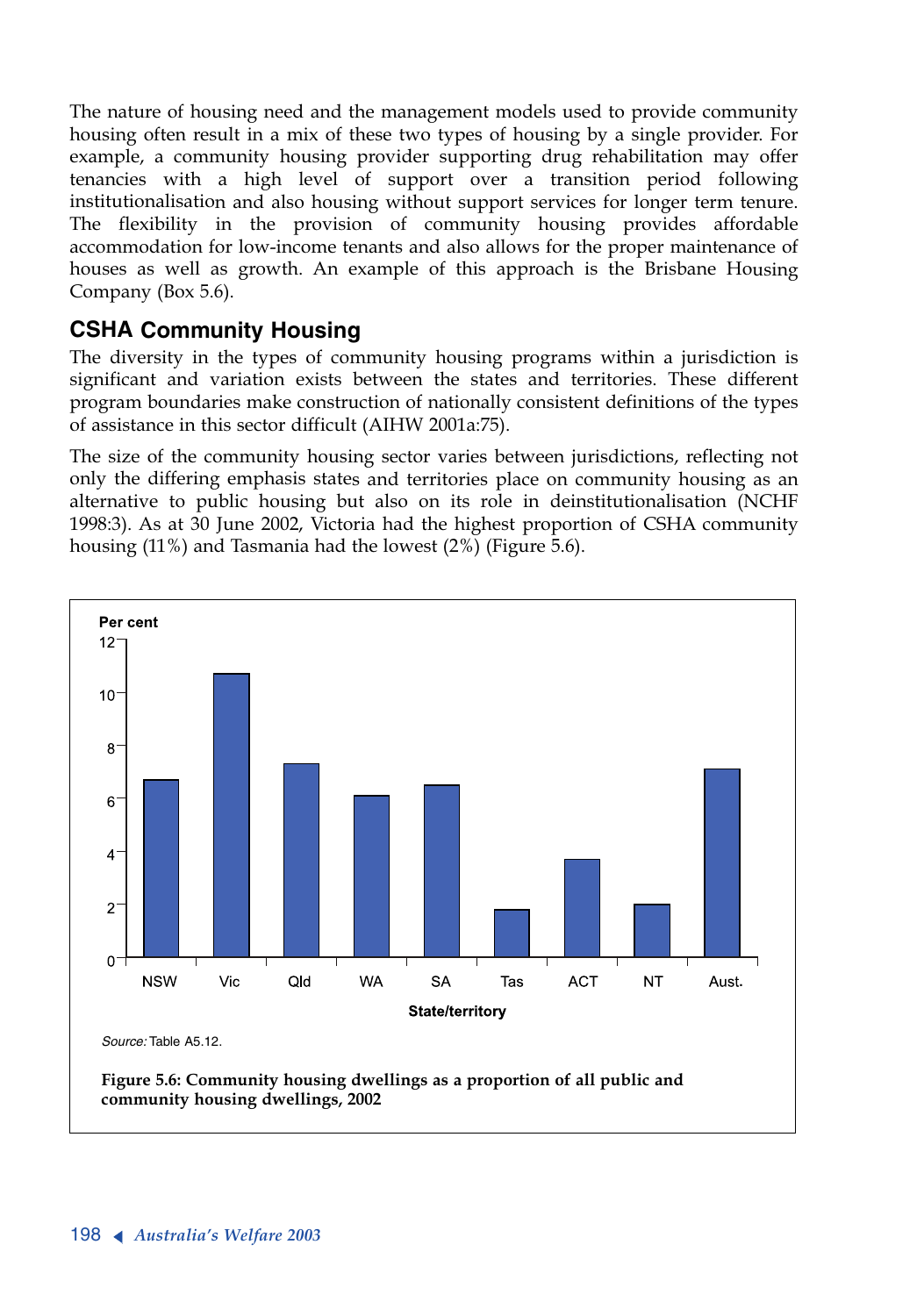The transfer of substantial amounts of public housing stock to community housing management has been one of the national trends in community housing. Also worth noting is the significant percentage of community housing stock that is head-leased from the private rental sector. In 2001–02, over 7,000 of a total of 27,178 CSHA community housing dwellings were head-leased. The 1999 public housing data repository was only able to identify 2,000 units of public housing stock that had been head-leased from the private rental market (AIHW 2001a:77, 2003c).

Additional support for claims regarding the importance of housing for health and welfare is provided in the 2002 National Social Housing Survey of community housing (NFO Donovan Research 2002). For community housing tenants, feeling more settled was the most widely cited and achieved outcome, followed by managing money better, being supported by the organisation and being able to stay in the area (Figure 5.7). Of tenants who cited the outcome as applicable, 71% reported they had achieved better health, 59% had started education/training and 44% had improved their employment situation after being allocated community housing.

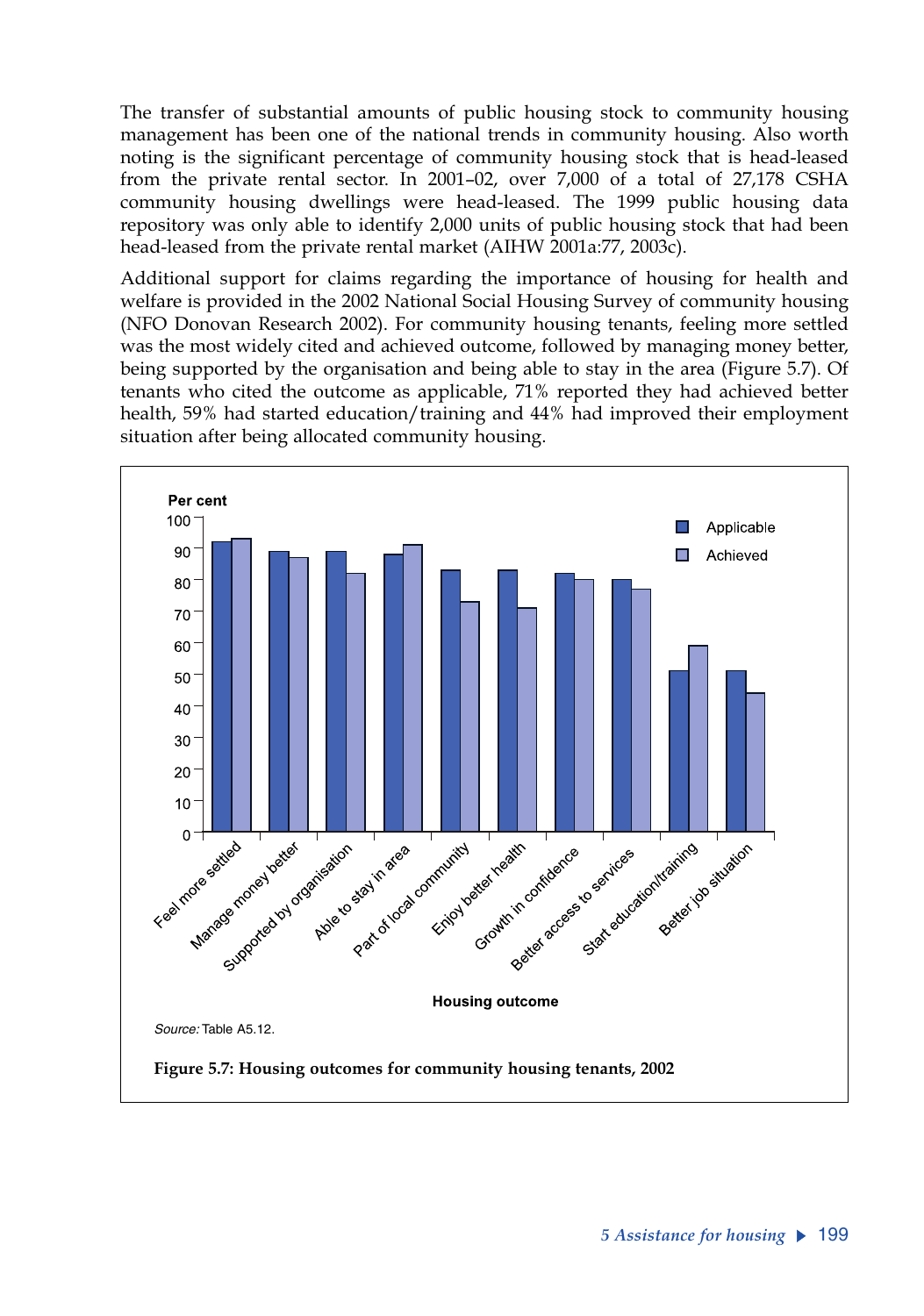**Table 5.32: Household need status of new households in CSHA Community Housing Program, 1 July 2001 to 30 June 2002 (per cent)**

| <b>Household need status</b> | NSW  | Vic . | Qld  | WA | SΑ | Tas | ACT                           | NT | Aust. |
|------------------------------|------|-------|------|----|----|-----|-------------------------------|----|-------|
| Special needs                | 66.8 | n.a.  |      |    |    |     | 64.1 72.8 70.3 39.4 27.5 n.a. |    | 68.4  |
| Priority housing need        | 78.5 | 83.7  | 85.0 |    |    |     | 93.5 69.6 28.7 74.2 n.a.      |    | 85.1  |

*Note:* Special needs data for the ACT ares unreliable as some organisations provided incorrect data about special needs allocations.

*Source:* AIHW 2003c.

#### **Households with special needs and greatest need**

In 2001–02, 68% of new households assisted with community housing had a special need (Table 5.32, Box 5.5). Western Australia and South Australia made the highest proportion of special needs allocations (73% and 70% respectively), while the Australian Capital Territory had the lowest proportion of special needs allocations (28%). Priority allocations to households in greatest need comprised 85% of community housing provision. Western Australia had the highest proportion of priority allocations (94%) and Tasmania had the lowest (29%). Prior to moving into community housing, 43% of tenants surveyed had been unable to afford private rental housing, 20% had been homeless and 9% had been living in a violent or dangerous situation (NFO Donovan Research 2002).

#### **Satisfaction with community housing**

The results from the 2002 community housing survey indicate that 77% of tenants were satisfied or very satisfied with the service provided by their community housing provider. As with most customer satisfaction surveys, including the public housing survey, the level of satisfaction with community housing increases with age (NFO Donovan Research 2002). Tenants aged 65 years or over were more likely than tenants aged 15–34 years to be very satisfied (47% and 32% respectively) and were less likely to be dissatisfied (6% and 15% respectively).

Tenants living in shared accommodation (i.e. have a room in a shared house or live in a larger rooming house) were more likely to be dissatisfied (16%) than those living in a separate house, attached house or self-contained unit (11%, 7% and 10% respectively). Although overall levels of satisfaction were similar for Indigenous and non-Indigenous tenants, Indigenous tenants were less likely to be very satisfied (23% and 40% respectively) (see Table A5.13).

### **The Indigenous Community Housing and Infrastructure Program**

In 2001–02, the former Aboriginal and Torres Strait Islander Commission (ATSIC) provided over \$199 million for community housing through its Community Housing and Infrastructure Program (Table 5.33). This included \$76 million for construction and acquisition of houses, \$20 million for upgrades and renovations and \$6 million for asset and tenancy management. Community housing responds to a diversity of circumstances and allows for greater community participation in decision-making processes.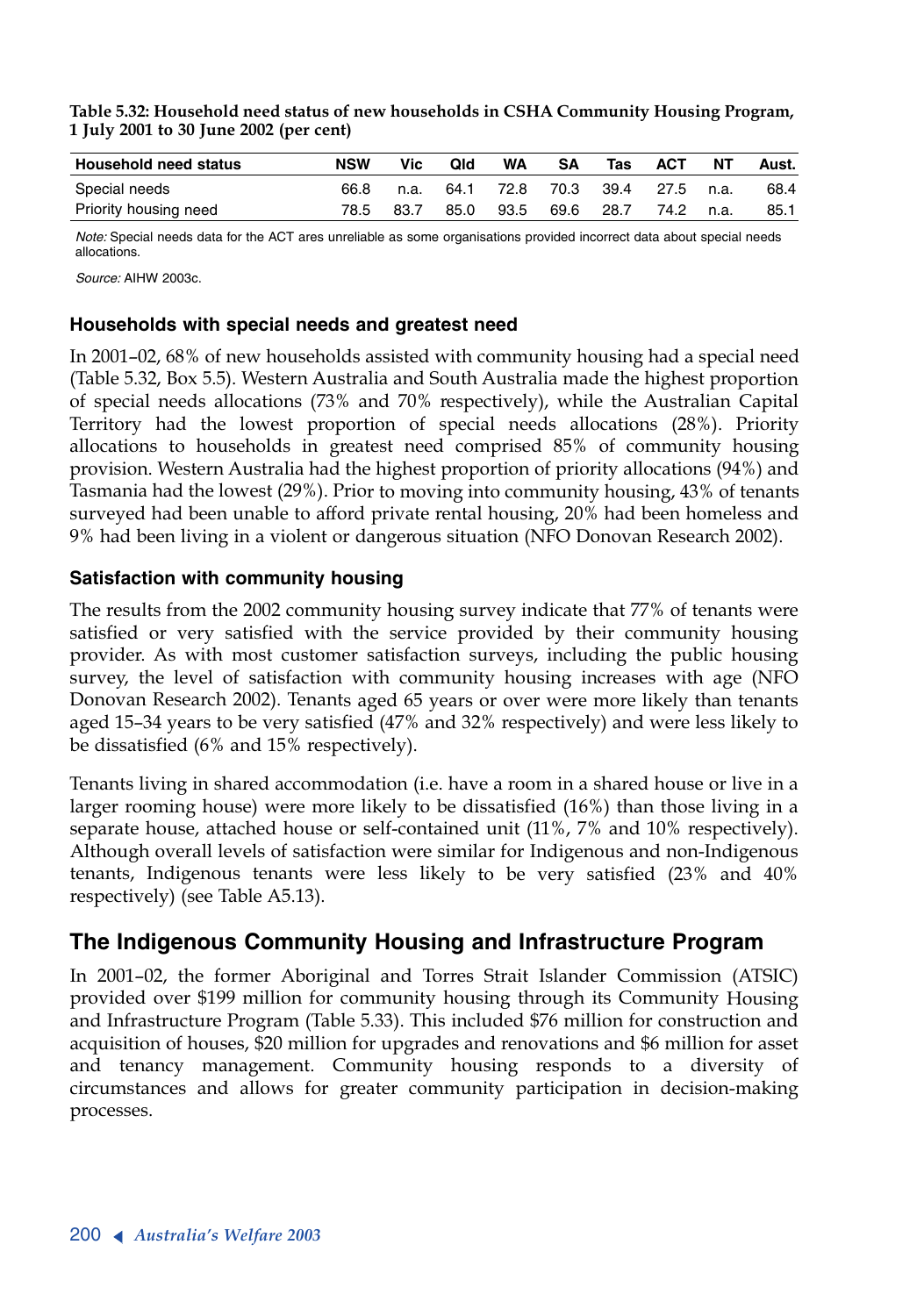**Table 5.33: Funds expended on the Community Housing and Infrastructure Program, 2001–02**

|                                        | Expenditure (\$) |
|----------------------------------------|------------------|
| Construction and acquisition of houses | 76,337,103       |
| Upgrades and renovations               | 20,780,638       |
| Asset and tenancy management           | 6,284,567        |
| Water supply                           | 8,343,006        |
| Power supply                           | 13,106,469       |
| Sewerage services                      | 8,136,265        |
| Internal roads and drainage            | 9,041,441        |
| Other housing-related infrastructure   | 15,905,334       |
| Development and support                | 41,461,114       |
| <b>Total</b>                           | 199,395,937      |

*Source:* ATSIC 2002a.

Delivery of the Community Housing and Infrastructure Program is through Indigenous Housing Agreements with the states and territories. This requires the pooling of all Indigenous-specific funds at the state and territory level, which is then managed through the state and territory Indigenous housing authorities. As a result, it is not possible to accurately estimate the number of houses provided and upgraded, the number of people housed, or the number of houses managed by Indigenous housing organisations specifically from ATSIC funding (ATSIC 2002a).

### **ATSIC–Army Community Assistance Program**

The ATSIC–Army Community Assistance Program is a cooperative arrangement between the Army, the Department of Health and Ageing and ATSIC. The aim of the program is to alleviate the poor health of Indigenous Australians by targeting primary and environmental health infrastructure. In 1996, \$12 million was spent on the first round of projects. This was followed up with additional funding of \$40 million in 1998, of which \$35 million has been committed and \$5 million is available for a new project in 2004 (ATSIC 2002a).

### **Crisis community housing assistance**

Government and churches and other welfare bodies use community housing organisations to provide a range of housing services to assist people who are in situations of actual or impending crisis or who are homeless. These programs have strong links to health and community services agencies that assist people in crisis. In the health area, housing agencies work closely with mental health and alcohol and drug abuse service providers; in the community services area, the major link is with supported accommodation and crisis services provided through the Supported Accommodation Assistance Program (SAAP).

The CSHA Crisis Accommodation Program (CAP) provides emergency accommodation, and funds are used for the purchase, lease and maintenance of dwellings that provide accommodation assistance to people who are homeless or in crisis. At 30 June 2002, there were 3,258 CAP-funded dwellings in Australia (Table 5.34).

The links between crisis housing assistance and other housing assistance were shown in the SAAP National Data Collection Annual Report for 2001–02 (AIHW 2002a).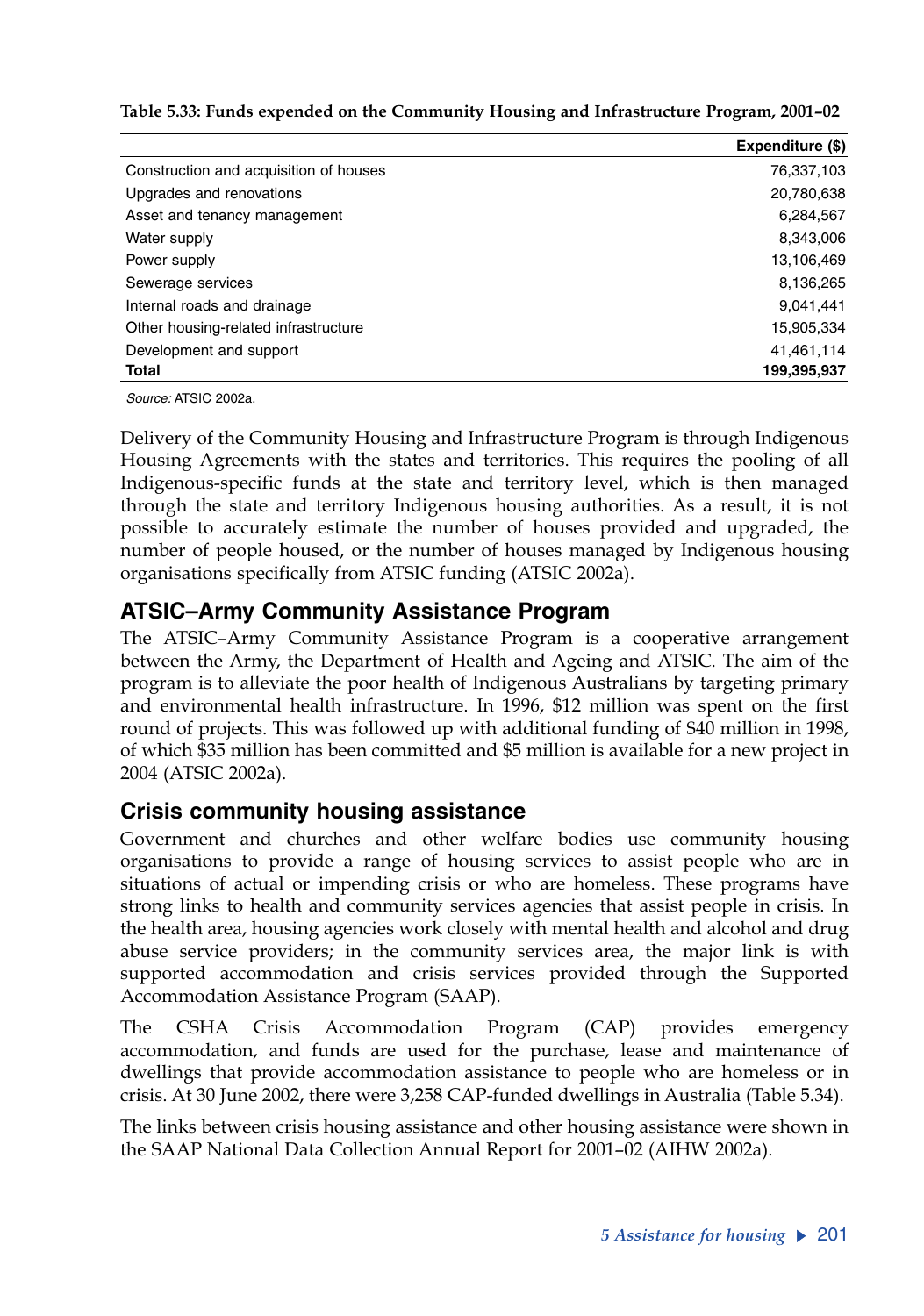| Table 5.34: Number of dwellings funded through the CSHA Crisis Accommodation Program, |  |  |
|---------------------------------------------------------------------------------------|--|--|
| <b>30 June 2002</b>                                                                   |  |  |

| <b>NSW</b> | Vic | Qld | <b>WA</b> | <b>SA</b>  | Tas | АСТ | NΤ | Aust. |
|------------|-----|-----|-----------|------------|-----|-----|----|-------|
| 1,216      | 200 | 967 | 394       | ົາ 1<br>14 | 122 | 54  | 91 | 3,258 |

*Source:* AIHW 2003d.

While domestic violence was the main reason for seeking assistance from SAAP agencies (22%), accommodation-related matters were also main contributors. In particular, usual accommodation becoming unavailable, eviction/previous accommodation ended and financial difficulties were the main accommodation-related reasons given for seeking assistance (11%, 12% and 9% respectively).

SAAP clients moved into a range of tenure types after receiving SAAP assistance: 19% into other SAAP/emergency housing, 19% into private rental accommodation, and 17% into public or community housing.

There was variation in housing outcomes between Indigenous and non-Indigenous clients. The majority (27%) of Indigenous clients moved into public or community housing, while private rental accommodation was the most common form of housing for non-Indigenous clients (21%) immediately after a support period (AIHW 2002a).

Further information about the types of assistance provided to homeless persons through SAAP can be found in Chapter 9.

# **5.4 Assistance to home owners and purchasers**

Assistance for home purchase or ownership includes:

- government outlays, such as for the First Home Owner Grant, CSHA home purchase assistance and the Aboriginal and Torres Strait Islander Home Ownership Program;
- taxation expenditures, including the non-taxation of imputed rent from owner occupation, rates and land tax concessions, and capital gain and stamp duty exemptions;
- government regulations and standards in housing and financial markets; and
- other assistance, such as home purchase advisory and counselling services.

## **First Home Owner Grant**

To offset the impact of the introduction of the goods and services tax, from 1 July 2000 the Commonwealth Government established the First Home Owner Grant. The grants are administered by the states and territories and provide Australian citizens who purchase a new or established dwelling with a one-off \$7,000 payment. Assistance is not means-tested, but the applicant must not have previously owned a home and the property must be intended to be a principal place of residence. During March 2001, the Commonwealth introduced an Extra First Home Owner Grant for New Homes, providing an additional \$7,000 grant, non-means-tested, for first home owner applicants constructing or purchasing a new dwelling. This additional grant was reduced to \$3,000 from 1 January 2002 and ceased on 30 June 2002. The states and territories also administered this grant (FHOG 2001).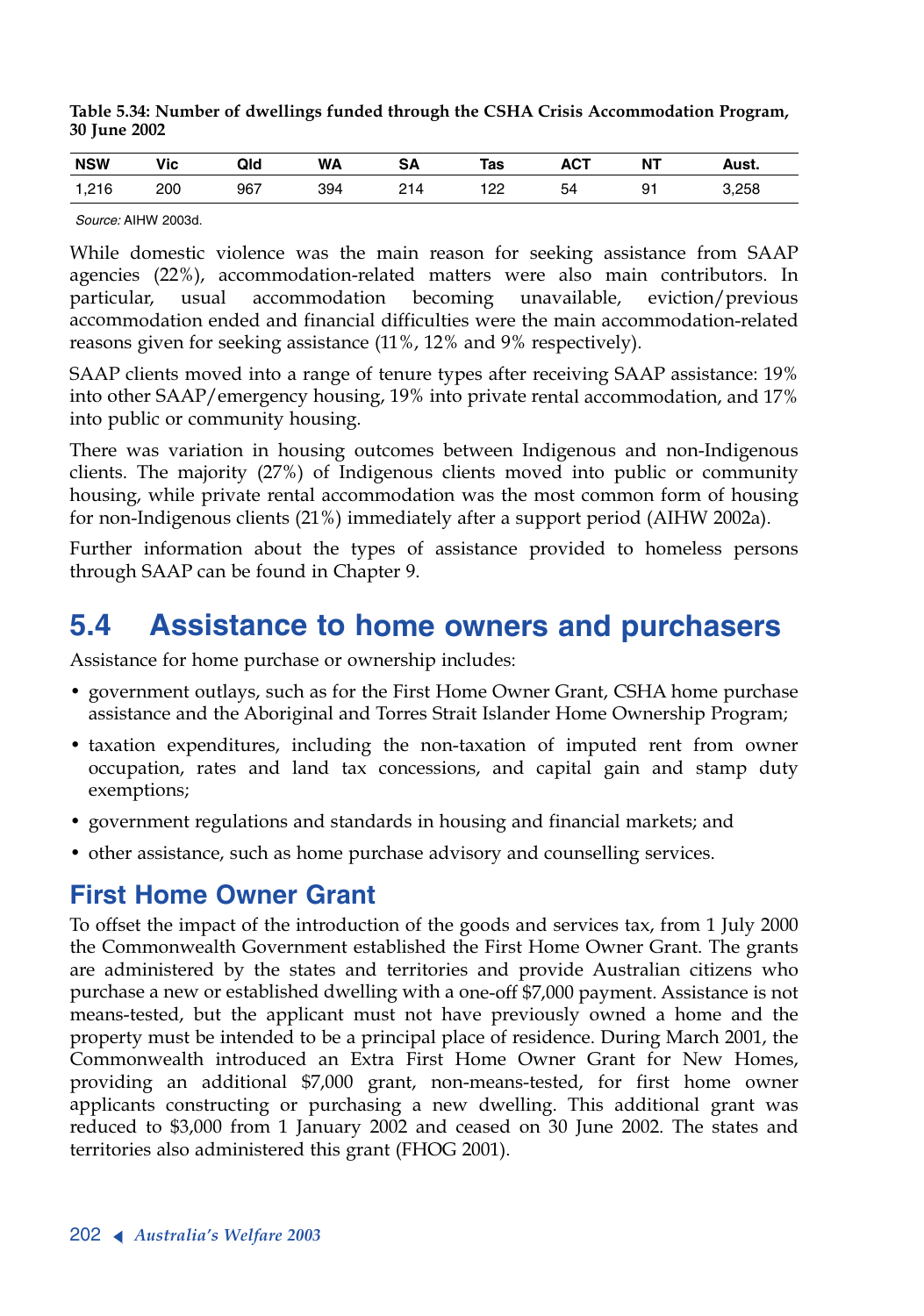Between July 2000 and June 2002, over 360,000 grants were provided to first home owners through the First Home Owner Grant (Table 5.35). This assistance totalled almost \$3 billion (ABS 2003a).

| <b>Amount received</b> | <b>NSW</b> | Vic    | Qld    | WA     | SΑ     | Tas   | ACT   | NΤ  | Aust.         |
|------------------------|------------|--------|--------|--------|--------|-------|-------|-----|---------------|
| $$7,000^{(a)}$         | 93.937     | 80.140 | 63.044 | 30.342 | 25.604 | 9.017 | 6.079 |     | 2,480 310,643 |
| \$10,000               | 646        | 510    | 867    | 341    | 134    | 17    | 42    | 33  | 2.590         |
| \$14,000               | 11.062     | 12.699 | 11.157 | 7.015  | 3.432  | 539   | 522   | 511 | 46.937        |
| Total                  | 105.645    | 93.349 | 75.068 | 37.698 | 29,170 | 9.573 | 6.643 |     | 3,024 360,170 |

(a) Includes some applicants receiving under \$7,000.

*Source:* ABS 2003a.

#### **Table 5.36: CSHA home purchase assistance, 2001–02**

|                                   | NSW                                            | Vic                  | Qld                 | <b>WA</b>            | SA           |                      | Tas ACT              | NΤ                   | Aust.      |
|-----------------------------------|------------------------------------------------|----------------------|---------------------|----------------------|--------------|----------------------|----------------------|----------------------|------------|
|                                   | Total households receiving assistance (number) |                      |                     |                      |              |                      |                      |                      |            |
| Direct lending                    | $\ddot{\phantom{a}}$                           | 116                  |                     | 96 $3.998^{(a)}$     | 16,784       | 204                  | $\ddot{\phantom{0}}$ |                      | 247 21,445 |
| Deposit assistance                |                                                |                      | 22                  | $\ddotsc$            |              | 255                  | $\ddot{\phantom{a}}$ | 472                  | 749        |
| Interest rate assistance          | . .                                            | $\ddot{\phantom{0}}$ | 83                  | $146^{(b)}$          | 3,769        | $\ddot{\phantom{a}}$ | $\ddot{\phantom{0}}$ | 427                  | 4,425      |
| Mortgage relief                   | 209 <sup>(c)</sup>                             | 8                    | 15                  | (b)                  | 91           | $\mathbf{r}$         | 75 <sup>(d)</sup>    |                      | 398        |
| Home purchase advisory and        |                                                |                      |                     |                      |              |                      |                      |                      |            |
| counselling services              | $17,444^{(e)}$                                 |                      | $\ddotsc$           | $3.998^{(1)}$        |              |                      |                      |                      | . 21,442   |
| Other types of assistance         |                                                | 47                   | 10                  | 547                  |              | 292                  |                      |                      | 896        |
| <b>Total households receiving</b> |                                                |                      |                     |                      |              |                      |                      |                      |            |
| assistance                        | 17,653 171                                     |                      | 226                 |                      | 8,689 20,644 | 751                  |                      | 75 1.146             | 49,355     |
|                                   | Value of assistance (\$m)                      |                      |                     |                      |              |                      |                      |                      |            |
| Direct lending                    |                                                | 8.0                  | 6.6                 | 372.0                | 163.6        | 9.0                  |                      | 26.7                 | 586.0      |
| Deposit assistance                |                                                |                      | $\ddotsc$           | $\ddot{\phantom{0}}$ |              | 1.1                  | $\ddot{\phantom{0}}$ | 0.7                  | 1.8        |
| Interest rate assistance          |                                                | $\ddot{\phantom{0}}$ | n.a. <sup>(g)</sup> | $0.2^{(b)}$          | 10.0         | $\ddot{\phantom{0}}$ |                      | 0.3                  | 10.5       |
| Mortgage relief                   | 0.7                                            | $\ddot{\phantom{0}}$ | 0.1                 | (b)                  |              |                      | 0.2 <sub>0</sub>     | $\ddot{\phantom{a}}$ | 1.0        |
| Home purchase advisory and        |                                                |                      |                     |                      |              |                      |                      |                      |            |
| counselling services              | (h)                                            | $\ddot{\phantom{0}}$ |                     | 0.1 <sup>(f,i)</sup> |              |                      |                      |                      | 0.1        |
| Other types of assistance         |                                                | 0.3                  | 0.1                 | 1.1                  |              | 0.8                  | $\ddot{\phantom{0}}$ |                      | 2.3        |
| <b>Total value of assistance</b>  | 0.7                                            | 8.4                  | 6.8                 | 373.5                | 173.6 10.9   |                      | 0.2                  | 27.7                 | 601.7      |

(a) Proxy for new households is the number of new loans provided.

(b) Subsidised loans are provided at an interest rate of 6.5%. As market rates during the year were 6.5% or below, no oneoff interest rate or mortgage relief assistance was provided. Only ongoing households received interest rate assistance.

(c) The proxy for new households is the total number of Mortgage Assistance approvals for 2001–02.

(d) Mortgage relief program ceased on 1 January 2001.

(e) Includes only the total number of calls to the Home Purchase Assistance Information and Advisory Service during 2001–02. Excludes general information provided in regard to other forms of assistance.

(f) All households receive counselling prior to receiving direct lending. The proxy for new households is the number of new direct lending loans.

(g) Interest rate assistance is linked to direct lending as part of the product package and so a specific value could not be provided.

(h) No dollar value is attributed to the provision of advisory services.

(i) No monetary assistance is provided; however, an estimated cost for providing counselling is \$25 per session.

*Source:* AIHW 2003e.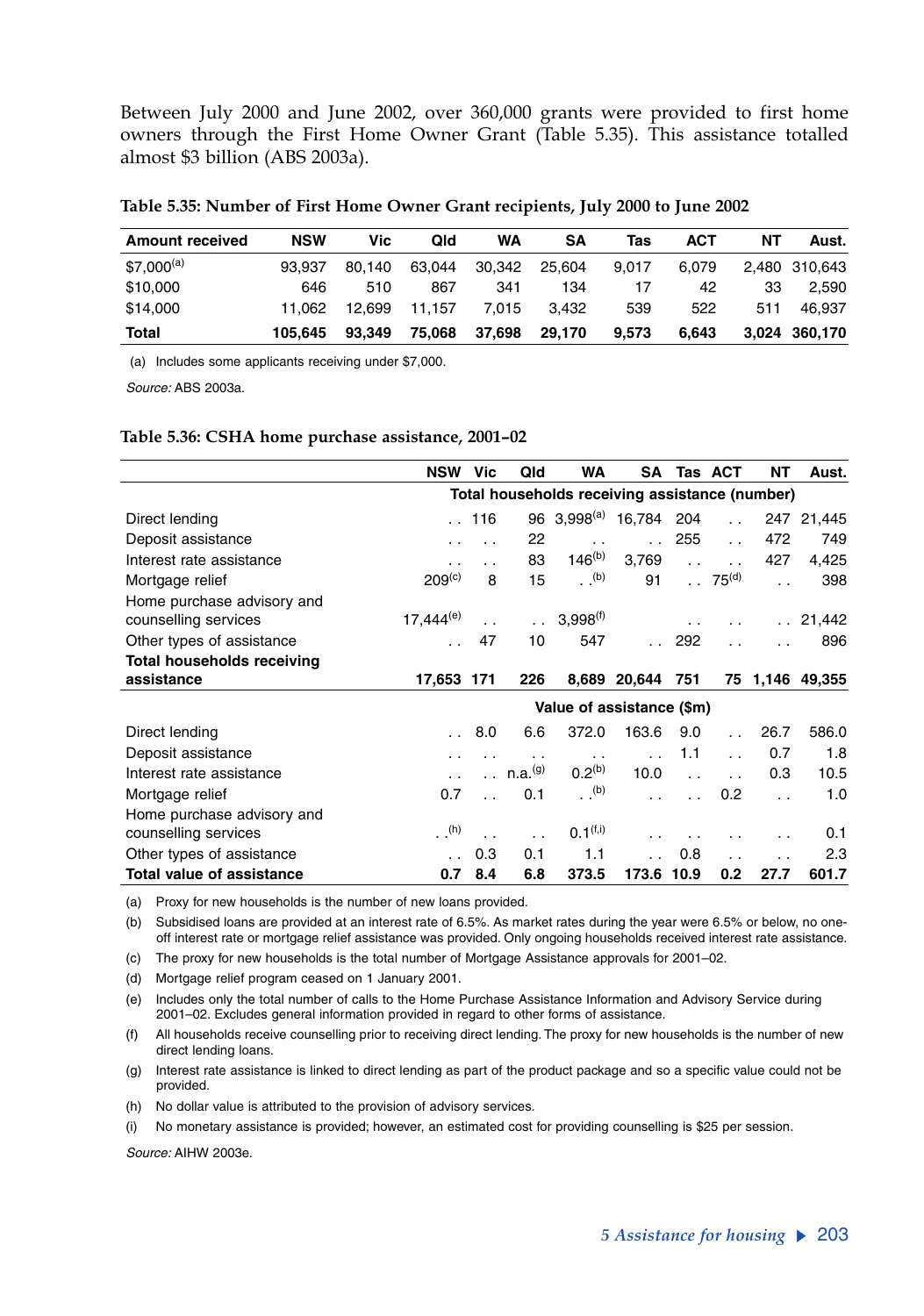# **CSHA home purchase assistance**

Home purchase assistance under the CSHA is designed to make home ownership (including shared home ownership) more accessible for people who are otherwise unable to obtain private sector finance for home ownership. Active CSHA home purchase programs exist where market circumstances allow the purchase of dwellings by low-income people. A range of programs is available, which vary across the states and the territories, including direct lending, deposit assistance, interest rate assistance, home purchase advisory and counselling services, and mortgage relief (AIHW 2003e).

In 2001–02, the total value of home purchase assistance provided to households by the states and territories through the CSHA was more than \$601 million (Table 5.36). The different types and monetary values of the services provided indicate the difficulty in making comparisons between states and territories.

# **Aboriginal and Torres Strait Islander Home Ownership Program**

The ATSIC Home Ownership Program assists eligible Aboriginal people and Torres Strait Islanders, most of whom would not qualify for assistance from commercial-sector lending institutions, to purchase their own home. In 2001–02, 494 eligible applicants received loans totalling more than \$60 million, which was an increase from the \$54 million made available in 2000–01 (Table 5.37). These loans enabled 1,634 Indigenous people to be housed in their own home (ATSIC 2002a). Over 18,600 Aboriginal people and Torres Strait Islanders have been assisted with purchasing their own homes since the implementation of this program. In 2001–02 ATSIC also introduced the Deposit Gap Loan, which funds up to 20% of the purchase price of a property. This allows eligible applicants to borrow funds from banks or other commercial lenders to purchase or build a home (ATSIC 2002a).

| Region          | Approved | Managed |
|-----------------|----------|---------|
| Adelaide        | 20       | 234     |
| Alice Springs   | 6        | 49      |
| <b>Brisbane</b> | 58       | 430     |
| <b>Broome</b>   | 5        | 62      |
| Coffs Harbour   | 45       | 321     |
| Darwin          | 34       | 192     |
| Hobart          | 9        | 86      |
| Melbourne       | 51       | 308     |
| Perth           | 33       | 396     |
| Rockhampton     | 39       | 200     |
| Sydney          | 32       | 345     |
| Tamworth        | 25       | 207     |
| Townsville      | 70       | 517     |
| Wagga Wagga     | 67       | 489     |
| <b>Total</b>    | 494      | 3,836   |

**Table 5.37: ATSIC Home Ownership Program loans, 2001–02**

*Source:* ATSIC 2002a.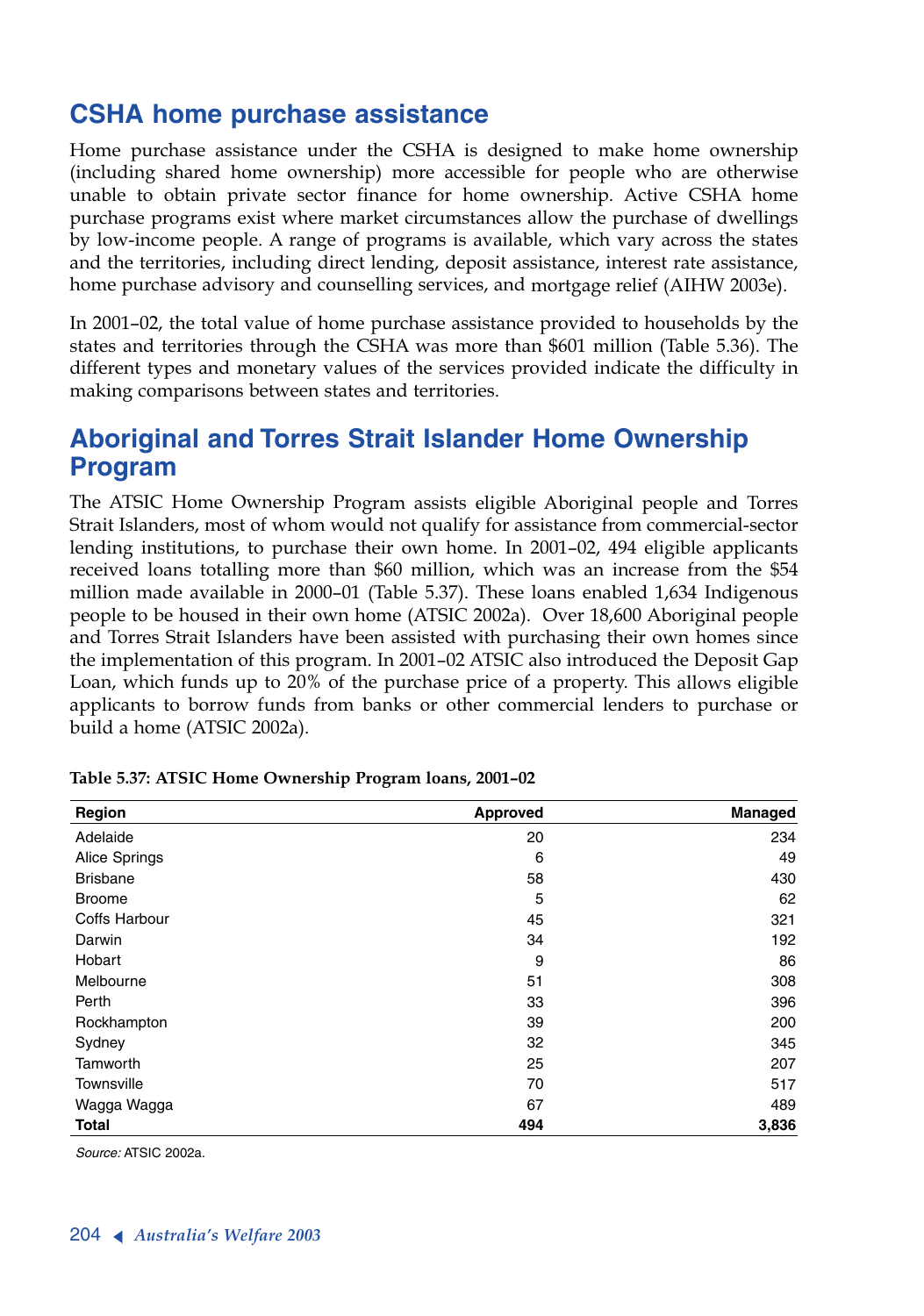# **Taxation expenditures**

Currently, there are no official estimates on the assistance provided through the taxation system to households owning or purchasing their home. However, recent research has shown that its impact is significant (Bourassa et al. 1995; Pender 1994; Yates 2002).

Owner-occupied housing is treated differently from other assets because the service, or imputed rent, from the dwelling is not taxed. Assets such as bank savings, shares and investment properties produce income that is taxed; owner-occupied housing provides an imputed income stream that is not. On the other hand, costs associated with producing the service are not tax exempt; for example, mortgage interest payments cannot be deducted from a person's taxable income. This presents a short-term disadvantage for purchasers, but the long-term advantage of a non-taxed imputed rent has been calculated to more than outweigh this at given rates of mortgage repayment (Bourassa et al; 1995 Yates 2002).

The capital gains tax exemption for gains on the disposal of a taxpayer's main residence (Treasury 2001:27) is also recognised as an important area of housing assistance.

The value of indirect assistance provided to owner-occupied housing through taxation expenditures in 2001 was estimated to be \$21 billion (Yates 2002). This consisted of:

- \$13 billion arising from the non-taxation of capital gains under the post-1999 approach to taxing capital gains; and
- \$8 billion arising from the non-taxation of imputed rent, consisting of a \$13 billion benefit from the non-taxation of net imputed rent and a \$5 billion cost from the nondeductibility of mortgage interest costs.

On a household basis in 1999, the value of assistance relating to capital gains and imputed rent was on average \$4,400 per household per year for owners without a mortgage and \$900 for owners with a mortgage. This compares with \$3,698 for public renters and \$1,655 for private renters (see Table 5.16).

### **Rates and land tax concessions**

State and territory taxes also provide assistance to home owners, for example through transaction tax exemptions for first home buyers and land tax exemptions. Land tax exemption has been raised as a source of horizontal inequity between renters and owner-occupiers and as a disincentive to rental property investment (NHS 1991b:59; Yates 1994:22).

Assistance is also provided to pensioners, who receive subsidies for their local government rate payments. These subsidies are funded by state and territory governments, which reimburse local governments. The size and number of subsidies vary across jurisdictions and no comparable information is available.

# **5.5 Data development**

Under the National Housing Data Agreement (NHDA) and the Agreement on National Indigenous Housing Information (ANIHI), a variety of data development initiatives have been implemented to improve housing assistance data availability and consistency. The major components of the NHDA Management Group work program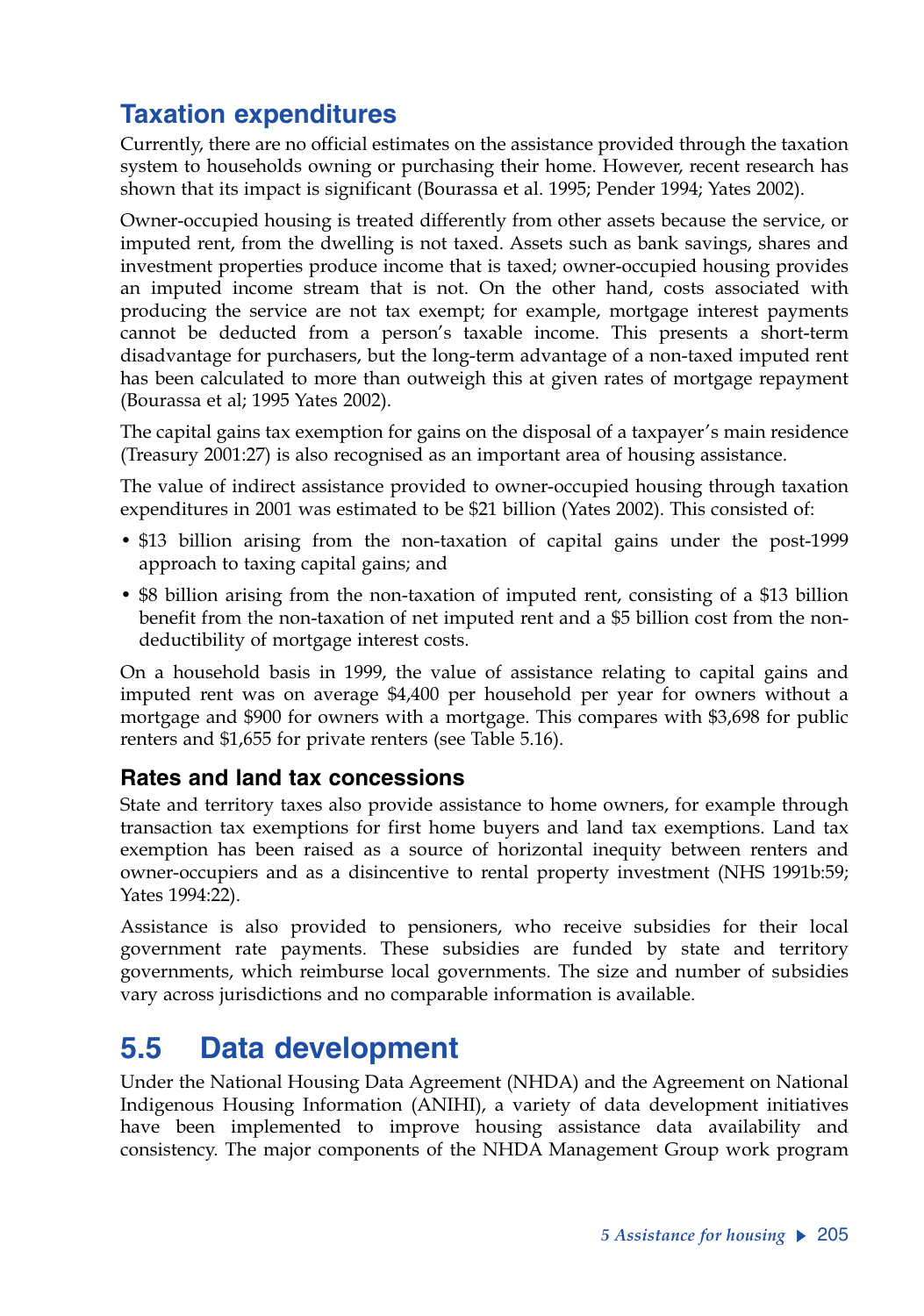are based on four priority policy areas for national data: public rental housing, private rental market assistance, community housing, and Indigenous housing. Indigenous housing priorities are being progressed jointly with the National Indigenous Housing Information Implementation Committee which operates under the ANIHI (AIHW 2001a).

The compatibility of mainstream and Indigenous housing data with the health and community services information is an objective of both the NHDA and the ANIHI. These agreements support relevant work across areas such as priority access to housing services and the links to community services programs such as the Supported Accommodation Assistance Program.

# **Basic counting units—households or income units**

Unlike many other areas of this report, housing uses several different counting units and these create difficulties in comparing data. For example, waiting lists may be based on a person's characteristics, eligibility for CRA is based on income unit characteristics, and the level of rebate for public renters is based on household-level information. While most social housing is based on tenancy agreements that equate with the common notion of household, the major counting unit in private rental assistance is income units.

The 1998–99 ABS Household Expenditure Survey identified 18.5 million persons living in 7.1 million households representing 9.3 million income units. For 22% of households there is more than one income unit in the household (ABS 2001d:Table 1).

Figure 5.8 illustrates the various relationships between dwelling, household, income unit and person. Dwelling A contains a single household with one income unit comprising one parent with two dependent children. Dwelling B contains two households with two income units comprising a couple with two dependent children and a single person income household. Dwelling C contains one household with three single person income units.

To improve the comparability of administrative data and census and survey data across tenures, it is vital that these three concepts are counted in a consistent way. Current data do not facilitate this task. The Centrelink CRA data are provided at income unit level and are currently unable to be converted to household level. In contrast, the CSHA data are at household level. Aligning CRA and CSHA data is considered a priority area by Commonwealth and state/territory jurisdictions.

|                       | <b>NSW</b> | Vic  | Qld                                   | <b>WA</b> | SΑ     | Tas    | <b>ACT</b> | NΤ    | Aust.   |
|-----------------------|------------|------|---------------------------------------|-----------|--------|--------|------------|-------|---------|
| Total number of       |            |      |                                       |           |        |        |            |       |         |
| income units assisted |            |      | 178,968 138,603 148,716 64,465 38,150 |           |        | 20.588 | 821        | 4.323 | 594.634 |
| Total number of       |            |      |                                       |           |        |        |            |       |         |
| households assisted   | 124.886    |      | 93,067 111,868                        | 46.490    | 30.010 | 16.599 | 562        | 2.679 | 426.161 |
| Ratio of income unit  |            |      |                                       |           |        |        |            |       |         |
| to households         | 1.43       | 1.49 | 1.33                                  | 1.39      | 1.27   | 1.24   | 1.46       | 1.61  | 1.40    |

### **Table 5.38: Ratio of income unit to household, 1999**

*Source:* Australian Housing Survey, 1999, confidentialised unit record files.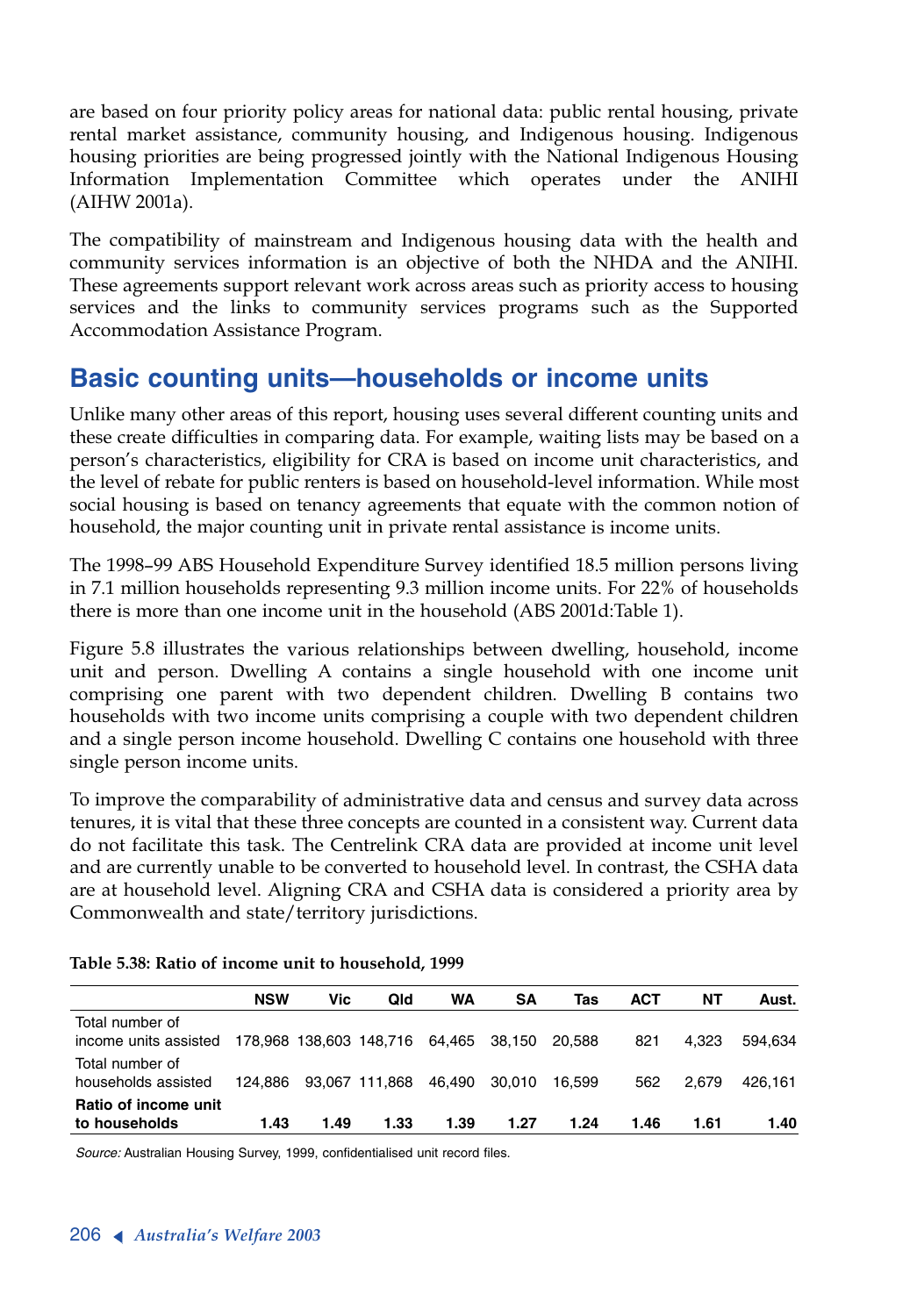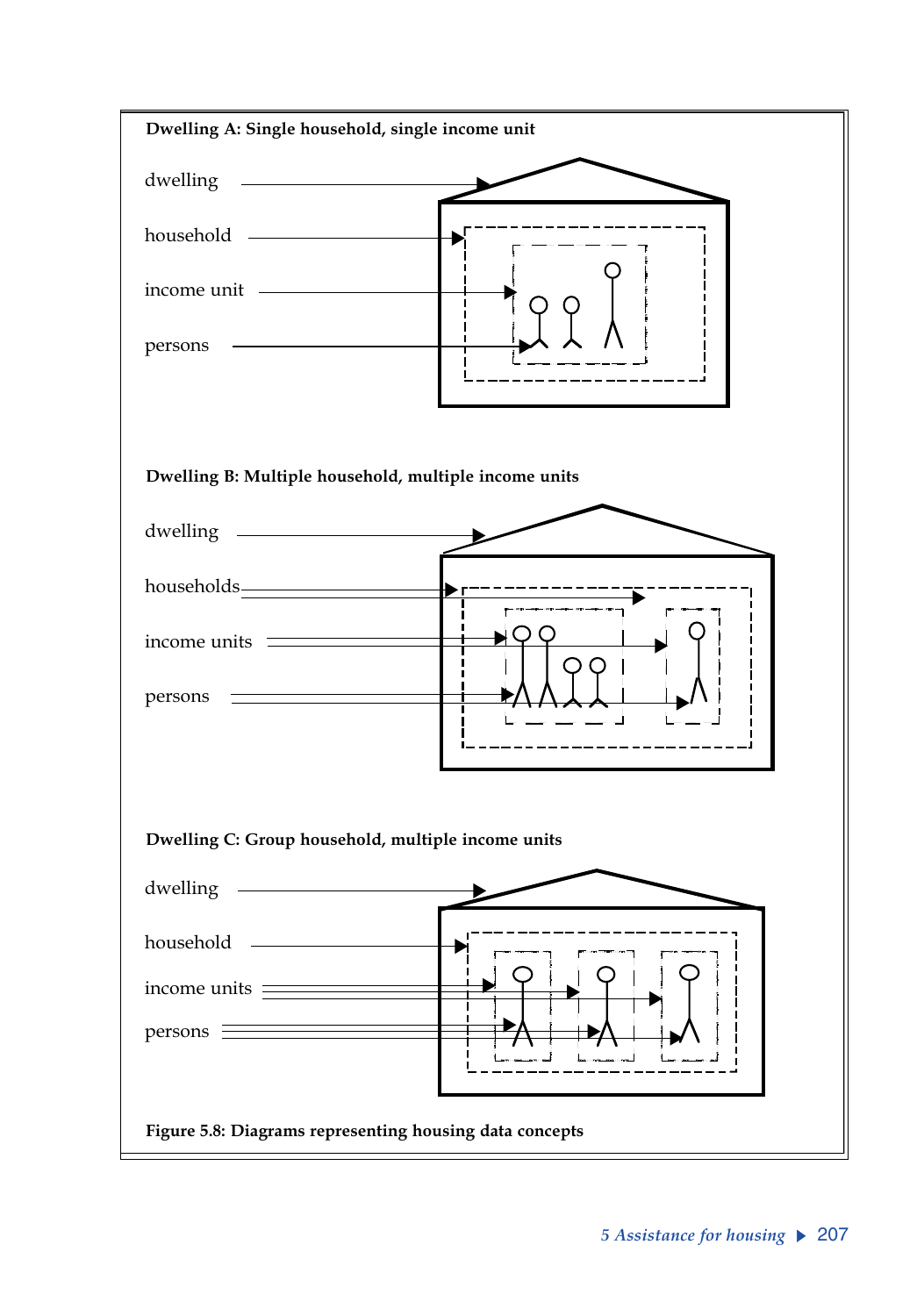Many analyses are carried out at the household level rather than at the income unit level. As well, since many households share resources, the receipt of CRA by one income unit in a household may impact on the financial position of the household as a whole. The 1999 Australian Housing Survey provided data at both income unit and household level (Table 5.38). The average ratio of income unit to household among private renters receiving CRA was 1.4. However, there were variations across jurisdictions, the highest ratio being in the Northern Territory where there were 4,323 income units receiving CRA but they represented only 2,679 households.

# **Improving the measures of number of households in tenure types**

Currently, there is variation in the way different tenures are identified in Census, survey and administrative data:

- Home ownership rates at the national level may vary by several percentage points in the same time period (AIHW 2001a:56).
- Public rental housing numbers vary due to identification and definition differences, particularly in the treatment of public rental dwellings that are specifically targeted to Indigenous households (AIHW 2003h).
- Difficulties in measuring the size of the community housing sector arise due to the diversity of programs, variation in funding sources, and provider capacity to supply reliable data (AIHW 2001a:75).

**Table 5.39: Households in public rental housing and the Aboriginal Rental Housing Program (state and territory owned and managed Indigenous housing): comparison of Census 2001 and National Housing Data Repository figures, 2001**

|                                                                                                                         | <b>NSW</b>                                 | Vic  | Qld         | SΑ    | WA    | Tas                                        | NΤ    | <b>ACT</b>           | Aust.   |
|-------------------------------------------------------------------------------------------------------------------------|--------------------------------------------|------|-------------|-------|-------|--------------------------------------------|-------|----------------------|---------|
| Census 2001                                                                                                             |                                            |      |             |       |       |                                            |       |                      |         |
| Number of households<br>renting from state or<br>territory housing authority 114,130 54,805 47,286 44,686 29,399 11,611 |                                            |      |             |       |       |                                            | 5,167 | 9,858                | 316,942 |
|                                                                                                                         |                                            |      |             |       |       |                                            |       |                      |         |
| Administrative data                                                                                                     |                                            |      |             |       |       |                                            |       |                      |         |
| Total number of all households at 30 June 2001 in:                                                                      |                                            |      |             |       |       |                                            |       |                      |         |
| Public housing                                                                                                          | 126,214 62,522 48,942 48,539 30,883 12,428 |      |             |       |       |                                            |       | 5,759 11,016         | 346,055 |
| ARHP (STOMIH)                                                                                                           | 3.794                                      |      | 1,032 2,591 | 1,708 | 2,299 | 298                                        |       | $\ddot{\phantom{0}}$ | 11,722  |
| Total                                                                                                                   |                                            |      |             |       |       | 130,008 63,554 51,533 50,247 33,182 12,726 |       | 5,759 11,016         | 357,777 |
| Per cent difference between Census and administrative data                                                              |                                            |      |             |       |       |                                            |       |                      |         |
| Based on public housing<br>administrative data only                                                                     | 9.6                                        | 12.3 | 3.4         | 7.9   | 4.8   | 6.6                                        | 10.3  | 10.5                 | 8.4     |
| Based on public housing<br>and ARHP (STOMIH)                                                                            |                                            |      |             |       |       |                                            |       |                      |         |
| administrative data                                                                                                     | 12.2                                       | 13.8 | 8.2         | 11.1  | 11.4  | 8.8                                        | 10.3  | 10.5                 | 11.4    |

*Note:* ARHP (STOMIH) tenants would be expected to indicate 'Dept of Housing' as the landlord, not community housing.

*Sources:* Census 2001 (Basic Community Profiles, Table B19); CSHA Public Housing and ARHP 2000–2001,L18.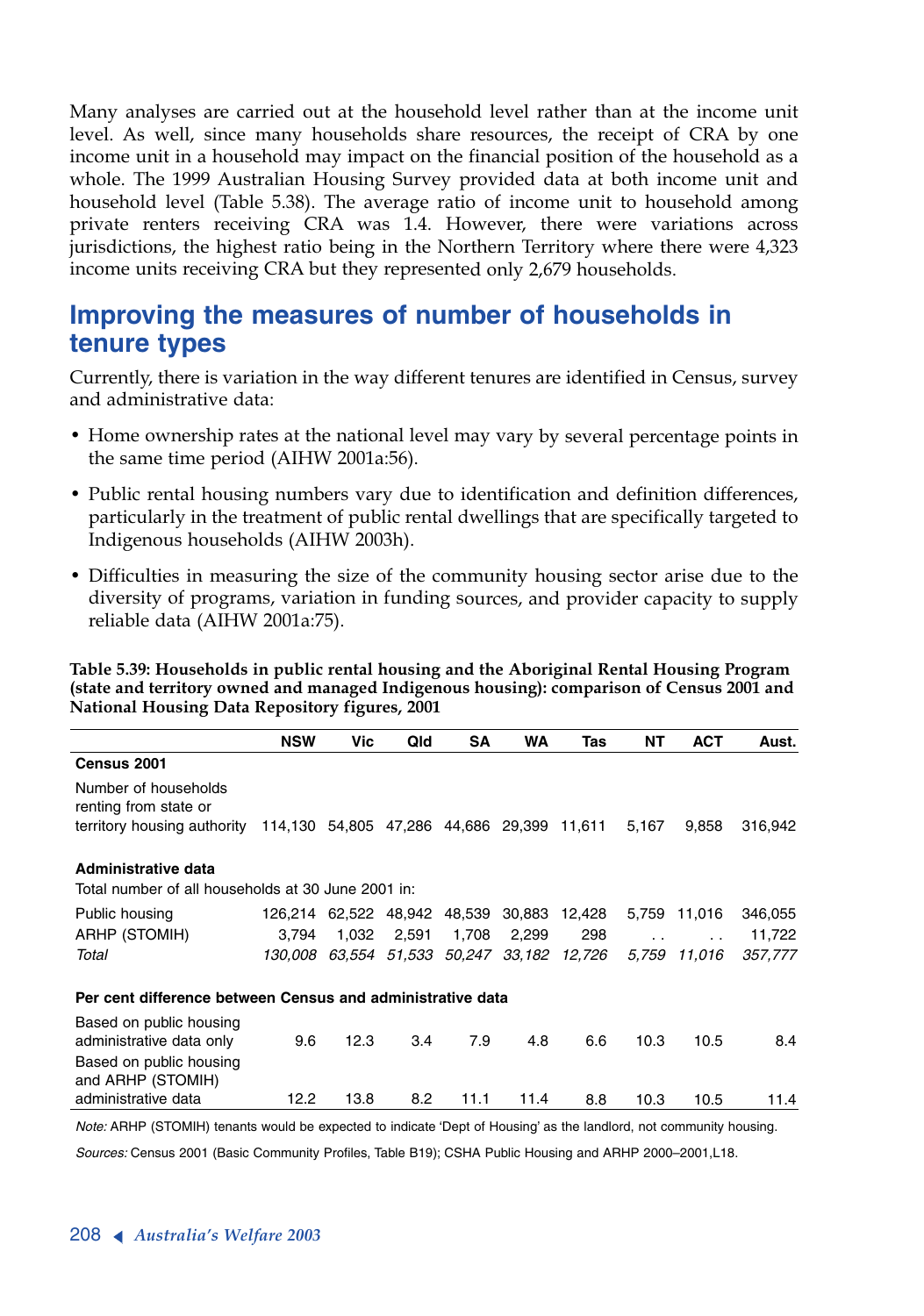The release of the 2001 Census data has illustrated the importance of understanding differences between similar data from different sources. A comparison of Census 2001 and National Housing Data Repository figures shows that the Census identified 316,942 dwellings as being rented from state or territory housing authorities, while administrative data identified 357,777 where the landlord was the housing authority. This comprised 346,055 public rental households and 11,722 households assisted under the Aboriginal Rental Housing Program (Table 5.39).

Through the NHDA Management Group, state and territory housing authorities work with the ABS and the AIHW to improve the understanding of data differences and their impact on policy and program reporting and analysis.

# **5.6 Conclusion**

Housing assistance aims to meet housing needs as well as contribute to broader outcomes, such as the improved social and economic wellbeing of individuals, families and communities.

Population growth along with changes in household formation and in housing markets has affected the demand for housing assistance. Recent economic and social changes have also contributed to changes in the demand for and supply of housing. There is evidence of a change in home ownership patterns, indicating that home ownership is occurring at a later stage in the family life-cycle. Also, the private rental sector has grown faster than other segments of the housing market but the supply of low-cost private rent dwellings has not shown a similar increase.

The effect of tax expenditures in providing short- and long-term benefits to home owners and their influence on the type of housing stock produced is increasingly being recognised as an important area of housing assistance.

# **References**

- ABS (Australian Bureau of Statistics) 1999. Household and family projections, Australia 1996 to 2021. Cat. no. 3236.0. Canberra: ABS.
- ABS 2000a. Australian housing survey: housing characteristics, costs and conditions, 1999. Cat. no. 4182.0. Canberra: ABS.
- ABS 2000b. Housing and infrastructure in Aboriginal and Torres Strait Islander communities, Australia 1999. Cat. no. 4710.0. Canberra: ABS.
- ABS 2000c. Year book 2000, Australia 2000. Cat. no. 1301.0.30.001. Canberra: ABS.
- ABS 2001a. Australian housing survey: Aboriginal and Torres Strait Islander results, 1999. Cat. no. 4712.0. Canberra: ABS.
- ABS 2001b. Census of population and housing: selected family and labour force characteristics. Cat. no. 2017.0. Canberra: ABS.
- ABS 2001c. Census of population and housing: selected social and housing characteristics. Cat. no. 2015.0. Canberra: ABS.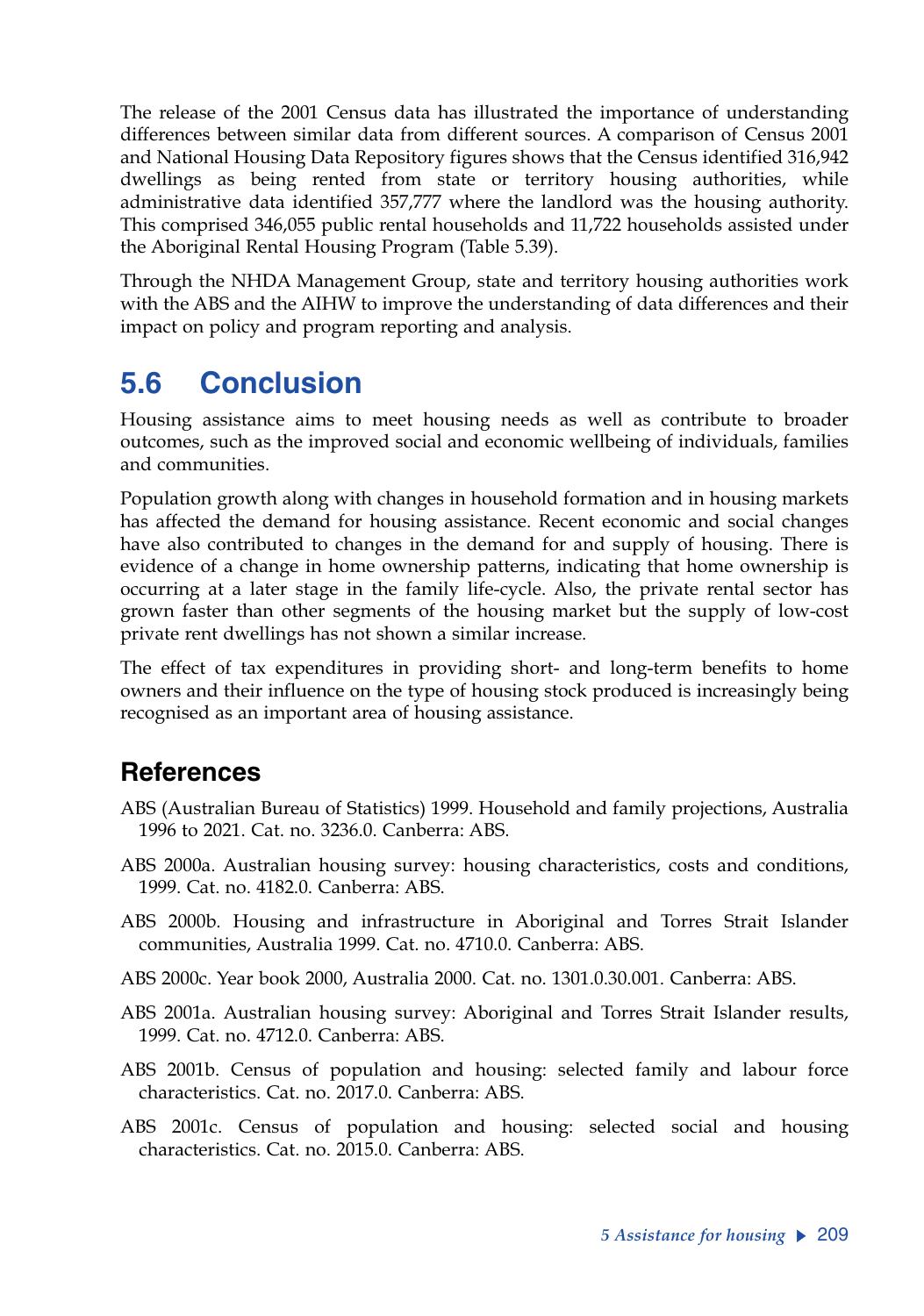- ABS 2001d. Government benefits, taxes and household income, Australia, 1998–99. Cat. no. 6537.0. Canberra: ABS.
- ABS 2002a. 2001 Australian social trends 2002. Cat. no. 4102.0. Canberra: ABS.
- ABS 2002b. 2001 Census community profile series, Australia 2002. Cat. no. 2002.0. Canberra: ABS.
- ABS 2002c. Housing and infrastructure in Aboriginal and Torres Strait Islander communities, Australia 2001. Cat. no. 4710.0. Canberra: ABS.
- ABS 2003a. Australian social trends 2003. Cat. no. 4102.0. Canberra: ABS.
- ABS 2003b. Unpublished tables from 2001 Census for Report 2 of the National Indigenous Information Implementation Committee (unpublished).
- Affordable Housing National Research Consortium 2001. Affordable housing in Australia: pressing need, effective solution. September 2001. Viewed 12 June 2003, <www.consortium.asn.au/library/affordable\_hous\_sum\_web.pdf>.
- AHURI (Australian Housing and Urban Research Institute) 2003. Research agenda 2004, Viewed 14 August 2003, <www.ahuri.edu.au/research/agenda/ agenda\_2004.html>.
- AIHW (Australian Institute of Health and Welfare) 1996. Unpublished. Commonwealth–State Housing Agreement (CSHA) public housing data collection 1995–96.
- AIHW 1997. Unpublished. Commonwealth–State Housing Agreement (CSHA) public housing data collection 1996–97.
- AIHW 1998. Unpublished. Commonwealth–State Housing Agreement (CSHA) public housing data collection 1997–98.
- AIHW 1999. Unpublished. Commonwealth–State Housing Agreement (CSHA) data collection 1998–99.
- AIHW 2000. Commonwealth–State Housing Agreement (CSHA) public rental housing data collection 1999–00. Viewed 30 July 2003, <www.aihw.gov.au/housing/ assistance/data\_collections/index.html>.
- AIHW 2001a. Australia's welfare 2001. AIHW Cat. No. AUS 24. Canberra: AIHW.
- AIHW 2001b. Commonwealth–State Housing Agreement (CSHA) Aboriginal rental housing program data collection 2000–01. Viewed 30 July 2003, <www.aihw.gov.au/ housing/assistance/data\_collections/index.html>.
- AIHW 2001c. Commonwealth–State Housing Agreement (CSHA) public rental housing data collection 2000–01. Viewed 30 July 2003, <www.aihw.gov.au/housing/ assistance/data\_collections/index.html>.
- AIHW 2002a. Homeless people in SAAP: SAAP national data collection annual report 2001–02 Australia. Cat. no. HOU 72. Canberra: AIHW (SAAP NDCA report. Series 7).
- AIHW 2002b. Public rental housing data manual, 2001–02. Viewed 30 July 2003, <www.aihw.gov.au/housing/assistance/data\_collections/index.html>.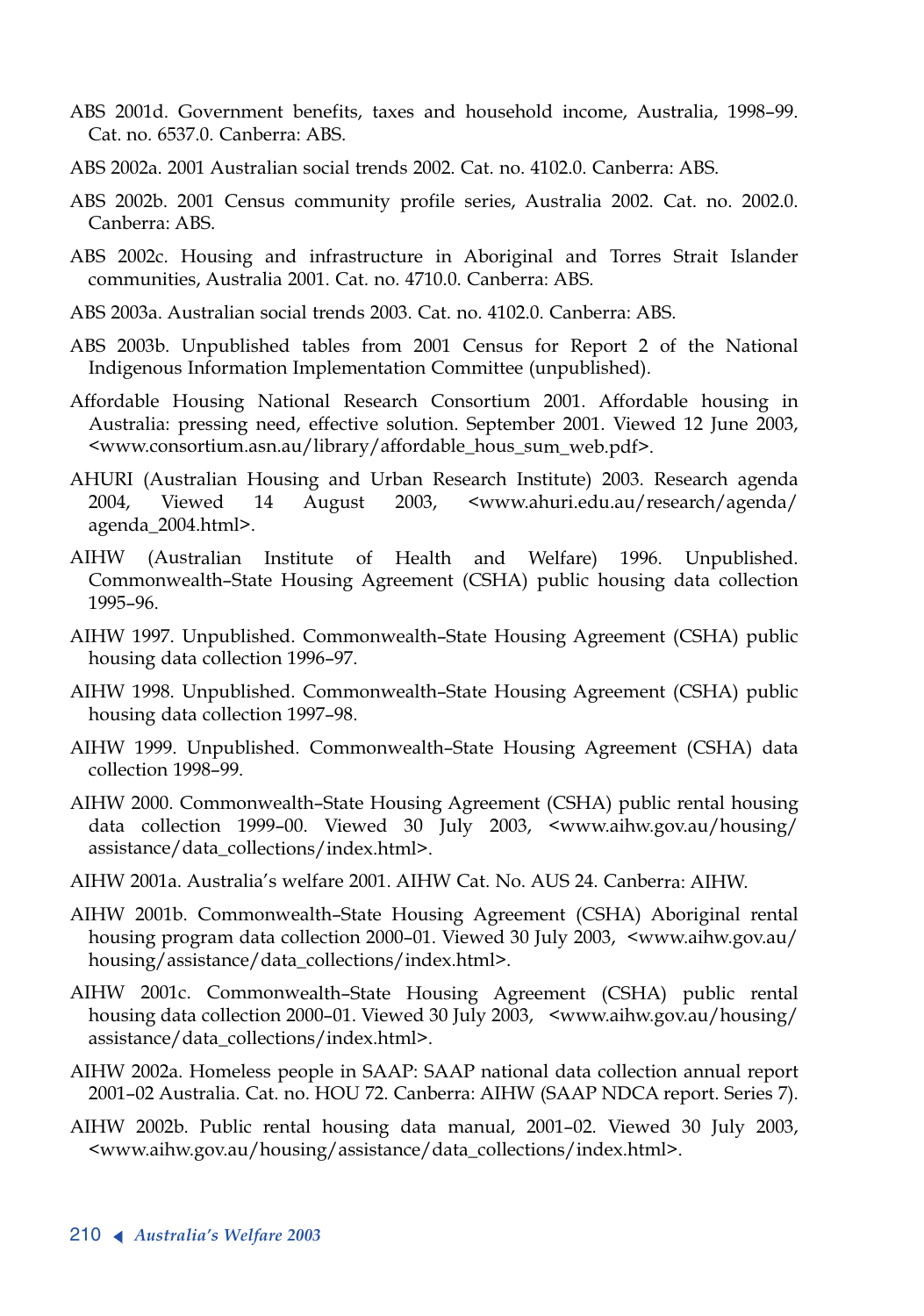- AIHW 2003a [forthcoming]. Commonwealth rent assistance June 2002: a statistical overview. Canberra: AIHW.
- AIHW 2003b. Commonwealth–State Housing Agreement national data reports 2001–02: Aboriginal rental housing. Canberra: AIHW.
- AIHW 2003c. Commonwealth–State Housing Agreement national data reports 2001–02: community housing. Canberra: AIHW.
- AIHW 2003d. Commonwealth–State Housing Agreement national data reports 2001–02: crisis accommodation program. Canberra: AIHW. Unpublished.
- AIHW 2003e. Commonwealth–State Housing Agreement national data reports 2001–02: home purchase assistance. Canberra: AIHW. Unpublished.
- AIHW 2003f. Commonwealth–State Housing Agreement national data reports 2001–02: private rental assistance. Canberra: AIHW. Unpublished.
- AIHW 2003g. Commonwealth–State Housing Agreement national data reports 2001–02: public rental housing. Canberra: AIHW.
- AIHW 2003h [forthcoming]. Indigenous households in Australia: their characteristics and access to housing assistance. Canberra: AIHW.
- AIHW 2003i [forthcoming]. Measuring the distribution of direct and indirect housing assistance. Canberra: AIHW.
- AIHW: Karmel R, Wang H & Kanjanapan W 1998. Identifying rent assistance recipients in household survey data. In: Karmel R (ed.). Housing assistance: reports on measurement and data issues. Welfare Division Working Paper no. 17. Canberra: AIHW.
- ATSIC (Aboriginal and Torres Strait Islander Commission) 2002a. Annual report 2001–02. Canberra: ATSIC.
- ATSIC 2002b. 'Improvised dwellings', unpublished paper using Census 2001 data.
- Badcock B & Beer A 2000. Home truths: property ownership and housing wealth in Australia. Melbourne: Melbourne University Press.
- Baum S & Wulff M 2001. Household aspirations of Australian households: positioning paper. Prepared by AHURI, Queensland, and Swinburne-Monash Research Centres.
- Bourassa S, Greig A & Troy P 1995. The limits of housing policy: home ownership in Australia. Housing Studies 10(1):83–104.
- Bryson D 2000. Welfare and housing. how can the housing programs help welfare recipients? National Housing Law Project, Oakland, California. Cited in: Waters A 2001.
- Burke T 2002. Entering rental housing. A positioning paper AHURI, Swinburne-Monash Research Centre.
- Burke T & Ralston L 2003. Analysis of expenditure patterns and levels of household indebtedness of public and private rental households, 1975 to 1999. For AHURI.
- Commonwealth of Australia 2003. 2003 Commonwealth State Housing Agreement. Commonwealth of Australia Gazette No. S 276, Thursday 17 July 2003. Published by Commonwealth of Australia.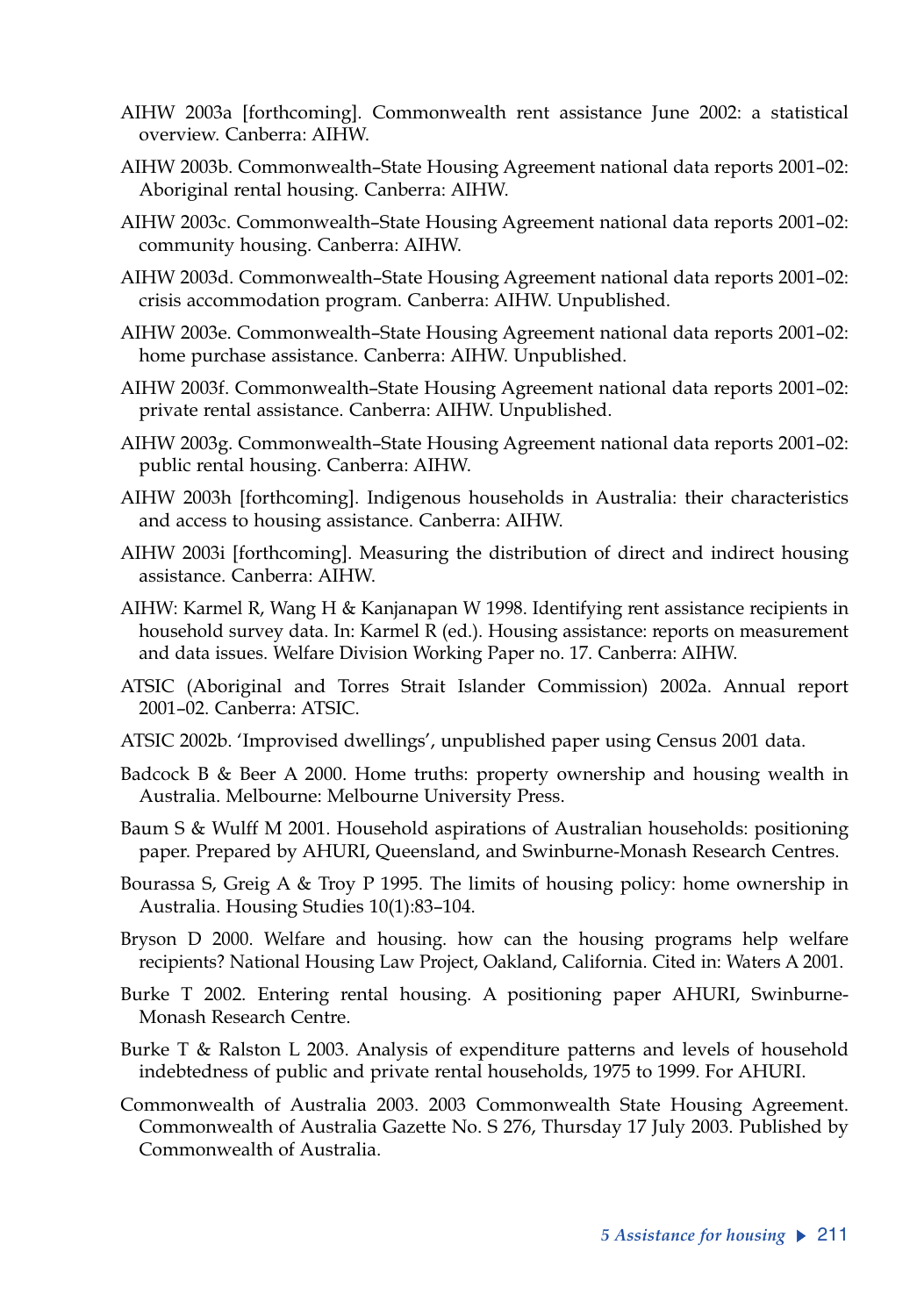- Commonwealth, State and Territory Housing Ministers' Working Group on Indigenous Housing 1999. National framework for the design, construction and maintenance of Indigenous Housing. Canberra: FaCS.
- Dodson J & Berry M. Community regeneration in Melbourne's West. July 2002. For AHURI, RMIT University, Melbourne.
- Dunn JR 2000. Housing and health inequalities: review and prospects for research. Housing Studies. Cited in Waters A. 2001.
- FaCS (Department of Family and Community Services) 2001a. Annual report 2000–01. Canberra: FaCS.
- FaCS 2001b. Housing Assistance Act 1996 annual report 1998–99. Canberra: AusInfo.
- FaCS 2003a. Housing Assistance Act 1996 annual report 2000–01. Canberra: AusInfo.
- FaCS 2003b. Housing Assistance Act annual report 2001–02.
- FHOG (First Home Owner Grant) 2001. Viewed 10 May 2001, <www.firsthome.gov.au>.
- FOCUS Pty Ltd 1999. Assessment of housing needs in the ACT. Consultancy report prepared for ACT Urban Services. June. Unpublished.
- HIA (Housing Industry Association) 2003. Viewed 4 August 2003. Restoring Housing Affordability—the housing industry's perspective, <www.buildingonline.com.au>.
- Housing Ministers' Conference 2001. Building a better future: Indigenous housing to 2010 statement. Australian Housing Ministers' Ten Year Statement of New Directions for Indigenous Housing. May. Sydney: NSW Aboriginal Housing Office.
- Housing New Zealand Corporation 2003. Viewed 26 June 2003, <www.hnzc.co.nz/ aboutus/initiatives/healthyhousing.html>.
- Howden-Chapman P & Wilson N 2000. Housing and health. In: Howden-Chapman P and Tobias M (eds). Social inequalities in health: New Zealand 1999. Wellington: Ministry of Health. In Waters A. 2001.
- King A 2002. Housing assistance: the lifetime impacts. Australian Housing and Urban Research Institute. Viewed 12 August 2003, <www.ahuri.edu.au>.
- McDonald P 2003a. Changing home ownership rates in Australia: issues of measurement and interpretation. A positioning paper for AHURI. January.
- McDonald P 2003b. Medium and long-term projections of housing needs in Australia: final narrative report. AHURI, Australian National University.
- McNeils S & Herbert T 2003. Independent living units: clarifying their current and future role as an affordable housing option for older people with low assets and low incomes. A positioning paper for AHURI. May.
- Ministerial Taskforce on Affordable Housing 2002. Affordable housing in the Australian Capital Territory: strategies for action. December. Canberra.
- Morrison J 2000. More than just a home… the experience of some public housing tenants. Brisbane: Queensland Department of Housing. Cited in: Phibbs P 2002.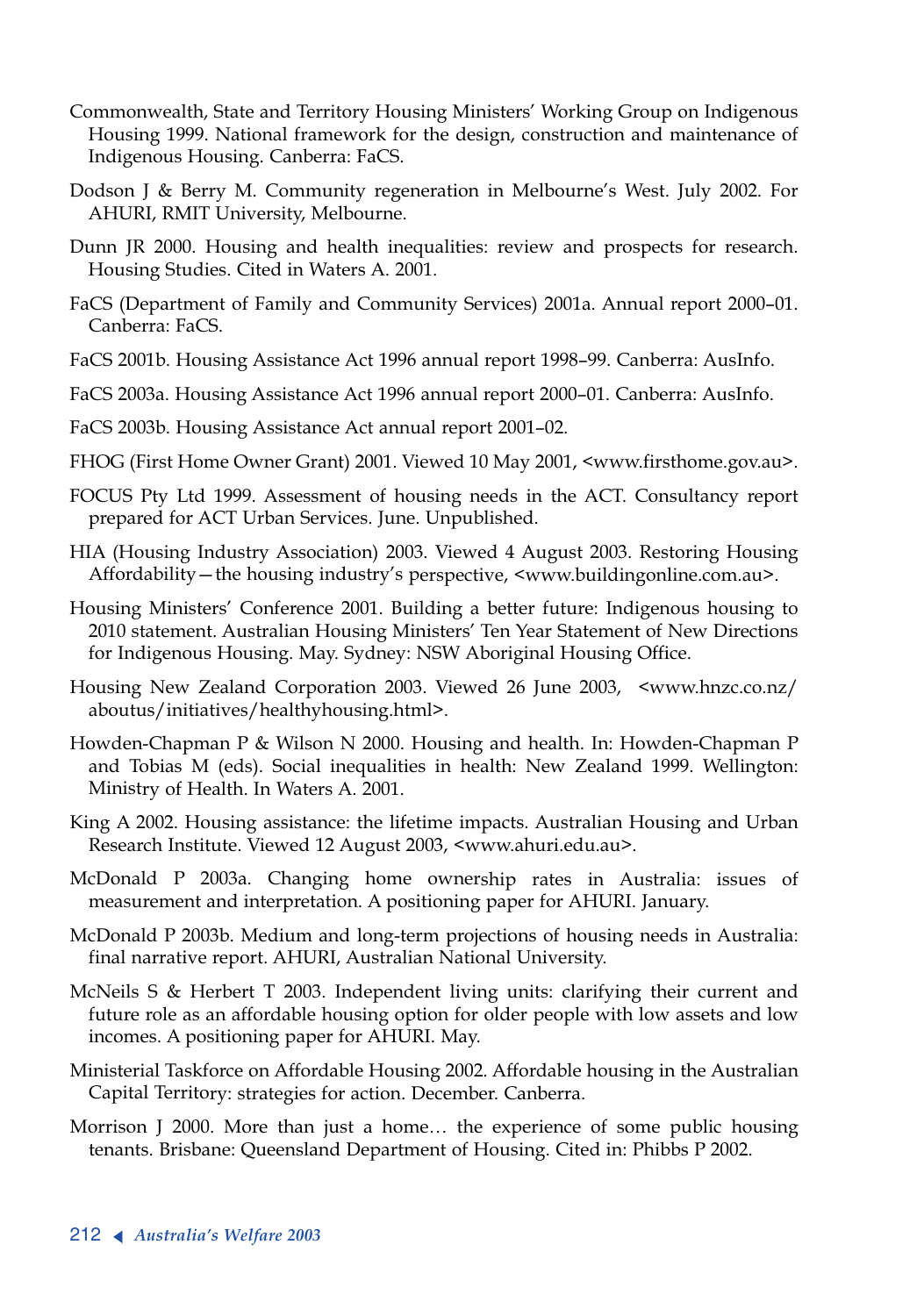- Mudd B, Tesfaghiorghis H & Bray R 1999. Some issues in home ownership. Paper presented at Australia's Housing Choices: stability or change? seminar, FaCS Strategic Policy and Analysis Branch, Canberra.
- National Housing Strategy 1991. Department of Community Services and Health, 1991. AGPS: Canberra.
- NCHF (National Community Housing Forum) 1998. State of play: community housing in Australia, 1996–97 report. Sydney: NCHF.
- NCHF 1999. Community housing mapping project: report on findings. Sydney: NCHF.
- NFO Donovan Research 2001. National social housing survey (public housing). Report to FaCS. November. Perth: NFO.
- NFO Donovan Research 2002. National social housing survey (community housing). Final draft report to FaCS. May. Perth: NFO.
- NHS (National Housing Strategy) 1991. Taxation and housing. Background paper no. 5. Canberra: AGPS.
- Pender H 1994. Fairness, taxation and housing. National Housing Action. December, 21–6.
- Pender H 1997. Reform of taxation of land and housing in Australia. Issues paper no. 2. Community Tax Project, Centre for International and Public Law. Canberra: Australian National University.
- Phibbs P 1999. The social and economic impacts of unmet housing needs. Occasional Paper no. 4. Brisbane: Housing Policy and Research, Housing Queensland. Cited in: Waters A 2001.
- Phibbs P 2002. Housing assistance and non-shelter outcomes. Positioning paper prepared for AHURI, Sydney Research Centre. July.
- Productivity Commission 2003. Press release Commonwealth Inquiry into First Home Ownership. Viewed 15 August 2003, <www.pc.gov.au/mediarel/index.html>.
- Queensland Department of Housing 2003. Brisbane Housing Company. Viewed 15 August 2003, <www.housing. qld.gov.au/pdf/brisbane\_housingco.pdf>.
- Rosenbaum JE 1991. Black pioneers—do their moves to the suburbs increase economic opportunity for mothers and children? Housing Policy Debate 2(4):1179–1213. Cited in: Waters A 2001.
- SCRCSSP (Steering Committee for the Review of Commonwealth/State Service Provision) 2002. Report on government services 2002. Canberra: AusInfo.
- Shaw M, Dorling D & Davey Smith G 1999. Poverty, social exclusion and minorities. In: Waters A 2001.
- Treasury (Department of the Treasury) 2001. Tax expenditures statement 2000. Canberra: AusInfo.
- Waters A 2001. Do housing conditions impact on health inequalities between Australia's rich and poor? A positioning paper for AHURI.